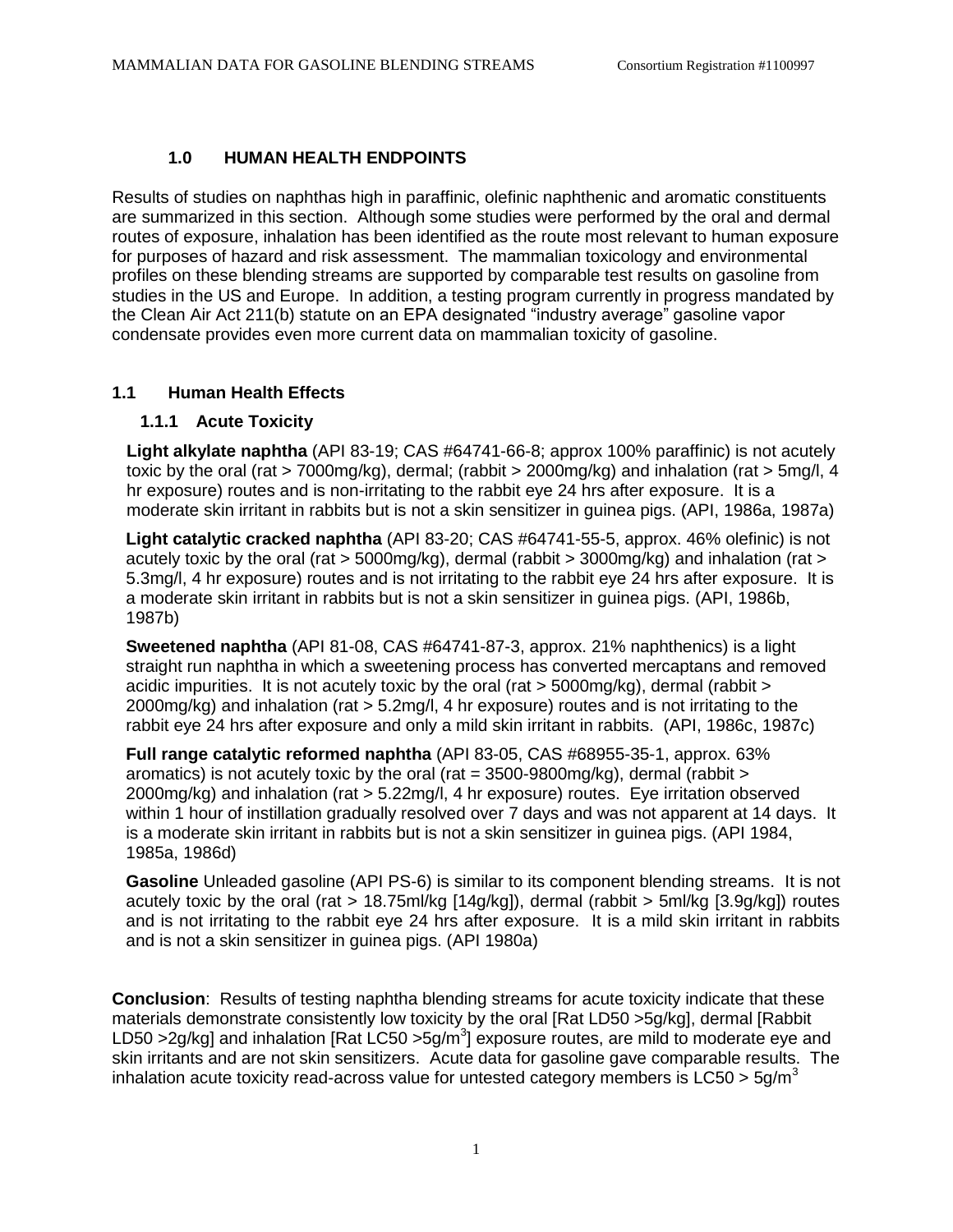## **7.1.2. Repeated Dose Toxicity**

Key inhalation studies are described in detail below. The focus is on inhalation studies as inhalation is the most relevant route for human exposure. Studies by the dermal route are summarized in the Supplemental Studies section**.**

**Light alkylate naphtha** (LAN, CAS #64741-66-8; approx 100% paraffinic) has been tested as a vapor distillate fraction (approx. 100% paraffinic) by inhalation in the rat for systemic toxicity and neurotoxicity, and in the rabbit by dermal exposure.

Sprague Dawley rats [12males/12 females/group] were exposed to a LAN light end distillate at concentrations of 0, 668, 2220, and 6646ppm (2438, 8102 and 24300mg/m<sup>3</sup>), 6 hours/day, 5 days/wk for 13 weeks, according to OECD guideline 413. The test material (LAN-D) was prepared to be representative of the fraction of light alkylate naphtha to which man would be exposed during normal handling and use. It was obtained by the distillation of light alkylate naphtha (LAN) and collection of that fraction that boiled over the temperature range 78 to 145°F. The maximum exposure level was 75% of the lower explosive limit for LAN distillate. Extra groups of 12 rats of each sex exposed to the high dose level and a recovery control group were maintained untreated for 28 days following cessation of the 13 weeks exposure. Neurobehavioral evaluations of motor activity and functional activity [FOB] were performed pretest and during weeks 5, 9, 14 and week 18 for recovery groups. Animals were not exposed to LAN-D during these tests. Ophthalmoscopic evaluations were performed pretest and just prior to the scheduled sacrifices at 14 weeks and18 weeks (recovery groups). Body weights and food consumption were measured throughout the study. Blood samples were taken from 12 fasted rats/sex/group at 14 and 18 weeks for hematological and clinical chemical measurements. At termination (after 13 weeks exposure for the main study and after 18 weeks for the recovery animals) all animals were killed and subjected to a complete macroscopic examination. The following organs were weighed: adrenals, brain, heart, kidneys, liver, lung, ovaries, prostate, spleen, testes (with epididymides), thymus and uterus. Brain lengths and widths were measured for each rat. Thirty nine tissues removed from the control and high dose animals, were fixed, stained with hemotoxylin-eosin and examined histopathologically. Additionally, kidneys from selected animals were stained with Mallory-Heidenhain and examined. Tissues were collected from the nervous system (central and peripheral) of all animals and nervous system tissues were selected randomly from 6 rats per sex/group in the high dose and controls at the end of 13 weeks for microscopic examination. Specific brain regions examined were forebrain, cerebral cortex, hippocampus, basal ganglia, midbrain cerebellum and pons and medulla.

Neurobehavioral studies included motor activity, monitored as the number of beam breaks in an activity box, at pretest, and during weeks 5, 9, 14, and at the end of the 4- week recovery period. The Functional Operational Battery [FOB] was comprised of home cage evaluations, handling and open field behaviors and reflex assessment. Animals were also evaluated for fore limb and hind limb grip strength, landing foot splay and air righting ability.

There were no mortalities during the study and there were no treatment related signs of toxicity with the possible exception of an increased incidence of red facial staining in rats of both sexes in the high dose group. Mean body weights, body weight gains and food consumption were unaffected by treatment. Hematologic changes were a 5% decrease in hemoglobin and a 7% decrease in erythrocyte counts. Hemoglobin was still decreased 4% after the 4 week recovery period. However all these decreases were small and within historical control range for the laboratory. Decreases in AST and ALT in high dose females were not considered toxicologically significant because several control females had AST and ALT levels that were elevated relative to the other control females and relative to the historical control range.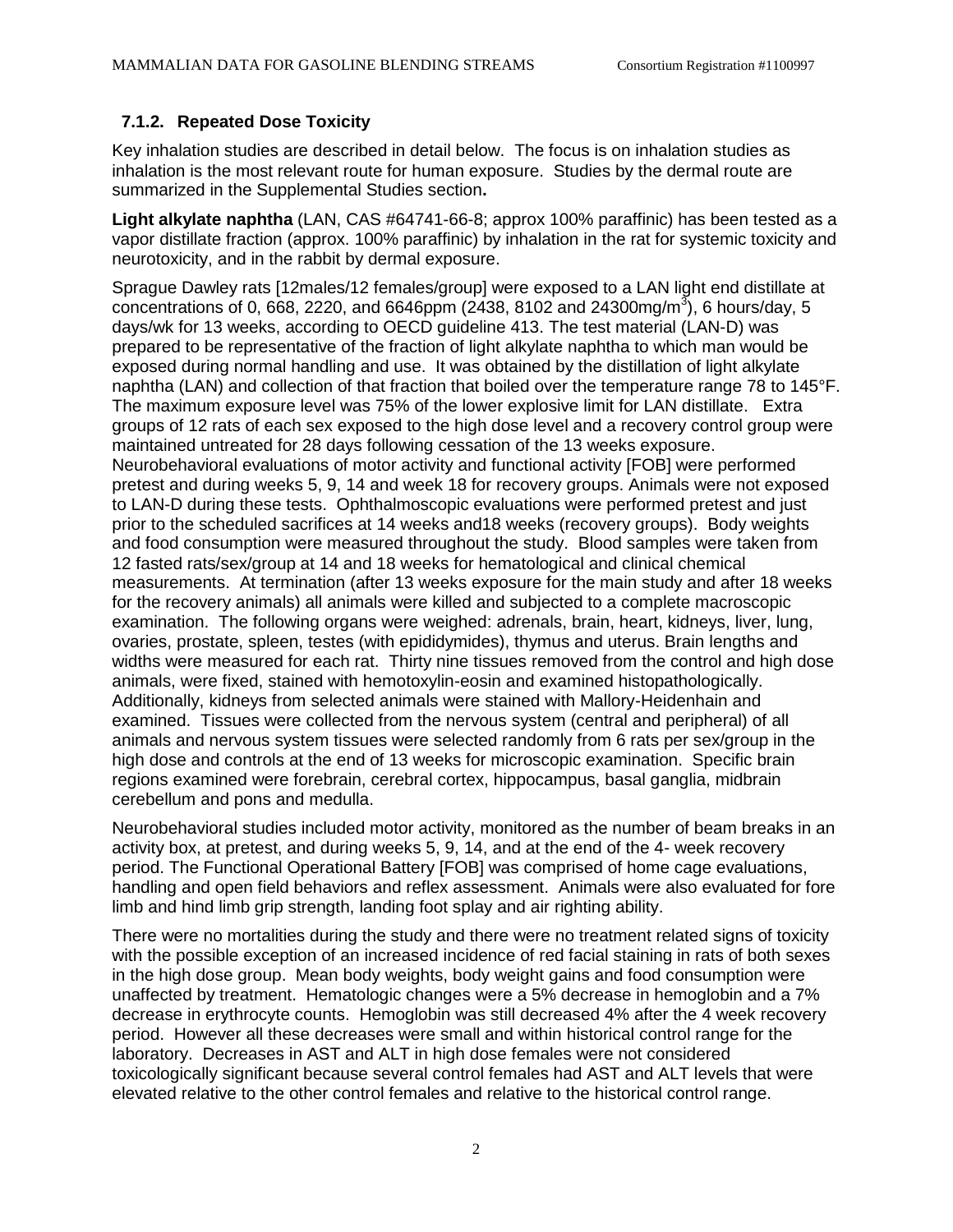Comparison of values from high dose females with these elevated control values indicates that some were different by statistical criteria, but these differences were not toxicologically important. Organ weight changes were few. Statistically significant increases in kidney weights in high dose males correlated with microscopically observed hyaline droplet formation and degeneration of proximal renal tubules were observed, indicative of alpha 2-microglobulin mediated nephropathy, also identified as light hydrocarbon nephropathy, a species and sex specific syndrome not relevant to humans (US EPA, 1991). Increased liver weights in high dose rats of both sexes had no microscopic correlate and appeared reversible after 4 weeks of recovery. Absolute and relative liver weights were observed in the high dose males and females at 13 weeks but the differences had disappeared after the recovery period. There were no pathological findings associated with this increase. In the neurobehavioral studies no treatmentrelated effects were observed in the functional operational battery. In the study of motor activity there were some statistically significant differences, but overall they did not occur in a dose related manner and furthermore were smaller than some of the differences seen during the predosing period. The systemic LOAEL = 6646ppm (24300mg/m<sup>3</sup>) based on increased liver weight and red facial staining and the NOAEL = 2220ppm (8200mg/m<sup>3</sup>). The Neurotoxicity NOAEL = 6646ppm (24300mg/m<sup>3</sup>). (Schreiner et al., 1998)

**Light catalytic cracked naphtha** (LCCN, CAS #64741-55-5, approximately 46% olefinic) was tested by inhalation in three 13-week studies and one 21-day study. In the three 13 week studies, concentrations were 147 - 2136ppm (530-7690 mg/m<sup>3</sup>) partially vaporized LCCN to rats and mice (Dalbey et al, 1996); 1500 – 4500ppm (5474-16423 mg/m<sup>3</sup>) wholly vaporized LCCN to rats (API, 1987d); and 750 – 7500ppm (2336-23364 mg/m<sup>3</sup>) light ends distillate to rats (Lapin et al., 2001). In the 21-day study (15 actual exposures), wholly vaporized LCCN was administered to male and female Sprague Dawley rats at concentrations of 55, 567, and 3628ppm (200, 2040, and 13060mg/m<sup>3</sup>) (Halder et al., 1984). Only kidney effects in male rats were reported in detail in the Halder et al. studies [see Supplemental studies below]. Of the three 13 week studies, two discussed in detail here most accurately reflect effects of exposure to LCCN.

Sprague Dawley rats [16 males/16 females/group] were exposed to an LCCN light end distillate (approx. 60% olefinic) at concentrations of 0, 750, 2500, and 7500ppm (2340, 7700 and  $23400$ mg/m<sup>3</sup>), 6 hours/day, 5 days/wk over 15 weeks, according to OECD guideline 413, for a total duration of at least 65 exposures. The test material (LCCN-D) was prepared to be representative of the fraction of light catalytic cracked naphtha to which man might be exposed during normal handling and blending. The maximum exposure level was 75% of the lower explosive limit for LCCN distillate. Extra groups of 16 rats of each sex exposed to the high dose level and a recovery control group were maintained untreated for 28 days following cessation of the 15 weeks exposure. Neurobehavioral evaluations of motor activity and functional activity [FOB] were performed pretest and during weeks 5, 9, 15 and 19 for recovery groups. Animals were not exposed to LCCN-D during these tests. Ophthalmoscopic evaluations were performed pretest and just prior to the scheduled sacrifices at 15 weeks and 20 weeks (recovery groups). Body weights and food consumption was measured throughout the study. Blood samples were taken from 10 fasted rats/sex/group at 14 and 18 weeks for hematological and clinical chemistry measurements. At termination (after 15 weeks exposure for the main study and after 19 weeks for the recovery animals) all animals were killed and subjected to a complete macroscopic examination. Ten rats/sex/group were selected for nonneuropathologic examination and 6 rats/sex/group for neuropathologic examination. The following organs were weighed from the non-neuropathologic animals: adrenals, brain, heart, kidneys, liver, lung, ovaries, prostate, spleen, testes (with epididymides), thymus and uterus. Brain lengths and widths were measured for each rat. Thirty-nine tissues removed from the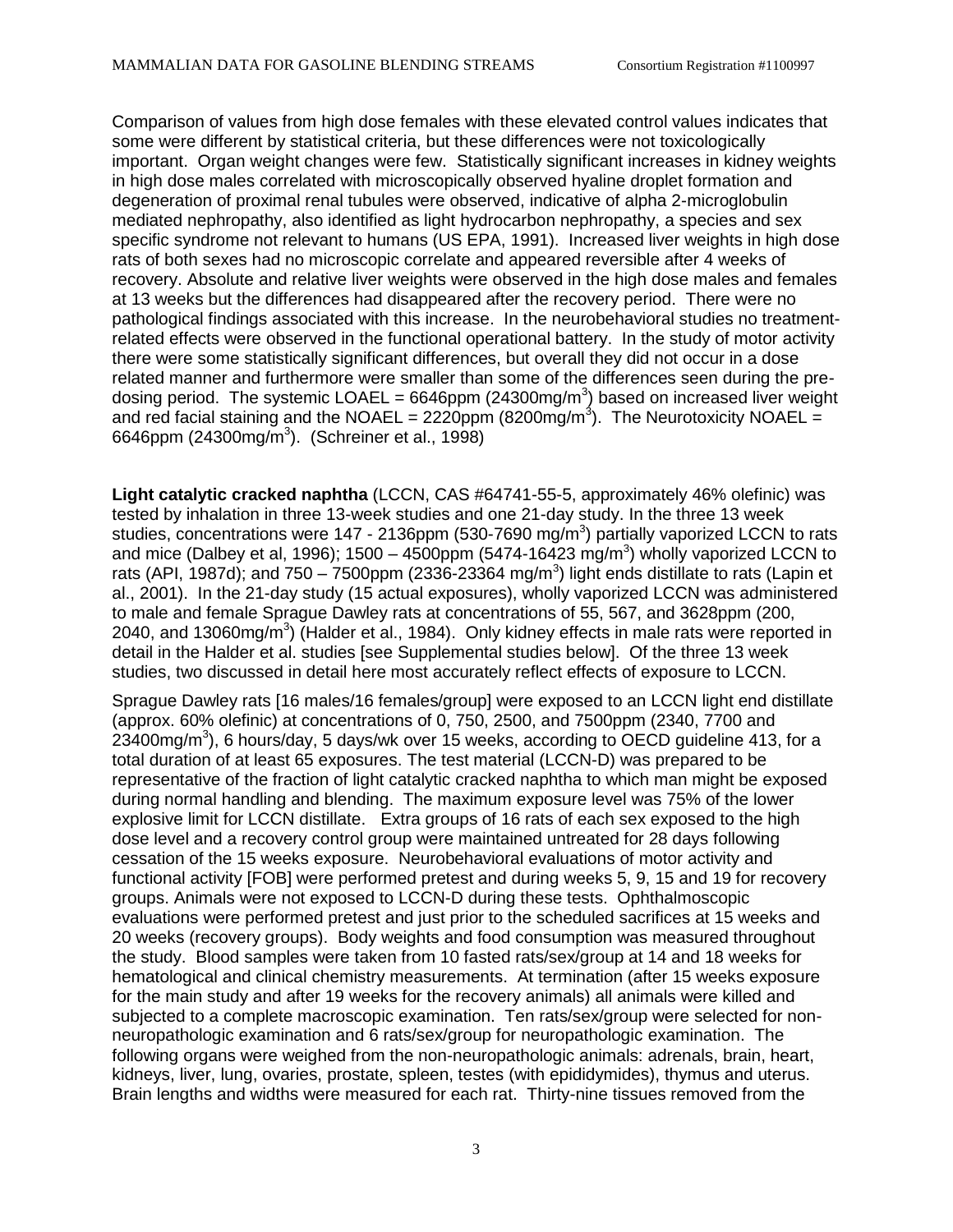control and high dose animals, fixed and examined histopathologically. Additionally, kidneys from selected animals were stained with Mallory-Heidenhain and examined. Tissues were collected from the nervous system (central and peripheral) of all animals and nervous system tissues were selected randomly from 6 rats per sex/group in the high dose and controls at the end of 15 weeks for microscopic examination. Specific brain regions examined were forebrain, cerebral cortex, hippocampus, basal ganglia, midbrain cerebellum and pons and medulla.

Neurobehavioral studies included motor activity, monitored as the number of beam breaks in an activity box, at pretest, and during weeks 5, 9, 14, and at the end of the 4 week recovery period. The Functional Operational Battery [FOB] was comprised of home cage evaluations, handling and open field behaviors and reflex assessment. Animals were also evaluated for fore limb and hind limb grip strength, landing foot splay and air righting ability.

No exposure-related clinical observations were noted either during exposure or during nonexposure periods and no ocular abnormalities were observed. Slight differences in weight gain were seen in high dose animals but weights were comparable to controls at the end of the recovery period. During the 4-week recovery period, the high dose males and females had food consumption that was greater (statistically significant) than controls. At 15 weeks, hematologic changes in the high dose group were decreased hemoglobin (8%) and hematocrit (7%) in males and decreased MCHC (3%) in females and in the mid-dose group males decreased MCHC (4%). After 4 weeks recovery, all hematologic values were comparable to controls. No abnormal clinical chemistry values were observed after 15 weeks exposure. Although glucose and albumin levels were elevated in high dose females after the recovery period, the values fell within normal historical range and were not considered toxicologically significant. Statistically significant increases in absolute and relative kidney weights in high dose males and relative kidney weights in mid-dose males correlated with microscopically observed hyaline droplet formation and degeneration of proximal renal tubules in high dose males, indicative of alpha 2 microglobulin mediated nephropathy, also identified as light hydrocarbon nephropathy, a species and sex specific syndrome not relevant to humans (US EPA, 1991). Increased relative liver weights in high dose rats of both sexes had no microscopic correlate, although the absolute liver weight in recovery high dose females was elevated possibly correlated with increased food consumption. Decreased relative brain weight in recovery females had no microscopic correlate. With the exception of kidney findings in males, the only treatment related microscopic observations were nasal mucosa hyperplasia and hypertrophy/ hyperplasia of goblet cells indicative of exposure to a mild irritant, the incidence of which was comparable to controls after the recovery period.

In the neurobehavioral studies there was no evidence of any effect on motor activity either after 15 weeks exposure or after the 4-week recovery period. There was no evidence of a treatmentrelated effect in the functional operational battery. The systemic toxicity LOAEL = 7500ppm  $(23400mg/m<sup>3</sup>)$  based on increased organ weight and nasal epithelium changes and the NOAEL  $=$  2500ppm (7700mg/m<sup>3</sup>). The Neurotoxicity NOAEL = 7500ppm (23400mg/m<sup>3</sup>). (Lapin et al., 2001)

A 13 week inhalation study was conducted in Sprague Dawley rats [10/sex/group] and CD-1 mice [10/sex/group] exposed to a 40% vapor of LCCN at concentrations of 0, 147, 572, 2136ppm (0, 530, 2060 & 7690 mg/m<sup>3</sup>), 6 hours/day, 5 days/week. Extra groups of 10 rats and mice of each sex served as sham and untreated controls. Food and water was available ad-lib, except during the exposure periods. Clinical observations were made regularly and body weights were recorded weekly. At the end of the 13 weeks exposure, blood was drawn from fasted animals for hematological and clinical chemistry measurements. All animals were then sacrificed and necropsied. Organs were weighed and a wide range of tissues fixed for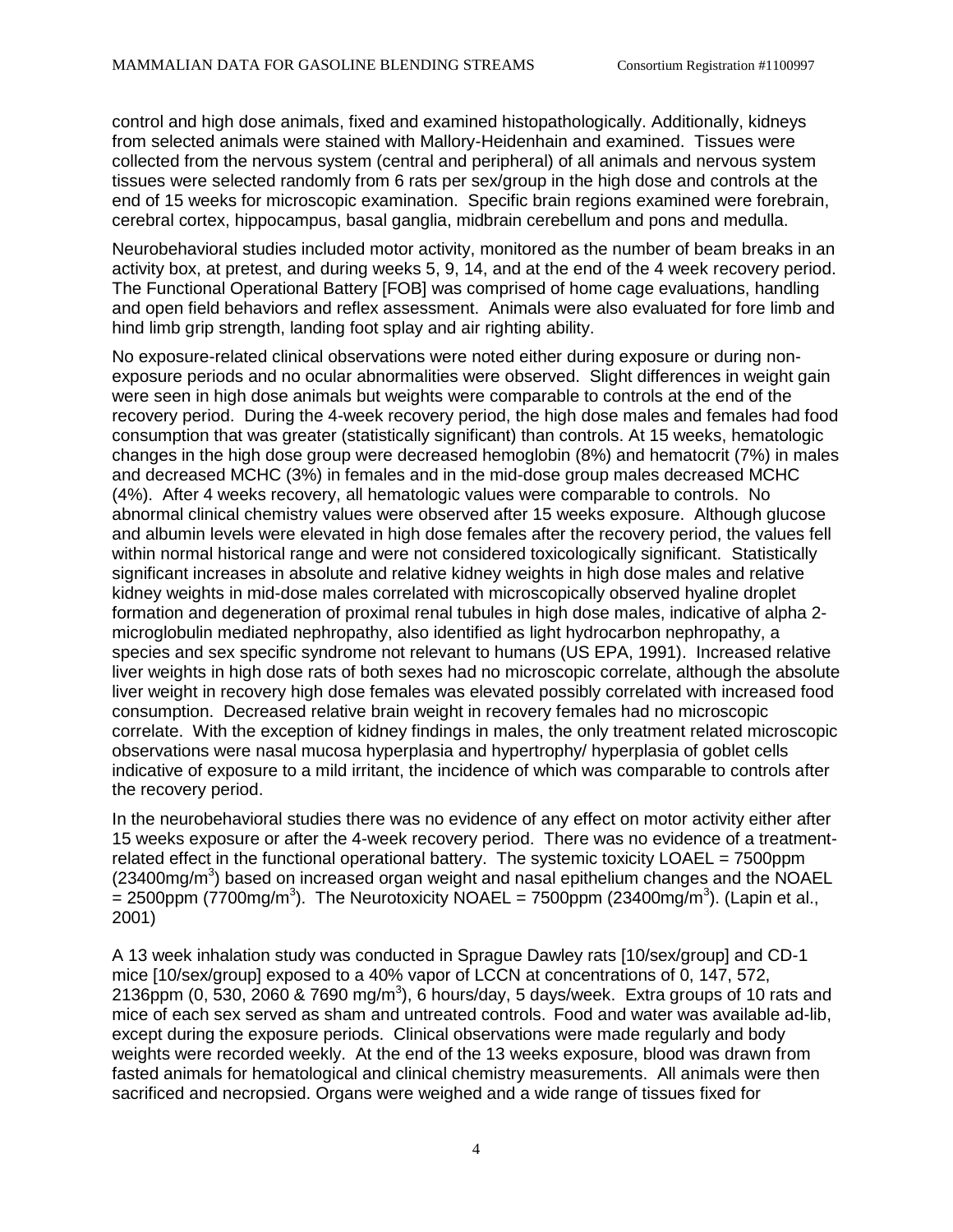subsequent histology and microscopic examination. The wet and dry weights of the right apical and right middle lung lobes were also recorded. The cauda epididymis of the control and high dose male rats was used to determine the morphology and number of sperm and the left testis was used to determine the number of testicular spermatids. The following tissues from the high dose and sham treated animals were examined histologically: adrenals, kidney, bone and marrow (sternum), pancreas, brain, submaxillary salivary gland, eye, optic nerve, spleen, heart, stomach, colon, testes or ovaries, duodenum, kidneys, thymus, thyroid, liver, tracheobronchial lymph nodes, lung (left lobe), nasal turbinates, muscle, urinary bladder, sciatic nerve, and any gross lesions. Additional sections included lung from untreated controls and kidney from 0, 572 and 2136ppm (2060 and 7690 mg/m<sup>3</sup>) exposure groups.

No treatment-related changes were observed in either species in clinical signs, body weight, clinical chemistry or hematology except four male rats in the high dose group that had lesions on the skin in the scrotal area. This was attributed possibly to an interaction between abrasions of the skin against the floors of the cages and the whole-body exposure to high concentrations of LCCN. Organ weights were unaffected in either species, except for uterus weights. Uterine weights in the rats were less than untreated controls for all exposed groups, but not less than the sham controls. Uterine weight changes were not considered to be related to LCCN because they were not dose-related, and there was no difference between the sham and untreated controls. Additionally, no similar effect was observed in the mice. No treatment-related abnormalities were observed in any of the organs examined microscopically. The occurrence of hyaline droplets in dilated renal tubules was similar in the controls and the high dose male rats. The number of sperm per gram of cauda epididymis was significantly lower in the 2136ppm  $(7690 \text{ mg/m}^3)$  rat group than in the sham controls but not the untreated controls. The actual number of epididymal sperm was not significantly affected by exposure. Also, the number of testicular spermatids and the percentage of abnormal sperm in the cauda epididymis were not affected by exposure to 2136ppm (7690 mg/m<sup>3</sup>) in rats compared to either control group. The toxicological significance of the decrease in sperm/gram in the epididymis is unknown since it was not supported by other male parameters, but the occurrence has been used to set the LOAEL. The rat systemic toxicity LOAEL = 2136ppm (7690 mg/m<sup>3</sup>) NOAEL = 572ppm (2060 mg/m<sup>3</sup>). The mouse systemic NOAEL = 2136ppm (7690 mg/m<sup>3</sup>). (Dalbey et al, 1996)

Another 13 week inhalation study on a high olefinic test material similar to those used in the Dalbey et al (1996) and Lapin et al (2001) studies conducted in rats at exposure concentrations of 1510, 2610, 4520 ppm (0, 5475, 9500, -16425 mg/m<sup>3</sup>) had results similar to the Lapin et al study. Additionally, a trace centrilobular hepatocellular hypertrophy was observed in 50% of the males and 25% of the females in the 4520 ppm group. This study was performed at vapor concentrations above that of the 40% vapor study of Dalbey et al, and did not show any effects on sperm numbers in the epididymis. (API 1987d).

The 21 day inhalation study set of Halder et al, 1984 confirmed the findings in male kidneys that had been observed in other studies with rats [see Supplemental studies below]. However, since these kidney effects are not considered relevant to man and study duration is less than the 13 week studies, this is not considered a key study and is not included in establishing toxicity ranges. Only abbreviated robust summaries are supplied.

**Heavy straight run naphtha** (CAS # 64741-41-9, HNN, approximately 30% naphthenic) was tested by inhalation in an OECD 422 Combined Repeated Dose Toxicity Study with the Reproductive/Developmental Toxicity Screening Test. General study procedures and the result of the systemic repeated dose section are presented here. Details of the reproductive/developmental segment are found in Section 7.1.5. Concentrations of HNN were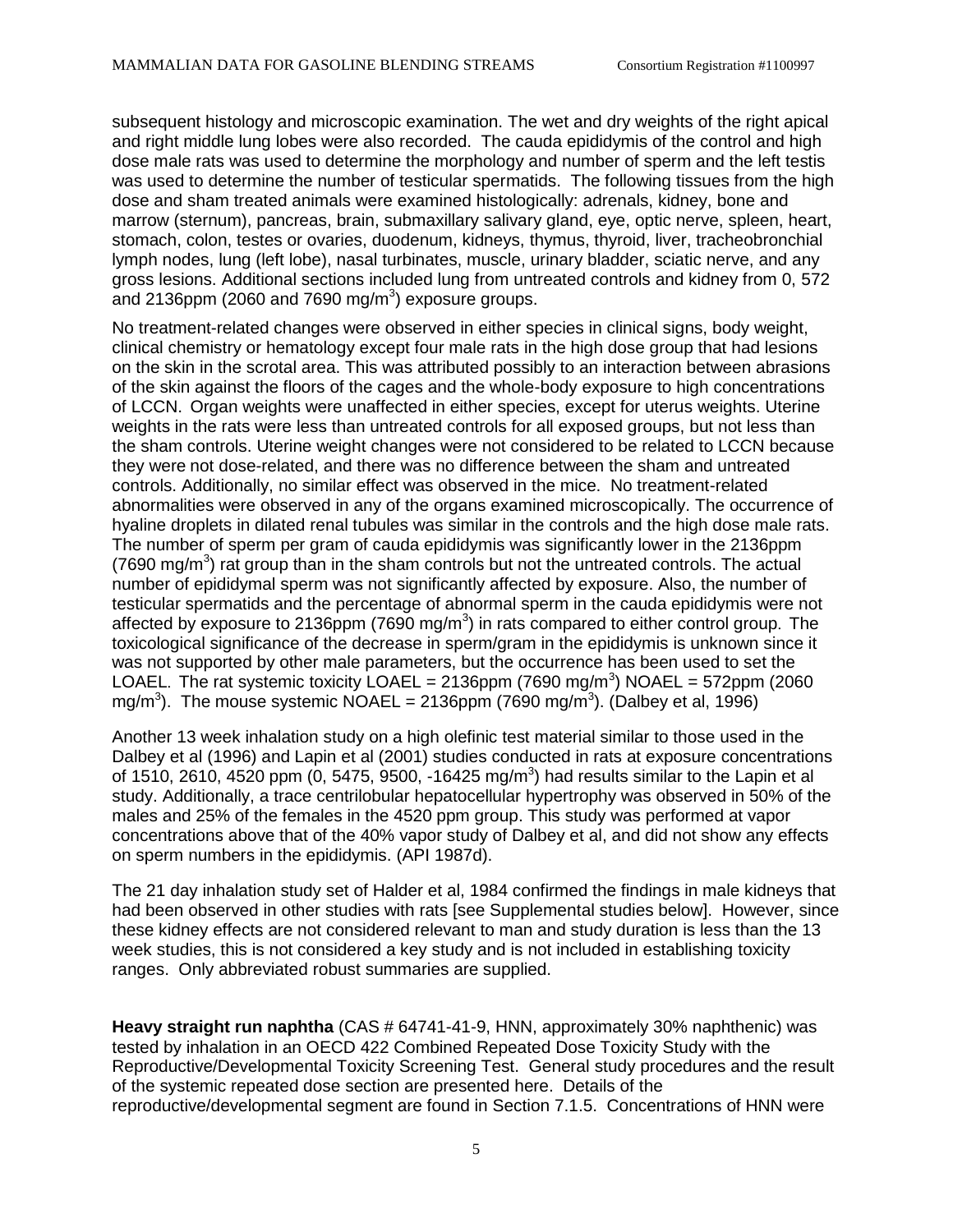generated by flash evaporation of the test material. Groups of male and female Sprague Dawley rats [12/sex/group] were exposed to 0, 100, 500 or 3000ppm (0, 455, 2275, or 13650mg/m<sup>3</sup>) for 30 [males] and 31 [female] days. Satellite groups of 12 young, nulliparous, nonpregnant female rats were exposed to 0, 100, 500, or 3000 ppm during a premating period of approximately 2 weeks, a cohabitation period of approximately 2 weeks, and a gestation period of approximately 3 weeks. The animals were not exposed after gestation day 19, or during the approximately 4-day lactation period. Females without evidence of mating continued to be exposed for 26 days after the end of the cohabitation period. Body weights, clinical signs, and food consumption were recorded throughout the study. After approximately 30 days, from all male and all subchronic female rats and on lactation day 4 from satellite females, blood samples were collected for haematology and clinical chemistry measurements. An abbreviated neurobehavioral evaluation was conducted on all males, subchronic females, and satellite females prior to test substance administration in order to obtain baseline measurements, and again following approximately 4 weeks of test substance administration for males and subchronic females and on lactation day 4 for satellite females. Neurobehavioral evaluation consisted of motor activity and a modified Functional Observational Battery [FOB] of open field (approach and touch response, auditory response and tail pinch), papillary response, and fore and hind limb grip strength. Males and subchronic females were sacrificed after approximately 30 days of exposure, organs (liver, kidneys, lungs, adrenal glands, thymus, brain, spleen, heart, testes with epididymides, prostate, ovaries with oviducts, and uterus with cervix) were weighed, and 36 selected tissues were evaluated microscopically. On postpartum day 4, lactating females and offspring were sacrificed, organs (liver, kidneys, lungs, ovaries with oviducts and uterus with cervix) were weighed, and reproductive organs were evaluated microscopically. Offspring were evaluated for external abnormalities.

Mortality did not occur at any exposure concentration. Test substance-related increases in the incidence of stained and wet fur in males, subchronic females, and satellite females were observed in the 3000ppm group; however, they did not adversely impact the health of the animals. Adverse, test substance-related, decreases in body weight, weight gain, and food efficiency occurred in 3000ppm subchronic females. Slightly decreased body weight and/or weight gain occurred in 3000ppm males and satellite females; however, the magnitude of the effects was not statistically significant. There were no adverse or test substance related effects on neurobehavioral parameters, haematology or clinical chemistry parameters. Liver weight parameters were increased in 3000ppm males and subchronic females, which correlated with hepatocellular hypertrophy. Kidney weight parameters were increased in 500ppm and above males and in 3000ppm subchronic females. In males, the increased absolute/relative kidney weights correlated with hyaline droplet accumulation observed in 100ppm and above males, indicative of alpha 2-microglobulin mediated nephropathy also identified as light hydrocarbon nephropathy, a species and sex specific syndrome not relevant to humans (US EPA, 1991). In 3000ppm subchronic females, the increased kidney weight parameters were not associated with any functional or microscopic change, and therefore were considered secondary to non-adverse enzyme induction. Minimal hypertrophy of thyroid follicular epithelium occurred in 3000ppm males and subchronic females, possibly secondary to liver enzyme induction The systemic toxicity LOAEL exclusive of kidney effects =  $3000$ ppm (13650mg/m<sup>3</sup>) based on decreased body weight, weight gain and decreased food efficiency in females and hypertrophy of thyroid follicular epithelium in 3000ppm animals of both sexes. The systemic NOAEL excluding male kidney effects = 500ppm (2275mg/m<sup>3</sup>). The Neurobehavioral NOEL = 3000ppm (13650mg/m<sup>3</sup>). (API, 2008a)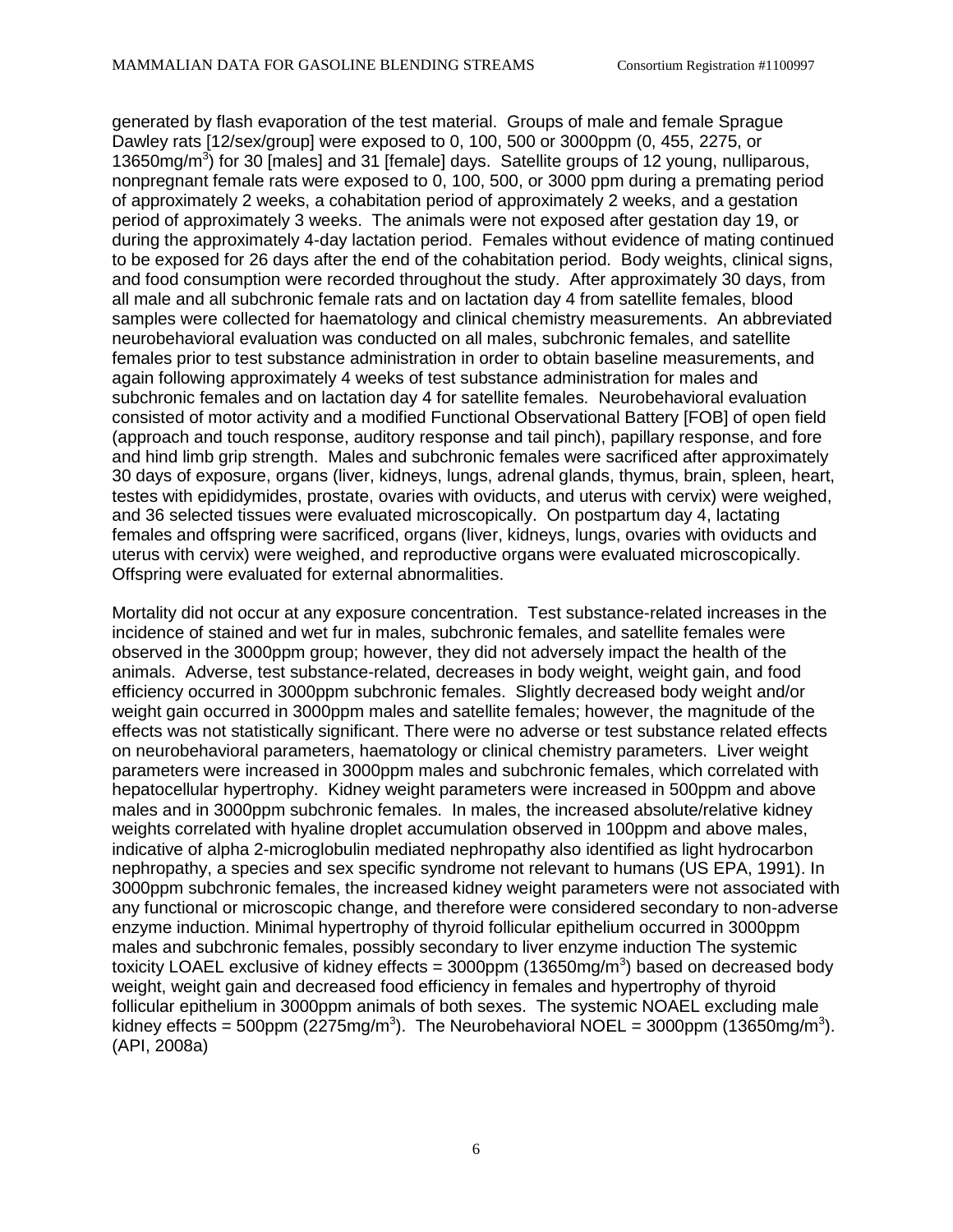**Full range catalytic reformed naphtha** (CAS # 68955-35-1, FR-CRN, approximately 63% aromatic) was tested as a 30-40% vaporized sample in Sprague Dawley rats [15 rats/sex/group] at nominal concentrations of 0, 96, 464, 1894ppm (0, 410, 1970 and 8050 mg/m<sup>3</sup>), 6 hours/day, 5 days/week. Two extra groups of 15 rats/sex served as sham and untreated controls. Water was available ad lib, but food was withheld during the exposure periods. Clinical observations were made regularly and body weights were recorded weekly. At the end of the 13 weeks exposure, blood samples were taken for hematological and clinical chemistry measurements. The rats were then sacrificed and necropsied. Organs were weighed and a wide range of tissues fixed for subsequent histology and microscopic examination. The wet weight of the right middle lung lobe was also weighed. The lobes were then dried and their dry weights determined. The cauda epididymis of the control and high dose male rats was used to determine the morphology and number of sperm and the left testis was used to determine the number of testicular spermatids. The following tissues from the high dose animals were examined histologically: adrenals, bone and marrow (sternum), pancreas (head), brain (three sections), submaxillary salivary gland, eye, optic nerve, spleen, heart, stomach (squamous and glandular), colon, testes or ovaries, duodenum, kidneys, thymus, thyroid, liver, tracheobronchial lymph nodes, lung (left lobe), nasal turbinates (four sections), thigh muscle, urinary bladder, sciatic nerve, and any gross lesions. In addition, tracheobronchial lymph nodes and any gross lesions from untreated control animals were also evaluated.

There were no treatment-related clinical signs during the study. No effects on serum chemistry values or parameters of the male reproductive system at terminal sacrifice were reported. Body weights of males exposed at the mid and high dose were higher than the controls throughout the study and the differences were statistically significant in the high dose group from week 10 onwards. WBC count was significantly lower in sham treated controls and all three treated groups in both sexes compared to untreated controls. Additionally the WBC count was decreased by approximately 24% in the high dose females when compared to the sham controls. No other parameters were affected. The only organ weights affected were the liver and kidney. In the male high dose group, mean kidney weight was approximately 13% greater than the sham treated animals (but not the untreated controls), and the liver weight was approximately 14% greater. No treatment-related gross lesions were observed at necropsy and no treatment-related abnormalities were noted during microscopic examination. The results of this study are consistent with the study performed with the light catalytic reformed naphtha distillate fraction.

The LOAEL = 1894ppm (8050mg/m<sup>3</sup>) based on increased liver and kidney weights in males, decreased WBC in females. NOAEL =  $464$ ppm (1970mg/m<sup>3</sup>). (Dalbey and Feuston, 1996).

**Light catalytic reformed naphtha** (CAS #64741-63-5, LCRN, 33% aromatic) was tested as a light end distillate in Sprague Dawley rats [16 males/16 females/group] at concentrations of 0,  $750$ , 2500, and 7500ppm (0, 2775, 9250 and 27750mg/m<sup>3</sup>), 6 hours/day, 5 days/wk over 15 weeks, according to OECD guideline 413, for a total duration of at least 65 exposures. The test material (LCRN-D) was prepared to be representative of the fraction of light catalytic reformed naphtha to which man might be exposed during normal handling and blending. The maximum exposure level was 75% of the lower explosive limit for LCRN distillate. Extra groups of 16 rats of each sex exposed to the high dose level and a recovery control group were maintained untreated for 28 days following cessation of the 15 weeks exposure. Neurobehavioral evaluations of motor activity and functional activity [FOB] were performed pretest and during weeks 5, 9, 14 and 19 for recovery groups. Animals were not exposed to LCRN-D during these tests. Ophthalmoscopic evaluations were performed pretest and just prior to the scheduled sacrifices at 14 weeks and 19 weeks (recovery groups). Body weights and food consumption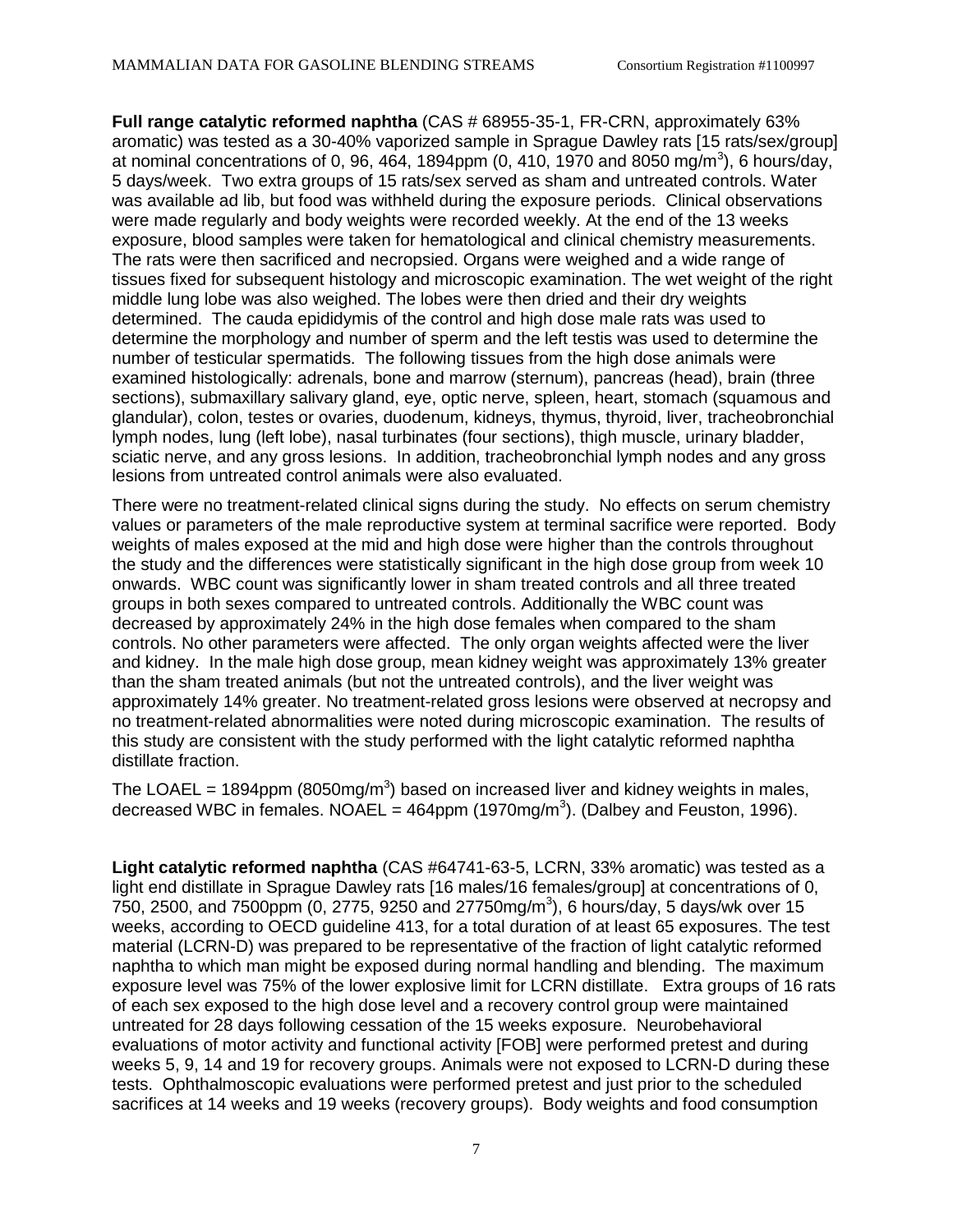was measured throughout the study. Blood samples were taken from 10 fasted rats/sex/group at 14 and 18 weeks for hematological and clinical chemical measurements. At termination (after 13 weeks exposure for the main study and after 19 weeks for the recovery animals) all animals were killed and subjected to a complete macroscopic examination. Ten rats/sex/group were selected for non-neuropathologic examination and 6 rats/sex/group for neuropathologic examination. The following organs were weighed from the non-neuropathologic animals: adrenals, brain, heart, kidneys, liver, lung, ovaries, prostate, spleen, testes (with epididymis), thymus and uterus. Brain lengths and widths were measured for each rat. Thirty-nine tissues removed from the control and high dose animals, fixed, stained with hematoxylin eosin and examined histopathologically. Additionally, kidneys from selected animals were stained with Mallory-Heidenhain and examined. Tissues were collected from the nervous system (central and peripheral) of all animals and nervous system tissues were selected randomly from 6 rats per sex/group in the high dose and controls at the end of 15 weeks for microscopic examination. Specific brain regions examined were forebrain, cerebral cortex, hippocampus, basal ganglia, midbrain cerebellum and pons and medulla.

Neurobehavioral studies included motor activity, monitored as the number of beam breaks in an activity box, at pretest, and during weeks 5, 9, 14, and at the end of the 4-week recovery period. The Functional Operational Battery [FOB] was comprised of home cage evaluations, handling and open field behaviors and reflex assessment. Animals were also evaluated for fore limb and hind limb grip strength, landing foot splay and air righting ability.

There were no mortalities during the study and there were no treatment-related signs of toxicity. The ophthalmic examinations did not reveal any treatment-related effects. Mean body weights, body weight gains and food consumption were unaffected by treatment. After 13 weeks exposure there was a significant decrease in total WBC count (36%) and lymphocyte counts in the high dose males and a slight decrease in neutrophil counts for the mid dose males. A trend towards decreased WBC (2.1%) and lymphocyte counts was also seen in the mid dose males and high dose females. After the 4 week recovery period, leukocyte values were comparable to control values. However, MCV was slightly decreased (2.8%) in the high dose males. It was concluded that these changes were suggestive of a reversible slight effect of the LCRN-D. Clinical chemistry parameters were unaffected by treatment. After 13 weeks exposure relative kidney weights in the high dose males were increased (15.9%) and this correlated with the occurrence of hyaline droplets in the proximal convoluted tubules. This finding has been described as alpha 2-microglobulin mediated nephropathy, also identified as light hydrocarboninduced nephropathy and is sex and species specific and is not relevant for human health risk assessment. (US EPA, 1991) In the high dose males decreased absolute (25.7%) and relative (22%) spleen weights were also recorded. It was concluded that this was associated with the minor hematological changes that had been observed. These differences were not apparent after the recovery period and no abnormal microscopic findings were found in either the spleen or bone marrow.

No treatment-related effects were recorded in the Functional Operational Battery. In the examinations of motor activity, there were no treatment-related effects recorded during the 13 week exposure period but a slight increased activity was found in the high dose males after the 4-week recovery period. Brain length and width measurements were unaffected by treatment and there were no abnormal microscopic findings in the brain, spinal cord or peripheral nerves. The systemic toxicity LOAEL exclusive of kidney effects = 7500ppm 927750mg/m<sup>3</sup>) based on decreased WBC and lymphocyte counts, and decreased male spleen weight. The systemic NOAEL = 2500ppm (9250mg/m<sup>3</sup>). The Neurobehavioral NOEL = 2500ppm (9250g/m<sup>3</sup>) due to increased motor activity in high dose recovery males. (Schreiner et al., 2000)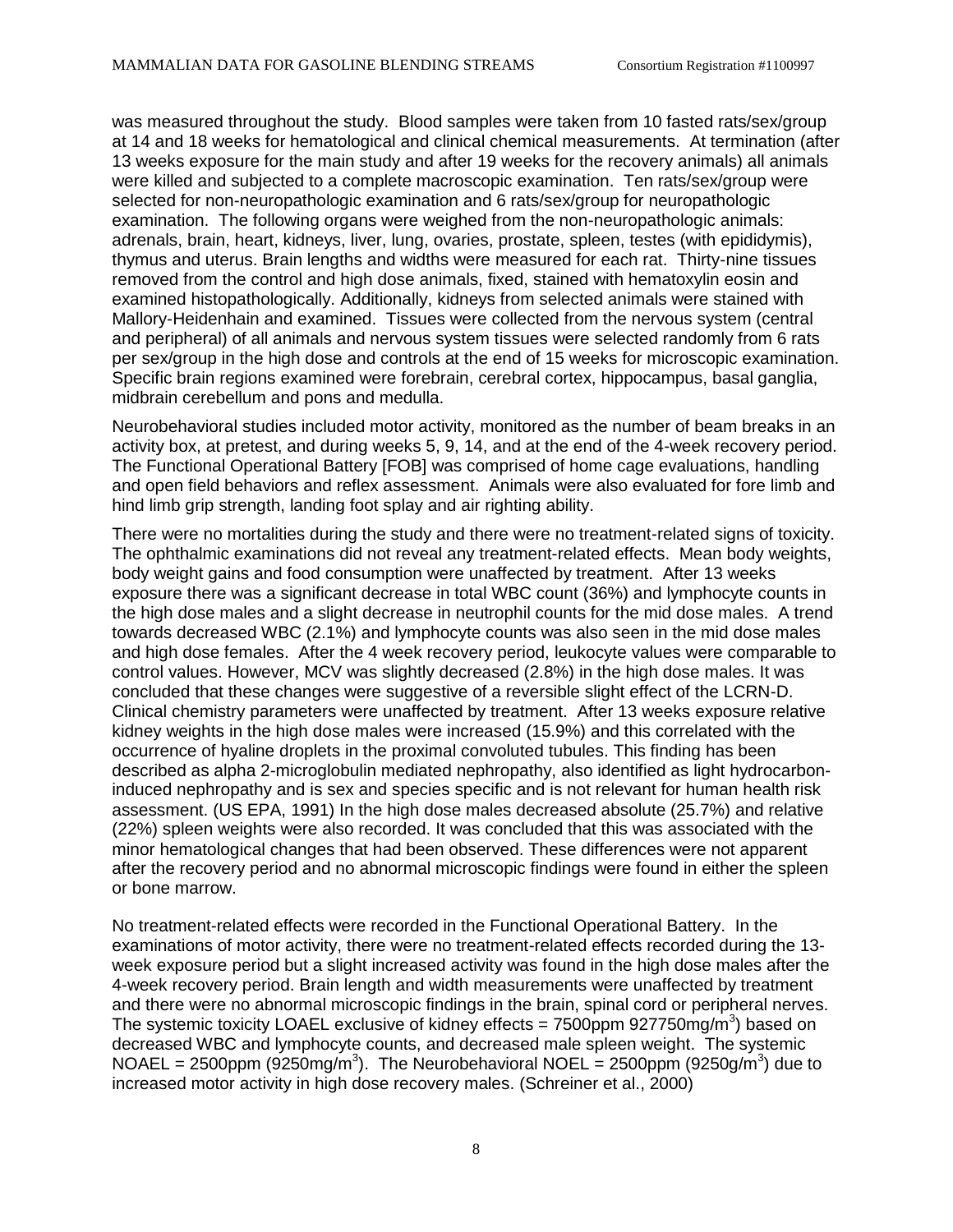#### **Supplemental studies**

In the 21 day inhalation studies, male Sprague Dawley rats were exposed to a light reformate naphtha (31% aromatics) and a heavy reformate naphtha (93% aromatics) at concentrations of 0, 544, 1591, and 5522ppm (0, 2000, 5850 and 20300mg/m<sup>3</sup>) LCRN or 0, 215, 587, and 2132ppm (1030, 2810, and 10200mg/m<sup>3</sup>) HCRN for 15 actual exposures. These studies focused on nephropathy in male rats; other systemic effects are not described in detail in the publication. Alpha 2-microglobulin mediated nephropathy also identified as light hydrocarbon induced nephropathy in male rats is sex and species specific; it does not occur in female rats or other species, including humans. Alpha 2-microglobulin mediated nephropathy is not relevant to human hazards (US EPA, 1991). LCRN induced small concentration related increases in necrosis of renal tubules and an increase in incidence and severity of hyaline droplets, typical of alpha 2-microglobulin mediated nephropathy. The exposure levels at which they occur are not included in establishing ranges for inhalation repeat dose toxicity. Exposure to HCRN did not cause adverse effects in the kidney but lung irritation was apparent. Results indicate that naphthas high in aromatics do not induce hydrocarbon nephropathy in male rats. (Halder et al., 1984).

#### **Dermal studies:**

Dermal treatment of New Zealand White rabbits, 3 times/week for 4 weeks with **Light alkylate naphtha** (LAN, CAS #64741-66-8, approximately 1000% paraffinic) at concentrations of 200, 1000, and 2000mg/kg/day on the shaved backs of rabbits resulted in mild skin irritation at the lowest dose and moderate skin irritation at the mid and high doses in both sexes, in association with granulopoiesis of bone marrow in the highest dose group. Significantly lower body weights were observed in both sexes at 2000mg/kg; organ wt changes included increased adrenal weights in males and decreased ovary weight in females at the highest dose. Adrenal weight changes and granulopoiesis are related to skin irritation induced stress. (API, 1986e)

**Light catalytic cracked naphtha** (LCCN, CAS #64741-55-5, approximately 46% olefinic) was tested for 13 weeks in Sprague Dawley rats. LCCN was applied undiluted to the clipped backs of rats (15/sex/group) at concentrations of 0, 30, 125 or 3000mg/kg/day, 5 days/week for 90 days. Rats were fitted with Elizabethan collars to minimize ingestion of test material. Percutaneous absorption was assessed by applying LCCN containing radiolabeled n- octane in a non-occlusive Bronaugh cell to untreated animals and animals treated for 90 days with cold LCCN. The percent of applied dose was recovered in urine, feces and tissue over 96 hours. No systemic toxicity expressed as changes in body or organ weights, clinical observations, hematology or clinical chemistry parameters, gross pathology or histopathology with the exception of skin irritation at treated sites resulted from exposure to LCCN. Sperm morphology in treated rats was comparable to controls. Skin irritation, erythema and edema at treated sites and histopathologic correlates of hyperplasia, inflammation and ulceration in all groups in a dose related pattern were the only effects reported. Approximately 1% radiolabeled LCCN penetrated the skin over 96 hours. Bioavailability was similar for untreated rats and those pretreated for 90 days with LCCN. (Mobil 1988a)

**Full range catalytic reformed naphtha** (FR-CRN CAS # 68955-35-1, approximately 63% aromatic) was tested in a 28-day dermal study. FR-CRN was applied to the shaved backs of New Zealand White rabbits, 3 times a week for 4 weeks at doses of 200, 1000 and 2000mg/kg/day. Three males (2 high dose, 1 mid dose) died. The kidneys of the two high dose animals contained slight to moderate tubular degeneration. FR-CRN was a moderate-severe skin irritant. Inhibition of body weight and weight loss occurred at 2000mg/kg. Some differences observed between the control and treated groups for a few hematological and clinical chemistry parameters fell within the normal range for the laboratory, and were not regarded as treatment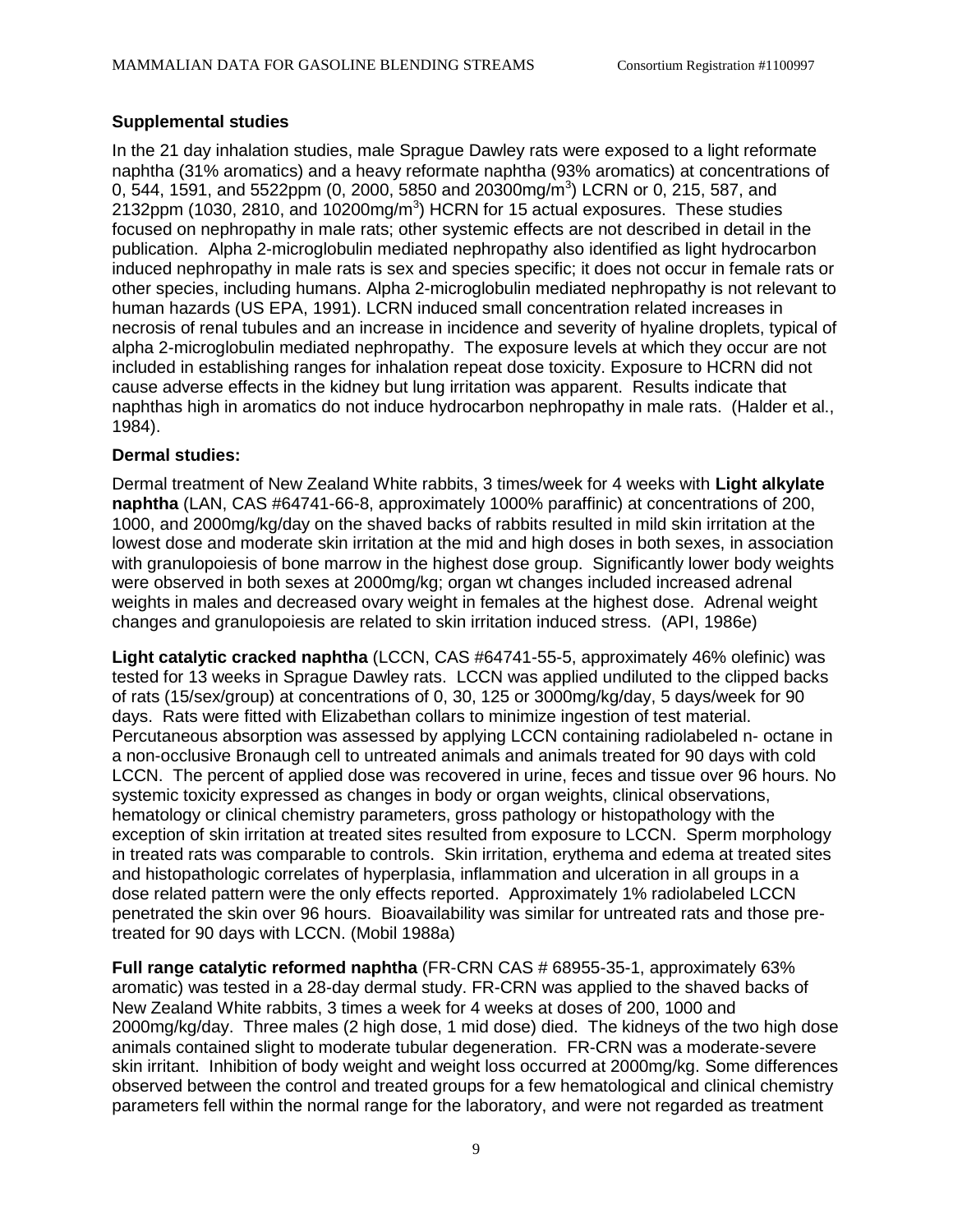related. Histopathologic examination revealed slight-moderate proliferative and inflammatory changes in skin at the highest dose concurrent with granulopoiesis of bone marrow, attributed to stress and other factors associated with skin irritation. No other significant findings were reported. LOAEL = 2000mg/kg/day based on decreased body weight and weight loss, irritation; NOAEL excluding I death = 1000mg/kg/day. (API, 1986f)

**Six naphtha streams** were tested in a series of 28 day dermal irritation pilot studies with Sprague Dawley rats. The test materials were: Hydrodesulfurized heavy naphtha (CAS #64742-82-1; UBTL, 1992a); Heavy reformate naphtha (CAS # 64741-68-0; UBTL 1992b), Sweetened naphtha (CAS #64741-87-3; UBTL 1994a), Full range coker naphtha (Merox Feed F-250, CAS # 68513-02-0; UBTL, 1994b) and two naphtha streams without CAS numbers – Light naphtha Isohexane Rich (UBTL, 1992c) and Light naphtha N-hexane rich (UBTL, 1992d). The test materials were applied undiluted to the clipped backs of Sprague Dawley rats (10/sex/group) at concentrations of 0, 0.05, 0.25 and 1.0ml/kg followed by 6 hours occlusion, 5 days/week for 4 weeks. Slight to moderate skin irritation in a concentration-related progression from low to high dose was seen in all studies at clinical observation and confirmed with histopathological evaluation. No other significant adverse effects in clinical signs, body weight, organ weights, hematology or clinical chemistry parameters or histopathology were observed. Although animals treated with full range coker naphtha demonstrated changes in hematology (% neutrophils, lymphocytes), clinical chemistry (globulin levels and albumin/ globulin ratio) and myeloid hyperplasia in bone marrow and lymph node hyperplasia, these effects were considered secondary to the severity of dermal irritation and not a direct effect of the test material. The NOEL level for systemic toxicity for all streams was 1.0ml/kg, the highest concentration tested in each study.

#### **Gasoline**

Thirteen week inhalation toxicity studies were performed with wholly vaporized leaded and unleaded gasoline at target concentrations of 0, 100 and 400ppm, or 0, 400, 1500ppm (0, 1570, 6350 mg/m<sup>3</sup>) [actual concentrations: 0, 384, 1552ppm; (0, 1507, 6570 mg/m<sup>3</sup>)] respectively, in Sprague Dawley rats and squirrel monkeys (Kuna and Ulrich, 1984). Only the results of the unleaded gasoline studies are relevant to the HPV program. Twenty rats and 4 monkeys of each sex were housed in 1m<sup>3</sup> glass and stainless steel exposure chambers 24 hours a day and were only removed for cleaning purposes. Blood was taken from 10 rats of each sex at the end of the study from the highest dose groups only for hematological evaluation. Blood was taken from all monkeys in the highest dose group at 1.5, and 3 months. Urine samples were analyzed for all animals at 1.5 and 3 months for levels of protein, glucose, ketones, bilirubin, and blood. CNS measurements and pulmonary function tests were performed on monkey and are summarized in the robust summary. All animals that died or were sacrificed at termination of the study were subjected to a gross necropsy. Organ weights were recorded and lungs, kidneys, spleen, heart, brain and bone marrow from the control and high dose groups were evaluated for histopathology. All male and female animals from the control and high exposure groups were also evaluated for the presence of IgG in the renal glomerulus and lungs.

Alpha 2-microglobulin mediated nephropathy also identified as light hydrocarbon induced nephropathy was observed in kidneys of all examined male rats exposed to leaded or unleaded gasoline but not in kidneys of squirrel monkeys. In rats, slight increases in thrombocyte and reticulocyte counts and liver weights of high dose males occurred with exposure to both gasolines, with increases in tissue and urinary lead levels for animals given leaded gasoline. Monkeys showed a small increase in respiratory rate with exposure to the highest concentration of unleaded gasoline, 6570mg/m $3$ .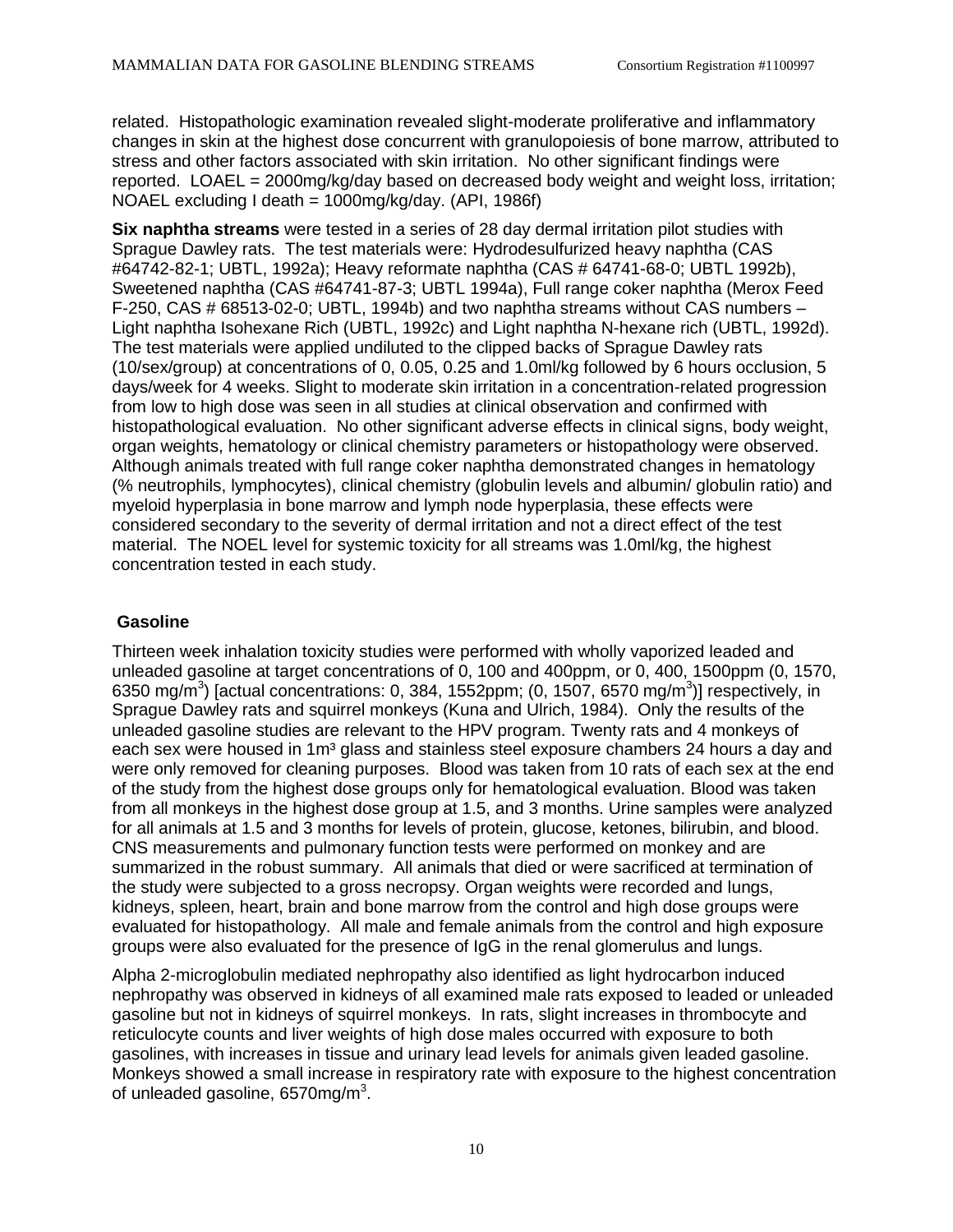Unleaded gasoline LOAEL, excluding alpha 2-microglobulin mediated nephropathy = 1552ppm (6570mg/m<sup>3</sup>) based on increases in thrombocytes and reticulocytes, increased liver weights in males; NOAEL =  $384$ ppm (1507mg/m<sup>3</sup>)

Baseline Gasoline Vapor Condensate [BGVC], a 20% light fraction of a whole unleaded gasoline sample was evaluated in a 13- week inhalation study according to OPPTS 870.3465. This test material was a representative evaporative emission tested under the US EPA 211(b) Fuels and Fuel Additives Health Effects Testing Program (1994b, 1998). BGVC was administered to Sprague Dawley rats (10/sex/group) at target concentrations of 0, 2000, 10000, and 20000mg/m<sup>3</sup> (actual concentrations 0, 2050, 10,153 and 20,324 mg/m<sup>3</sup>) 6hr/day, 5 days/week for 13 weeks. Additional groups of control and high dose rats (10/sex/group) were also exposed and retained untreated for an additional 4- week recovery period (API, BGVC, 2005b). Clinical signs, body weights and body weight changes, and food consumption were recorded throughout the study. Opthalmoscopic evaluations were performed pretest and at exposure termination. Hematology, coagulation and clinical chemistry parameters were measured at week 4 and week 13. Neurobehavior evaluation of motor activity and functional activity [FOB] were performed on 10 rats/sex/group pretest and during weeks 3, 7, and 12 of exposure according to OPPTS 870.6200. After 13 weeks exposure rats were sacrificed except for recovery animals sacrificed 4 weeks later. Fourteen selected organs were weighed. Histopathologic examination was performed on 31 tissues from rats in the control and high dose groups and on kidneys from rats in all groups. Five rats/sex/group were perfused for neuropathology and sections of brain, eye, spinal cord, peripheral nerves and ganglia were examined microscopically. Satellite groups of animals were exposed to BGVC with the subchronic rats for immunotoxicology, genetic toxicity and glial fibrillary acidic protein (GFAP) analyses. The genetic toxicology studies are presented in Section 7.1.4 of this document. The immunotoxicology and GFAP report details are provided in robust summaries, and are not considered further here other than to state that BGVC was not toxic in these two satellite studies.

Test animals were generally unremarkable in exposure chambers and during non-exposure periods except for a slight increase in red nasal discharge seen in 20324mg/m<sup>3</sup> animals during 13 weeks of exposure but not during recovery. No adverse effects were induced by BGVC on ophthalmology, body weights, feed consumption or blood chemistry parameters. No toxicologically significant changes were observed in organ weights although male absolute and relative kidney weights were slightly elevated at the mid and high dose levels. Gross abnormalities were not seen at terminal sacrifice. Dose related microscopic findings included eosinophilic material in the nasolacrimal ducts in high dose rats consistent with reported red nasal discharge and renal histopathologic changes in kidneys of all treated male rats. These renal changes were consistent with alpha 2-microglobulin mediated nephropathy, a species and sex-specific change not considered relevant to human health (US EPA, 1991). Kidneys of recovery 20324mg/m<sup>3</sup> male rats had nearly complete resolution of these changes. BGVC did not cause adverse neurobehavioral or neuropathologic effects. The systemic LOAEL [excluding male kidney effects] = 20324mg/m<sup>3</sup> and NOAEL = 10153mg/m<sup>3</sup>. NOAEL for neurotoxicology = 20324mg/m<sup>3</sup>. The NOAEL/LOAEL values for this material are similar to those reported for refinery streams in the 4 chemical classes.

**Conclusion**: Results of repeated dose studies have demonstrated fairly similar profiles of toxicity across the 4 chemical classes. Inhalation studies which reflect the most relevant route of human exposure were performed with distillates prepared from the range of likely human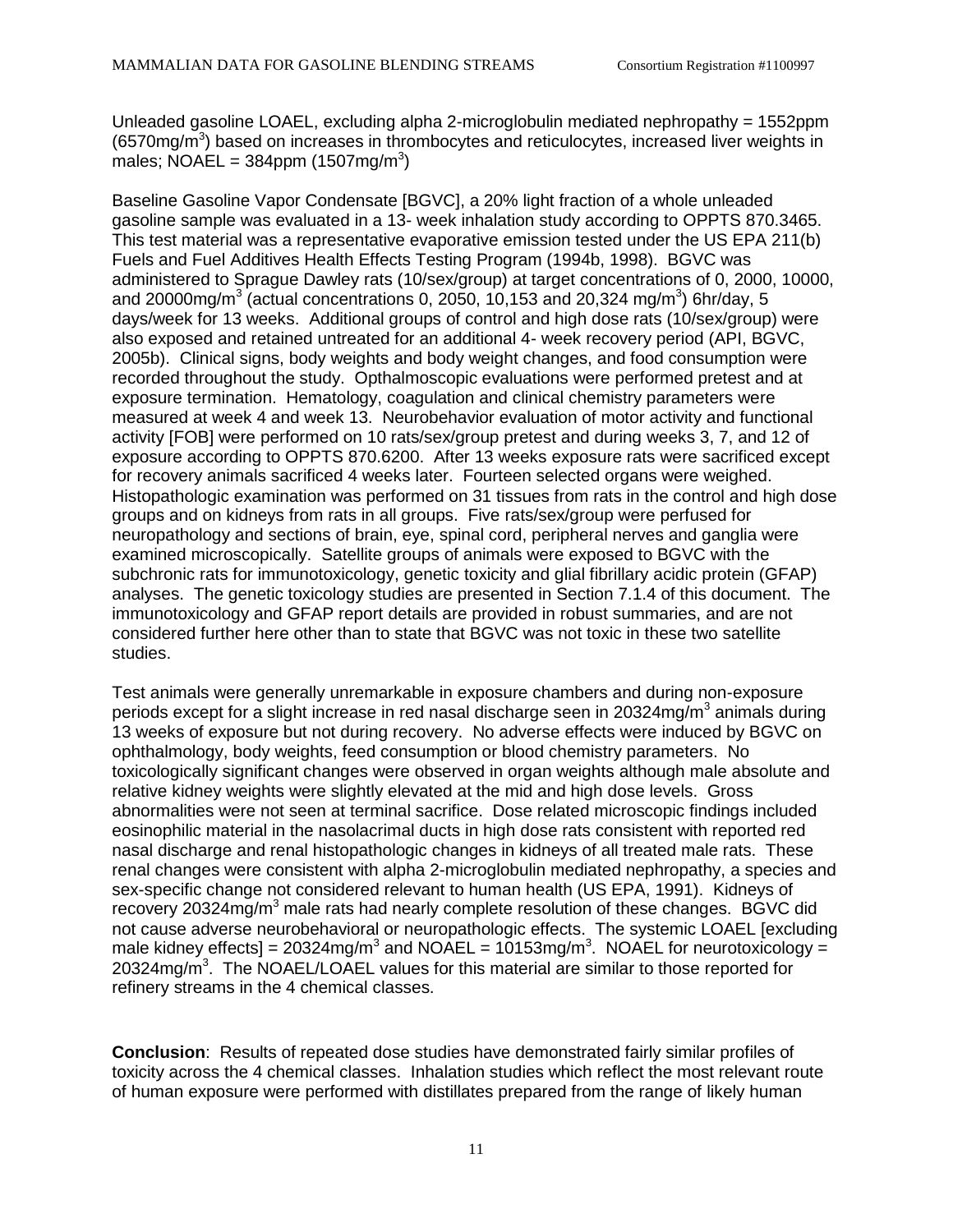exposure or as vapor generated directly from the liquid blending stream. Because of limitations imposed by the lower explosive limits, vapor studies were performed at concentrations much lower than those possible with distillates. Exposure whether to distillate or vapor fractions could result in alpha 2-microglobulin mediated nephropathy in kidneys of male rats, also identified as light hydrocarbon induced nephropathy, a species and sex specific syndrome not relevant to human health (US EPA, 1991). Other systemic toxicity was minimal and in general, included increased weight of the liver in most studies and of spleen in one aromatic sample, and some decreases in body weight or small changes in clinical pathology parameters. One 40% vapor olefinic sample induced a decrease in sperm number per gram of epididymis, an effect not supported by other male parameters in this study or other studies. In studies where neurotoxicity was evaluated none of the streams induced significant neurobehavioral or neuropathologic effects.

Therefore, gasoline blending streams have a low inhalation repeat dose hazard potential. The inhalation NOAELs and LOAELs were similar between the different hydrocarbon classes of streams (PONA) and the formulated product, gasoline in rats. Since there were no appreciable differences between paraffinic, olefinic, naphthenic, and aromatic streams, a range of values derived from all of the repeated dose inhalation studies will be used to read across to all untested category members. These read-across values are:

| LOAEL: | 6572 mg/m <sup>3</sup> – 27,800mg/m <sup>3</sup> (1864 – 7885ppm <sup>a</sup> ) |  |
|--------|---------------------------------------------------------------------------------|--|
| NOAEL: | $1507mg/m^3 - 10,153mg/m^3$ (427 – 2880ppm <sup>a</sup> )                       |  |

*[ a - upper range of NOAEL based on 211(b) BGVC; Total hydrocarbon determined as parts-permillion (ppm) hexane equivalents.]*

The majority of streams tested induced alpha 2-microglobulin mediated nephropathy in male rats. It has been demonstrated that this syndrome is specific for male rats, and does not occur in female rats or other species, including humans. Since this species and sex specific syndrome is not relevant to humans (US EPA, 1991), alpha 2-microglobulin mediated nephropathy has been excluded for developing LOAELs and NOAELs in all rat studies.

When applied dermally, gasoline blending streams induced skin irritation with the only systemic effects related to skin damage and accompanying stress.

# **7.1.3. Genetic Toxicity** *In Vitro*

**Light alkylate naphtha** (LAN, approx. 100% paraffinic) diluted in acetone, has been tested in a mouse lymphoma (L5178Y TK+/-) forward mutation assay. For the mutation assay the lymphoma cells were exposed for 4 hours to test material at concentrations ranging from 0.005 to 0.08 µl/ml without activation and 0.00004 to 0.8 µl/ml with Aroclor-induced rat liver S-9 activation. After exposure to the test material, the cells were allowed to recover for 2 days and then cultures were selected for cloning and mutant selection; trifluorothymidine (TFT) was used as the restrictive agent. The non-activated cultures treated with 0.005 to 0.04µl/ml LAN were cloned, resulting in a range of growth of 6 to 97%. The activated cultures treated with 0.0002 to 0.75 µl/ml LAN were cloned, resulting in a range of growth from 24 to 109%. Plates were prepared from TFT-restricted and from the Viable cultures (VC) and after 10 to 12 days incubation these plates were scored for total number of colonies per plate. Several trials were performed to verify the absence of genetic toxicity in this assay system. Light alkylate naphtha did not induce mutagenicity with or without metabolic activation from rat liver homogenate. (API, 1985b)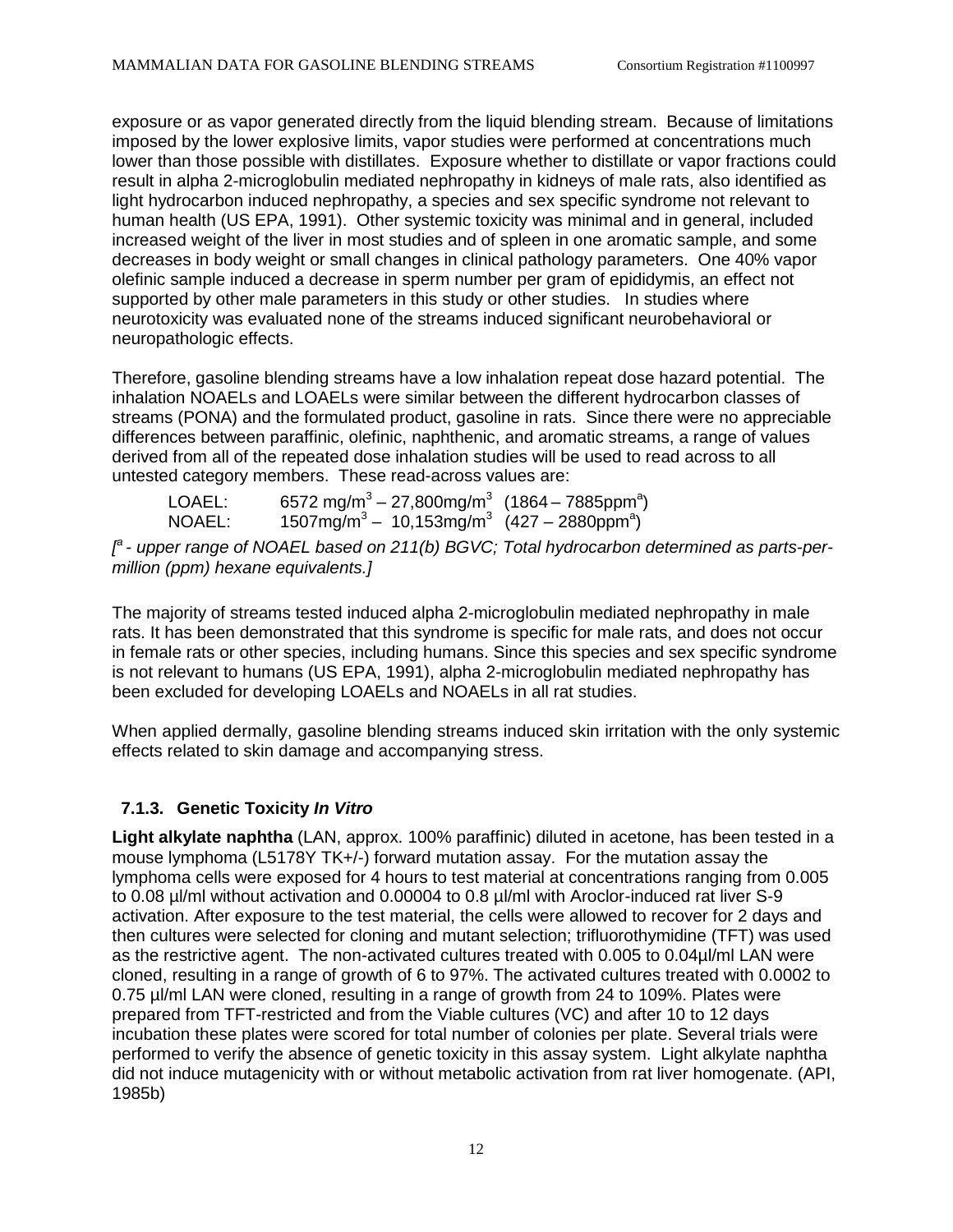**Three samples of light catalytic cracked naphtha** (LCCN, approx. 46% olefinic) have been tested in a mouse lymphoma (L5178Y TK+/-) forward mutation assay. The results for API 83-20 are described here (API, 1987e). A cytotoxicity study carried out prior to the mutagenicity assay established that LCCN was highly toxic at 500nl/ml without activation and lethal at the same concentration in the presence of metabolic activation. For the initial mutation assay the mouse lymphoma cells were exposed for 4 hours to LCCN at treatments from 50 to 800 nl/ml LCCN without activation and with treatments from 25 to 500 nl/ml LCCN with Aroclor-induced rat liver S-9 activation. After exposure to LCCN, the cells were allowed to recover for 2 days and then cultures were selected for cloning and mutant selection. Plates containing colonies of selected cells were incubated for 10 to 14 days after which they were scored for total number of colonies per plate. A mutation frequency was then determined. Due to a wide range of toxicity in the first assay with and without metabolic activation, a second assay was performed over a narrower dose range of 50 to 150nl LCCN without S9 activation and 200 to 300nl LCCN with activation. LCCN sample API 83-20 was not mutagenic with or without metabolic activation. Of the two other LCCN samples tested, one API 81-03 (API, 1985c) was not mutagenic and one API 81- 04 (API, 1986g) was not mutagenic without metabolic activation but gave equivocal results with metabolic activation. Equivocal results are defined as a situation in which one or more doses exhibit a 2-fold mutant frequency greater than background level but there is no dose response. Overall LCCN is not considered mutagenic in this mammalian cell assay.

An *in vitro* sister chromatid exchange (SCE) assay in Chinese hamster ovary (CHO) cells with and without metabolic activation [a non-SIDs endpoint] was performed with LCCN. CHO cells were seeded in duplicate for each treatment condition and were incubated at 37°C in a humidified atmosphere for 16 to 24 hours. Treatment was carried out by re-feeding two complete sets of flasks with complete medium for the non activation study or with Aroclorinduced rat liver S-9 reaction mixture for the activated study to which was added 50 µl of dosing solution of test control or article in solvent or solvent alone. CHO cells were exposed to solvent alone and to nine concentrations of LCCN ranging from 1 to 0.0001µl/ml in the absence and presence of an S-9 reaction mixture. Based on the growth inhibition and cell cycle delay, dose levels of 0.3, 0.2, 0.1 and 0.05 µl/ml LCCN were selected for use in the assay without metabolic activation and at concentrations of 0.2, 0.1, 0.05 and 0.03 µl/ml LCCN in the assay with metabolic activation. A harvest time of 30 hours after treatment initiation was selected to assure collection of enough analyzable second division metaphases at the high dose. In the nonactivation study the cells were exposed for 28 hours. Two hours after exposure 0.01 mM BrdU was added to the treatment medium. At the end of the treatment period, the treatment medium was removed, the cells were rinsed and were then exposed to colcemid (0.1µg/ml) for a further 2 hours. In the activation study exposure was for 2 hours. After the exposure period, the treatment medium was removed; the cells were washed with PBS, re-fed with medium containing BrdU and then incubated for a further 28 hours. Colcemid was added at a final concentration of 0.1µg/ml for the last 2 hours of incubation. For activated and non-activated assays, metaphase cells were harvested 2 hours after addition of colcemid. Cells were collected and fixed and stored until slides were prepared. Slides were coded and scored without regard to treatment group. Only cells with  $20 \le 2$  centromeres were selected for evaluation of SCEs. A total of 4 doses were scored including the highest test article dose where sufficient seconddivision metaphase cells were available. SCEs were scored in 25 cells from each duplicate culture to make up a total of 50 cells per treatment. The percentage of cells in first (M1), second (M2) or third division (M3) metaphase was also recorded for a total of 100 metaphase cells scored. Triethylenemelamine (TEM) was used as positive control at a concentration of 0.025 µg/ml. in the non-activated assay. In the activated assay cyclophosphamide (CP) was used at a concentration of 2.5µg/ml. API 81-03 did not induce an increase in sister chromatid exchanges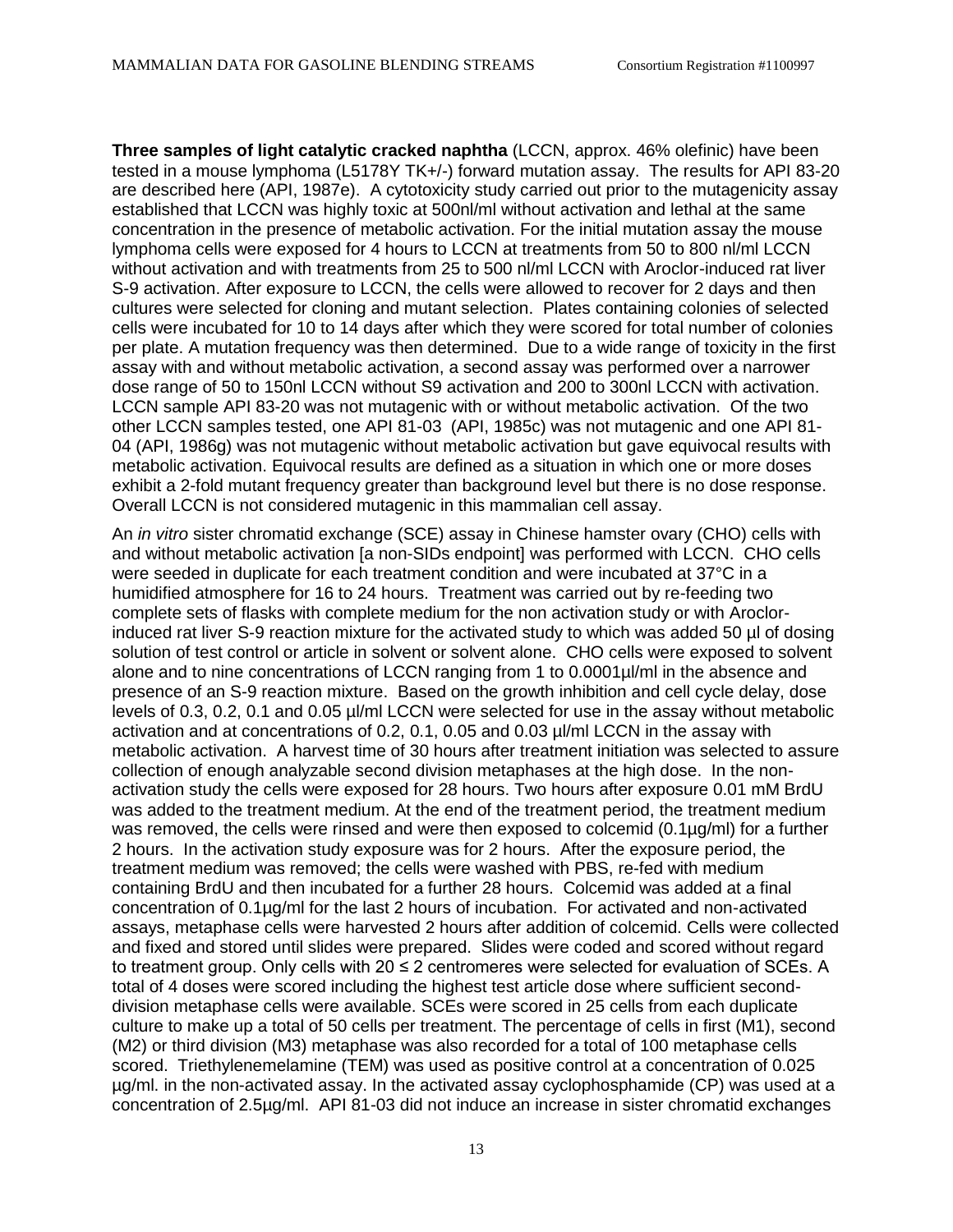in CHO cells when tested in the absence of metabolic activation. However the test material did induce a small but statistically significant increase in SCEs at two intermediate dose levels in the presence of metabolic activation, a result that was concluded to be equivocal. (API 1988a)

**Sweetened naphtha** (SN, CAS # 64741-87-3; approx 21% naphthenic) diluted in ethanol, has been tested in a mouse lymphoma (L5178Y TK+/-) forward mutation assay. For the mutation assay the mouse lymphoma cells were exposed for 4 hours to SN at concentrations ranging from 0.005 to 0.08 µl/ml without activation and 0.00004 to 0.8 µl/ml with Aroclor-induced rat liver S-9 activation. After exposure to SN, the cells were allowed to recover for 2 days and then cultures were selected for cloning and mutant selection; trifluorothymidine (TFT) was used as the restrictive agent. The non-activated cultures treated with 0.005 to 0.04µl/ml SN and activated cultures treated with 0.0002 to 0.75 µl/ml SN were cloned and produced a range of growth from 24 to 109%. Plates were prepared from TFT-restricted and from the Viable cultures (VC) and after 10 to 12 days incubation these plates were scored for total number of colonies per plate. Five trials were performed due to wide ranges of toxicity and sporadic increases in mutant frequencies in order to verify the absence of genetic toxicity in this assay system. Overall Sweetened naphtha did not induce mutagenicity with or without metabolic activation from rat liver homogenate. (API, 1985d)

**Three samples of catalytic reformed naphthas** have been tested in a mouse lymphoma (L5178Y TK+/-) forward mutation assay. The results for API 83-05, a full range catalytic reformed naphtha (FRCRN, 63% aromatics) are described here. Other samples were a light catalytic reformed naphtha (LCRN, 42% aromatics) and a heavy catalytic reformed naphtha (HCRN, 90% aromatics). A cytotoxicity study carried out prior to the mutagenicity assay established that FRCRN was lethal to all cultures at 500µl/ml and highly toxic at 250 µl/ml. For the mutation assay the mouse lymphoma cells were exposed for 4 hours to FRCRN dissolved in acetone at treatments from 6.25 to 500 µl/ml without activation and at treatments from 3.13 to 400µl/ml with Aroclor-induced rat liver S-9 activation. After exposure to FRCRN material, the cells were allowed to recover for 2 days and then cultures were selected for cloning and mutant selection. Plates containing colonies of selected cells were incubated for 10 to 14 days after which they were scored for total number of colonies per plate. Cultures selected for cloning at doses of 6.25 to 100 µl/ml FRCRN without S-9 had growth rates of 30-97% and cultures selected for cloning with S-9 had growth rates of 4.6 to 67.9%. A mutation frequency was then determined. Full range catalytic reformed naptha was not mutagenic without metabolic activation but did induce dose related increases in mutant frequency with metabolic activation. (API, 1985e)

The light catalytic reformed naphtha containing 42% aromatics was not mutagenic with or without metabolic activation (API, 1985f). A heavy catalytic reformed naphtha containing 90% aromatics produced negative/equivocal results without metabolic activation and equivocal/positive results with metabolic activation in two separate laboratories (API, 1985g). Interestingly, this heavy catalytic reformed naphtha did not induce dermal tumors in a 2 year mouse skin painting study (see Section 7.2.1.2 Dermal Carcinogenesis). These results suggest that the aromatic content of these streams may influence the degree of mutagenic activity induced in this *in vitro* mammalian cell test system. However, the absence of dermal tumors from exposure to the heavy catalytic reformed naphtha in a two-year study indicates that the toxicological significance of the results of mouse lymphoma studies of CRN are unclear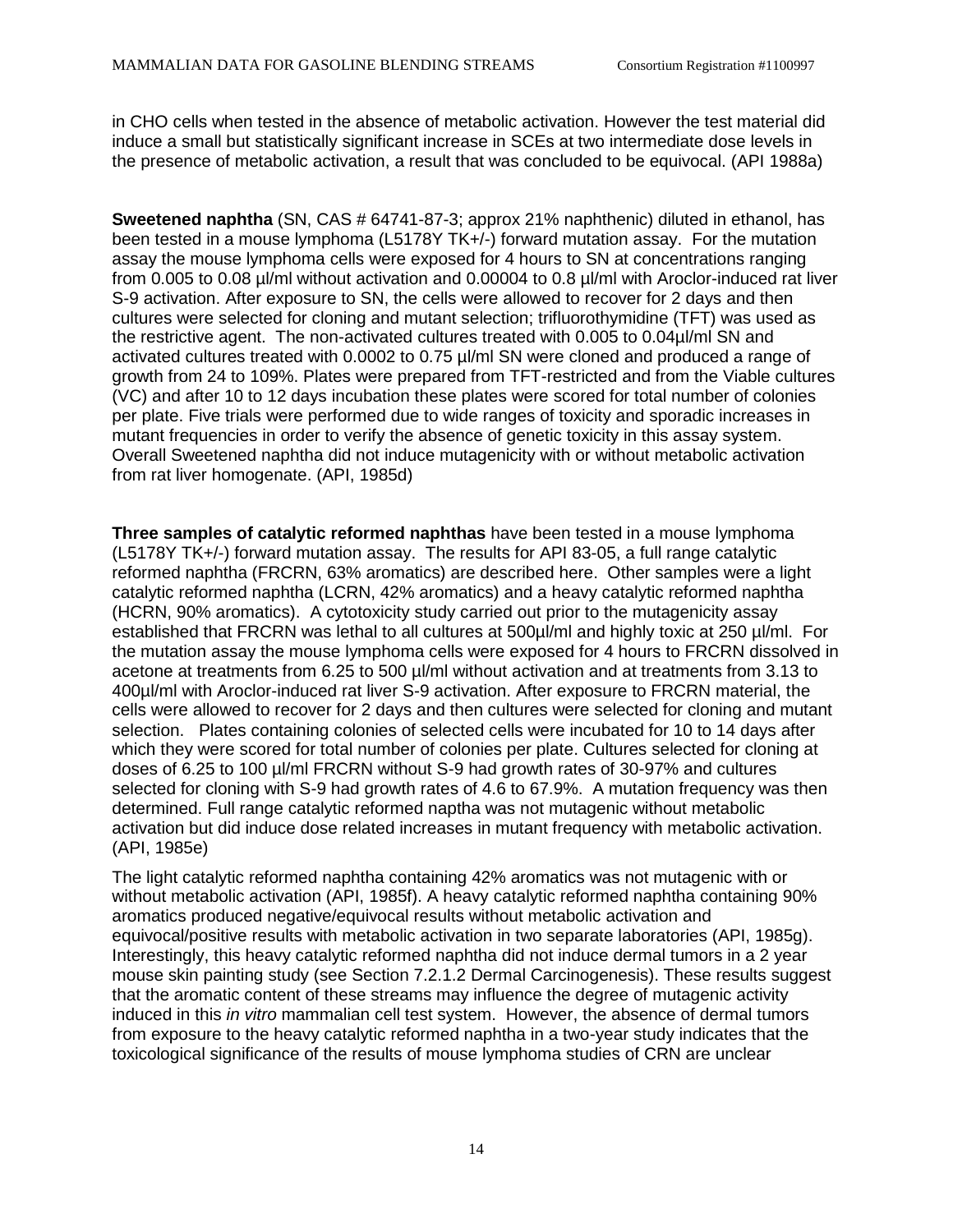#### **Gasoline**

Unleaded gasoline was tested in the Ames Microbial mutation assay in *Salmonella typhimurium* and *Saccharomyces cerevisiae* with and without metabolic activation from an Aroclor-induced rat liver homogenate mixture. Salmonella strains TA100, TA1535, TA1537, TA1538, TA98 and yeast strain D4 were employed. Based on preliminary cytotoxicity assays, concentrations of gasoline in dimethylsulfoxide were administered to all 5 Salmonella tester strains at doses of 0.375, 0.75, 1.5 and 3.0% and to yeast at doses of 0.625, 1.25, 2.5, and 5.0%. For plate assays, test material was added to cells in broth. The contents of the test tubes of broth plus test material were poured over selective agar plates. Plates were incubated at  $37^{\circ}$ C for 48 hours, then removed from the incubator and revertant cells were counted. In the suspension tests, bacteria and yeast cultures were grown in complete broth. The cells were removed, washed and exposed to the test material. For the yeast cells exposure to gasoline was for 4 hours and bacterial cell exposure was for 1 hour. Aliquots of the cells were plated onto the appropriate complete media. After suitable incubation periods, the number of revertant colonies was counted.

In the plate test**,** there was no increase in revertant colonies caused by exposure to gasoline at any concentration. The results in this assay were negative both with and without metabolic activation. In the suspension test without activation, Slight increases were observed at the high dose levels with TA100, TA1537 and TA1538. However the responses were not adequate to be considered positive. The increases with TA98 could not be reproduced in a repeat trial. In the suspension test with activation, scattered increases were found at one or more dose levels but were not reproducible in a repeat trial. Therefore, gasoline was not a mutagen in this test system. (API, 1977a)

Gasoline diluted in acetone, has been tested in a mouse lymphoma (L5178Y TK+/-) forward mutation assay. For the mutation assay the lymphoma cells were exposed for 5 hours to test material at concentrations ranging from 0.065 to 1.04 µl/ml with and without metabolic activation from Aroclor-induced rat liver S-9 homogenate mixture. After exposure to the test material, the cells were allowed to recover for 3 days and then cultures were selected for cloning and mutant selection. Surviving cell populations were determined by plating diluted aliquots in non-selective growth medium. A mutation index was derived by dividing the number of clones formed in the BUdR-containing selection medium by the number found in the same medium without BUdR. The ratio was then compared to that obtained from other dose levels and negative control values. Positive control compounds were ethyl methane sulfonate (EMS) for non-activated cultures and dimethylnitrosamine (DMN) for metabolically activated cultures.

Little toxicity was observed with the test material. All results for gasoline from the non-activation assay were negative. The results from the activation assay were also considered to be negative. There was an increase in the number of mutants at the  $0.52 \mu$ //ml concentration but this appeared to result from a slight increase in the number of viable clones. There was no trend indicating a dose-related response and therefore, the increases were not believed to be compound related. Gasoline was not mutagenic in this mammalian cell system. (API, 1977a)

Gasoline tested in an Unscheduled DNA synthesis assay in rat hepatocytes with and without metabolic activation, did not cause DNA damage requiring repair in this assay system. (API 1988b) This study is not part of the SIDS data set and is not described in Robust Summaries.

**Conclusion:** Results from representative samples from each of the PONA categories indicate that most gasoline blending streams are not mutagenic in mammalian cells except for those substances with fairly high aromatic content where equivocal or in one case positive activity was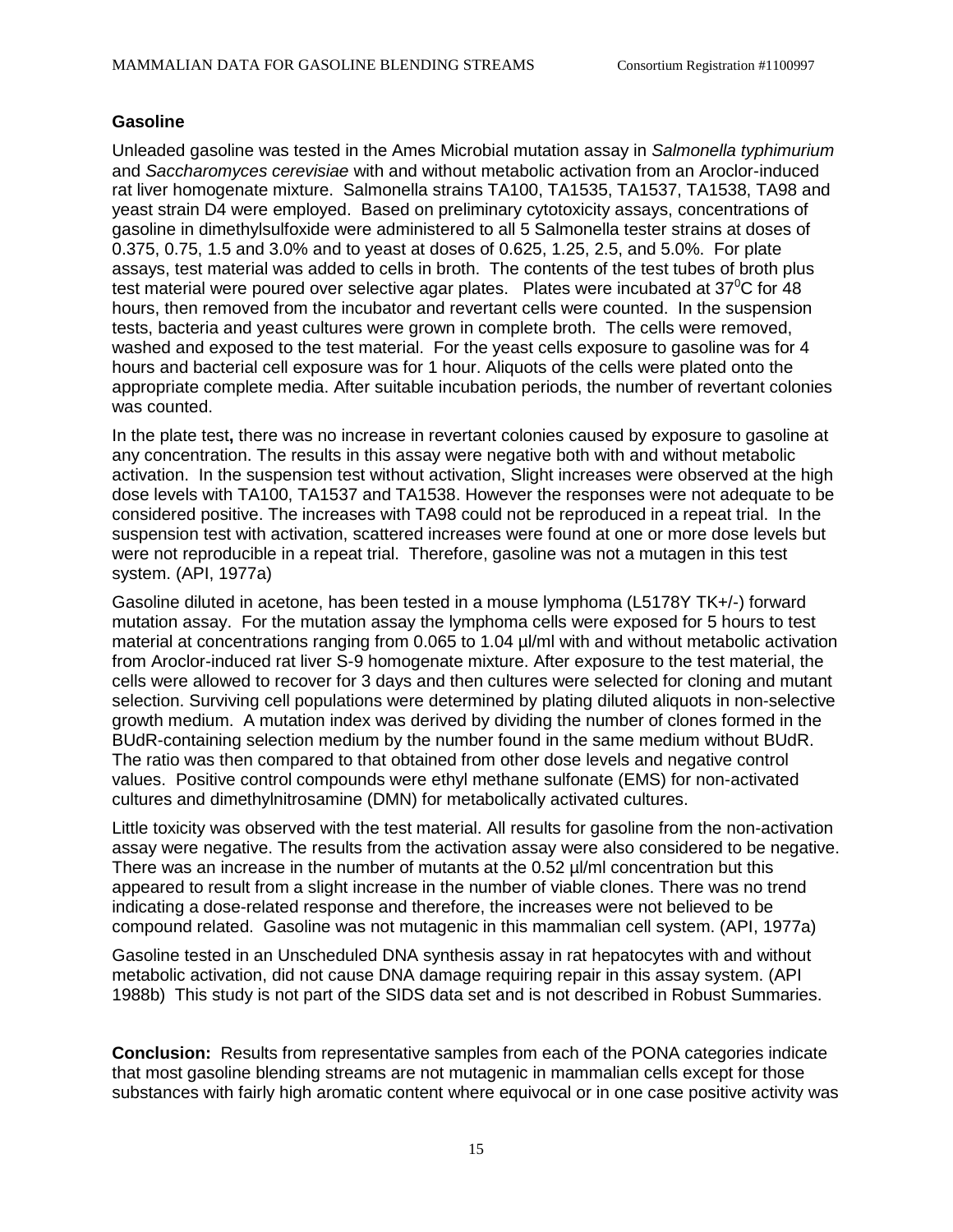seen with metabolic activation. Gasoline tested in both bacterial and mammalian cell assays did not induce mutation in either test system. The read-across conclusion is that all streams in this category are negative with and without metabolic activation with the exception of streams with aromatic content greater than 60% that can be classified as negative/equivocal without metabolic activation and equivocal/positive with metabolic activation.

### **7.1.4. Genetic Toxicity** *In Vivo*

**Light alkylate naphtha** (approx. 100% paraffinic) was tested in a Sprague Dawley rat chromosome aberration assay [15/sex/group] at doses of 0.3, 1.0, and 3.0g/kg in corn oil, administered intraperitoneally in a single dose. Two to four hours prior to sacrifice the rats were given a single intraperitoneal dose of colchicine (1 mg/kg). Animals [5/sex/group/time] were sacrificed at 6, 24 and 48 hrs post dose. A group of 5 animals of each sex to be used as positive controls was dosed with triethylenemelamine (TEM) at a level of 0.5 mg/kg and these animals were killed at 24 hours postdose. Deaths occurred in both male [5/18] and females [4/18] in the highest dose group and a 9-10% body weight loss was observed in surviving rats of both sexes. Other signs of toxicity included piloerection, crusty eyes and noses and excess lacrimation. Bone marrow was harvested from the femurs of treated rats, processed and stained for cytogenetic examination [a minimum of 50 metaphase spreads per animal]. No chromosome aberrations, rearrangements, or cell cycle disruption were observed in any dose group (API, 1985h**).**

**Samples of light catalytic cracked naphtha** (approx. 46% olefinic) were tested in two rat chromosome assays [intraperitoneal and inhalation] and in an *in vivo* mouse sister chromatid exchange (SCE) assay. LCCN (API 81-04) was tested in a Sprague Dawley rat chromosome aberration assay [15/sex/group] at doses of 0.3, 1.0, and 3.0g/kg in corn oil, administered intraperitoneally in a single dose. Two to four hours prior to sacrifice the rats were given a single intraperitoneal dose of colchicine (1 mg/kg). Animals [5/sex/group/time] were sacrificed at 6, 24 and 48 hrs post dose. A group of 5 animals of each sex to be used as positive controls was dosed with triethylenemelamine (TEM) at a level of 0.5 mg/kg and these animals were killed at 24 hours postdose. Bone marrow was harvested from the femurs of treated rats, processed and stained for cytogenetic examination [a minimum of 50 metaphase spreads per animal]. There was a 9% weight loss in males 48 hours after receiving 3 g/kg API 81-04 and a 2% weight loss in females at the same time and dose level. Clinical signs of toxicity in the 3g/kg group included lethargy in both sexes and increased tearing as indicated by a crusty appearance of fur around the eyes of the male animals. No chromosome aberrations, rearrangements, or cell cycle disruption were observed in any dose group (API, 1985i**).**

In a separate study in which exposure was by inhalation at 63, 297 and 2046 ppm, 6hr/day for 5 days, there was no evidence that light catalytic cracked naphtha (API 81-03) caused chromosomal aberrations in rats. (API, 1985c)

LCCN (API 81-03) was tested in a mouse [B6C3F1; 5/sex/group] sister chromatid exchange (SCE) assay [a non-SIDS endpoint] at doses of 0.2, 1.2, and 2.4 g/kg in corn oil, administered intraperitoneally in a single dose. Four hours prior to administration of test material, the mice were anesthetized with Metofane and an agar-coated 50mg BrdU pellet was implanted subcutaneously in the lower abdominal region. The positive control (cyclophosphamide) was injected ip at a dose level of 10 mg/kg. A second positive control (API 81-15, catalytic cracked clarified oil) was administered at a dose of 4 g/kg, which was administered by ip injection at a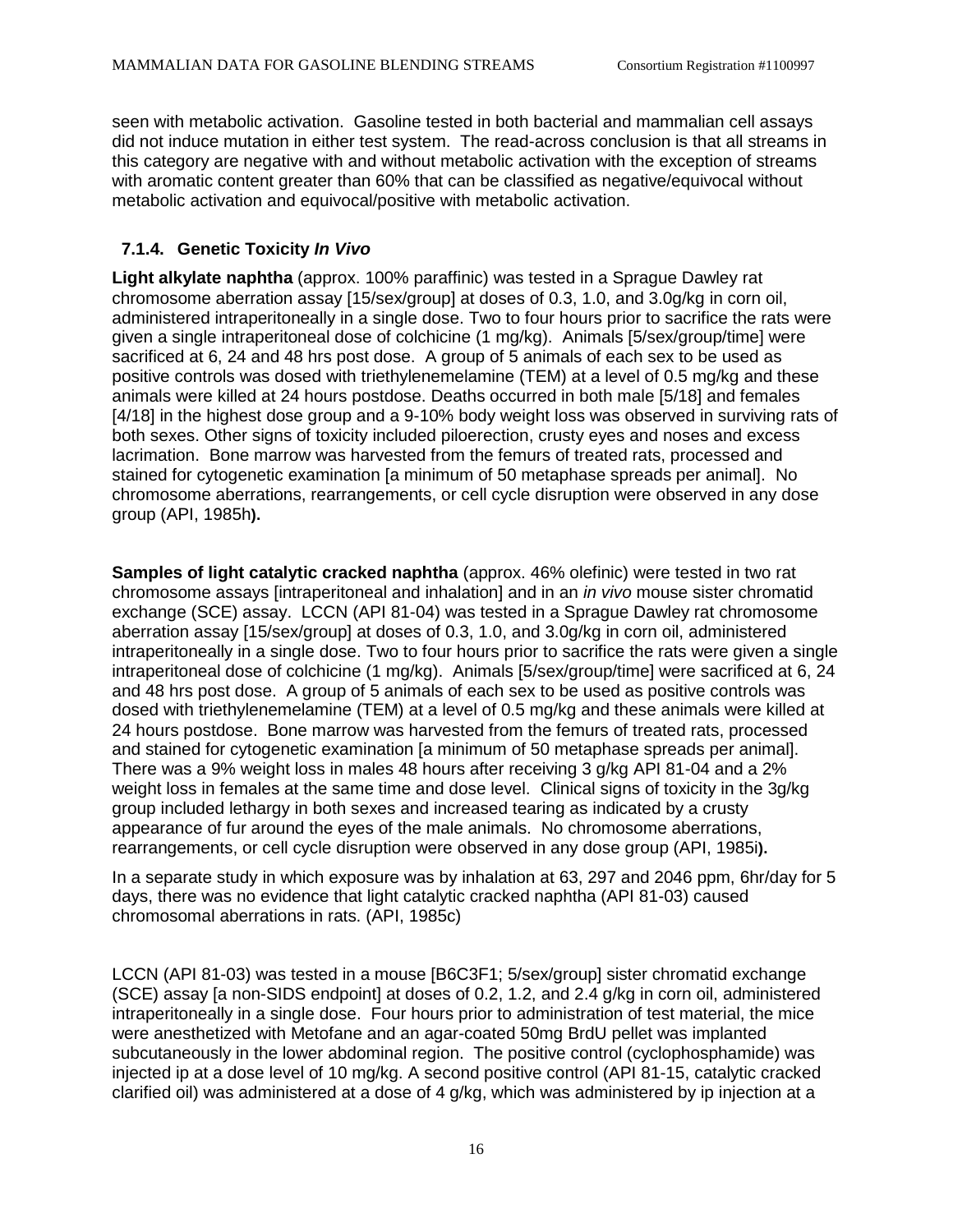rate of 10 ml/kg. Colchicine, used to arrest dividing cells in metaphase, was administered ip at 1 mg/kg to all mice two to four hours prior to sacrifice. 24 to 26 hours after BrdU pellet implantation the mice were sacrificed. Marrow was collected from both femurs. After washing and fixing bone marrow cells slides were prepared for subsequent staining and examination. Two to five slides were prepared from each animal. A minimum of 50 second-division metaphase spreads from each animal were examined and scored for SCEs and chromosome number. The mitotic index was recorded as the percentage number of cells in mitosis based upon 500 cells counted. The percentage of first, second and third-division metaphase cells was also recorded as the number per 100 cells counted. There was a significant increase in SCEs/cell when analyzed by sex. Pairwise comparisons by sex of each treatment group with its vehicle control were significantly different. (API, 1988c)

Although the SCE assay demonstrated interaction of LCCN and DNA, it was not considered definitive for clastogenic activity since no genetic material was unbalanced or lost. SCE can be regarded as more a biomarker of exposure rather than as indicator of mutagenic effect. Negative results in two assays, which visualize actual cytogenetic damage demonstrate that LCCN is not a clastogenic material (API, 1985i,c)

**Sweetened naphtha** (CAS # 64741-87-3, approx. 21% naphthenic; API 81-08) was tested in an inhalation rat chromosome aberration assay. Groups of 10 male and 10 female Sprague Dawley rats were exposed (whole body) to nominal concentrations of 0, 65, 300 and 2050 ppm of test material, 6 hours/day for 5 consecutive days. A positive control group of 10 rats/sex was given a single dose (0.8 mg/kg) of triethylenemelamine (TEM) intraperitoneally 24 hours before sacrifice. For the treated and negative control groups, bone marrow was harvested 6 hours after the final exposure. For the positive control group the bone marrow was harvested 24 hours after administration of TEM. Three hours prior to sacrifice by carbon monoxide the rats were given a single intraperitoneal dose of colchicine (4mg/kg). Bone marrow was collected from the tibiae of each rat and slides prepared for cytogenetic examination. Routinely 50 metaphase chromosome spreads were examined for each animal. The locations of cells bearing aberrations were identified. A mitotic index based on at least 500 cells counted was calculated by scoring the number of cells in mitosis per 500 cells on each slide read. Slides were scored for chromosomal aberrations.

No systemic toxicity was observed in this study. There was no evidence of a clastogenic effect of the test material and no significant increase in chromosomal aberration in the sweetened naphtha exposed animals when compared to the negative controls. (API, 1986h)

**Three samples of catalytic reformed naphthas** have been tested in a Sprague Dawley rat chromosome assay. The results for API 83-05, a full range catalytic reformed naphtha (FR-CRN, 63% aromatics) are described here. Other samples were light catalytic reformed naphtha (LCRN, 42% aromatics) and heavy catalytic reformed naphtha (HCRN, 90% aromatics). (API 1985j, k, l, respectively)

Sprague Dawley rats [15/sex/group] were given doses of 0.26, 0.82, and 2.42g/kg FR-CRN in corn oil, administered intraperitoneally in a single dose. Two to four hours prior to sacrifice the rats were given a single intraperitoneal dose of colchicine (1 mg/kg). Animals [5/sex/group/time] were sacrificed at 6, 24 and 48 hrs post dose. A group of 5 animals of each sex to be used as positive controls was dosed with triethylenemelamine (TEM) at a level of 0.5 mg/kg and these animals were killed at 24 hours postdose. One male each died in the 2.42g/kg and the 0.82g/kg groups, immediately after dosing. Toxic signs included lethargy and a moribund appearance at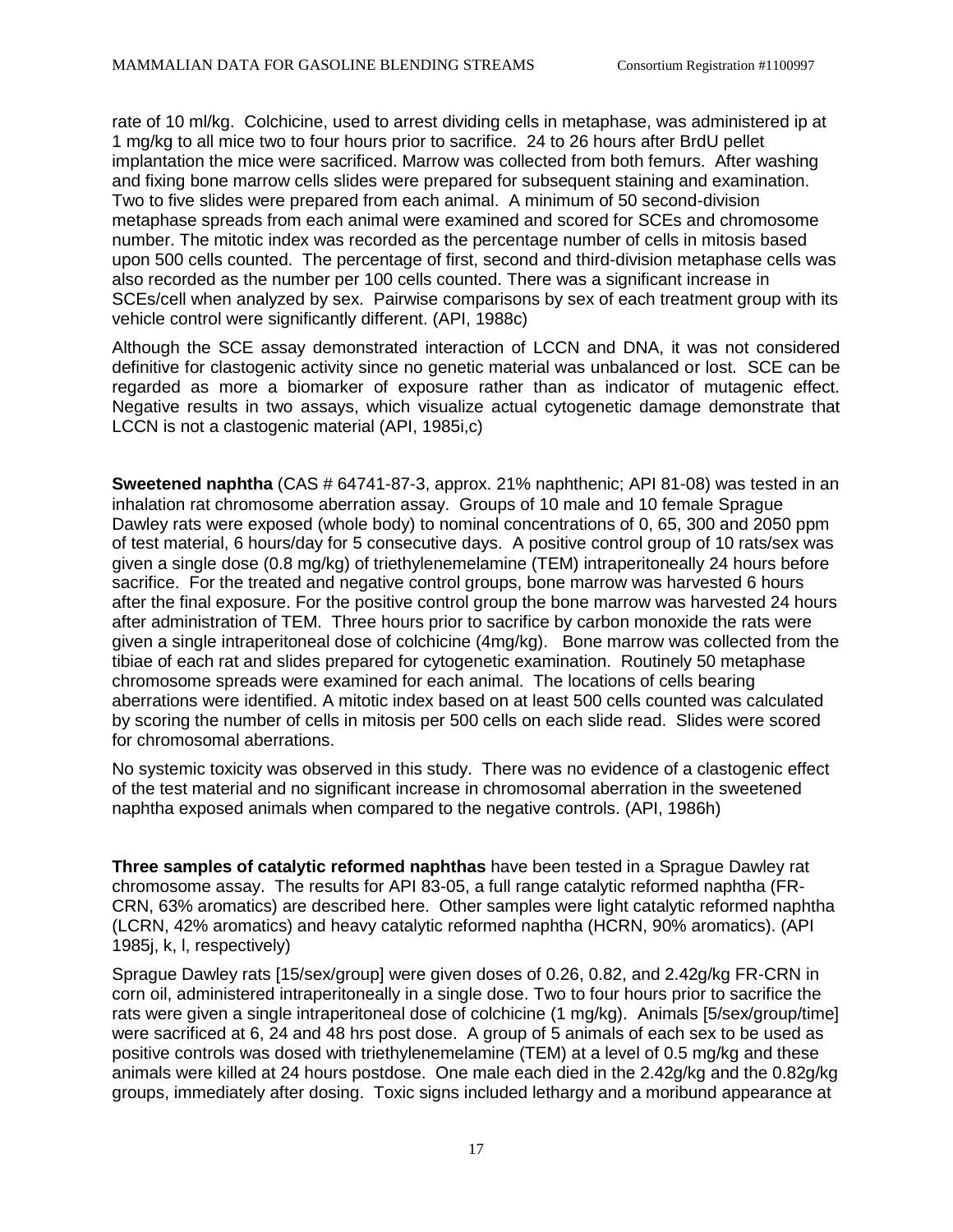the high dose and slow uncoordinated movement in the mid dose group. Bone marrow was harvested from the femurs of treated rats, processed and stained for cytogenetic examination [a minimum of 50 metaphase spreads per animal].

No chromosome aberrations, rearrangements, or cell cycle disruption were observed in any dose group**.** Similar cytogenetic assays have been reported for two other aromatic naphtha samples, light catalytic reformed naphtha (LCRN, 42% aromatics) and heavy catalytic reformed naphtha (HCRN, 90% aromatics) and both have given negative results. Samples in the high aromatics class do not induce chromosome damage in laboratory animals.

### **Gasoline**

Unleaded Gasoline has been tested for induction of chromosome aberrations in rat bone marrow cells, and for transmittable genetic effects in the mouse dominant lethal assay. In the rat chromosome assay, animals were given a single intraperitoneal dose of 18.5, 62.0, and 185mg/rat (0.024, 0.08 and 0.24ml/rat) diluted in acetone, 15 rats/group, (API, 1977a) or one dose each day for 5 days at concentrations of 7.7, 23.1, and 77mg/rat (0.01, 0.03, and 0.10ml/rat/day), 18 rats total [5/treated group, 3 for acetone control] (API, 1977b). Doses were not calculated in relation to body weight. Two hours prior to sacrifice the rats were given a single intraperitoneal dose of colchicine (1mg/kg). Animals [5/sex/group/time in the acute group] were sacrificed at 6, 24 and 48 hrs post dose. For the repeat treatment study, all rats were killed 6 hours after the last dose. A group of 5 animals of each sex to be used as positive controls was dosed with triethylenemelamine (TEM) at a level of 0.3 mg/kg and these animals were killed at 24 hours postdose. Bone marrow was harvested from the femurs of treated rats, processed and stained for cytogenetic examination [a minimum of 50 metaphase spreads per animal]. The results of both studies were negative. Gasoline did not induce chromosome aberrations or disruption of cell cycle kinetics in either dosage regime.

In the dominant lethal assay, gasoline was administered by inhalation to male mice (10/group) at concentrations of 400 and 1600ppm (1493 and 5970mg/m<sup>3</sup>), 6hr/day, 5 days/wk for 8 weeks over the entire mouse spermatogenic cycle (API 1980b). On the final day of exposure a positive control group of 10 male mice were given 0.3mg/kg triethylenemelamine (TEM) dissolved in 0.9% saline as a single intraperitoneal dose. Chamber concentrations were monitored at least hourly during the exposure periods. After 2 days rest following termination of exposures each male was caged with 2 unexposed virgin female mice. At the end of 5 days, the females were removed. This weekly mating sequence was continued for 2 weeks. Each pair of mated females was transferred to a fresh cage and after 14 days after the midweek of being caged with the male was sacrificed (approximately 2/3 through pregnancy). The uterine contents of the females were examined and scored for the numbers of dead and living implants and total implants. Gasoline exposure of male mice did not cause any significant reduction in the fertility index, did not affect the number of total implants or number of dead implants per pregnant female**.** 

Baseline Gasoline vapor condensate [BGVC], a 20 % light fraction of a whole unleaded gasoline was tested in the rat micronucleus assay according to US EPA OPPTS 870.5395 as a satellite study to the 13 week inhalation study described in Section 7.1.2 Repeated Dose Toxicity. Sprague Dawley rats (5/sex/group) were exposed by whole body inhalation to target concentrations of 0, 2000, 10000, 20000mg/ $m<sup>3</sup>$  (actual concentrations 0, 2050, 10,153 and 20,324 mg/m<sup>3</sup>) BGVC for 4 weeks, 6hr/day, 5 days/week. A separate positive control group was treated with 40mg/kg cyclophosphamide by intraperitoneal injection 24 hours prior to sacrifice. Rats were killed 24 hours after the  $20<sup>th</sup>$  exposure and bone marrow from both femurs of each rat was prepared as smears on microscope slides. Slides were stained by the modified Feulgen method. One smear from each rat was examined for the presence of micronuclei in 2000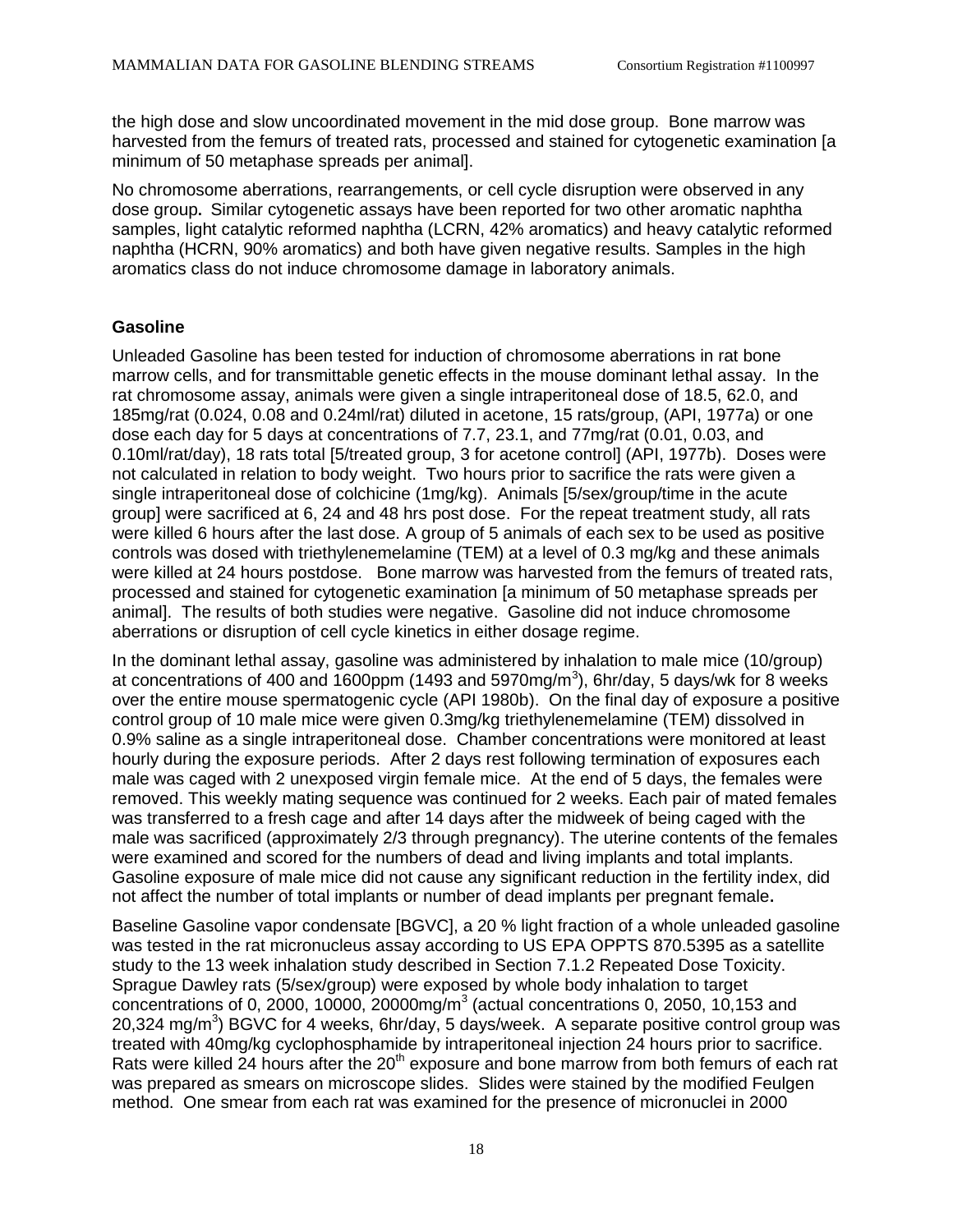immature erythrocytes and cytotoxicity was determined by the ratio of immature erythrocytes in at least 1000 erythrocytes. The incidence of micronucleated mature erythrocytes was also recorded. BGVC did not cause statistically significant increases in micronucleated immature erythrocytes or micronucleated mature erythrocytes at any dose level. There was no cytotoxicity or a decrease in the proportion of immature erythrocytes observed. Baseline Gasoline Vapor Condensate did not induce cytogenetic damage in this test system. NOAEL = 20324mg/m<sup>3</sup>. (API, BGVC, 2005b)

BGVC was also tested with a separate satellite group for the induction of sister chromatid exchange [SCE- a non-SIDs endpoint], using an in vivo/in vitro protocol. Sprague Dawley rats (5/sex/group) were exposed by whole body inhalation to target concentrations of 0, 2000, 10000, 20000mg/m<sup>3</sup> (actual concentrations 0, 2050, 10,153 and 20,324 mg/m<sup>3</sup>) BGVC for 4 weeks, 6hr/day, 5 days/week. A separate positive control group was treated with 5mg/kg cyclophosphamde by intraperitoneal injection 24 hours prior to sacrifice. Rats were killed 24 hours after the  $20<sup>th</sup>$  exposure. Blood (2-4ml) was collected from the abdominal aorta, cultured within 24 hours and incubated at  $37^{\circ}$ C for 21 hours. Cells were then exposed to 5µg/ml bromodeoxyuridine. After 68 hours from culture initiation, 0.2µg/ml colcimid was added to each culture flask to arrest cell division and incubation continued for 4 hours. At 72 hours total elapsed culture time, cells were collected, washed and fixed. Slides were prepared for microscopic evaluation. A minimum of 25 second-division metaphases per animal was scored for SCE. At least 100 consecutive metaphases per animal were scored for the number of cells in  $1^{st}$ ,  $2^{nd}$ , and  $3^{rd}$  division metaphases as an indicator of toxicity (cell cycle delay) and 1000 cells were scored for mitotic index per rat. Statistically significantly increased SCE frequency was observed at all 3 dose levels in females and at the 10153 and 20324mg/m<sup>3</sup> levels for males. Increases in average generation time were also observed but no appreciable differences in mitotic indices were seen for any test group compared to controls. Although the SCE assay demonstrated interaction of BGVC and DNA, it was not considered definitive for clastogenic activity since no genetic material was unbalanced or lost, but rather a biomarker of exposure. Negative results in a parallel micronucleus assay, which visualizes actual cytogenetic damage demonstrate that BGVC is not a clastogenic material (API, BGVC, 2005c)

**Conclusion:** All PONA streams are negative for induction of chromosome aberrations in rats. One high olefinic sample induced sister chromatid exchanges in mice. Although the SCE assay demonstrated interaction of the LCCN sample and DNA, it was not considered definitive for clastogenic activity since no genetic material was unbalanced or lost, but rather a biomarker of exposure. Negative results in two assays in rats, which monitor actual cytogenetic damage demonstrated that LCCN was not a clastogenic material. Gasoline did not induce cytogenetic damage in rats or adverse effects on spermatogenic cycle in mice. Although SCEs were induced in cultured peripheral blood from rats exposed to baseline gasoline vapor concentrate, the parallel micronucleus study was negative. Overall gasoline refinery blending streams are not clastogenic. The read-across conclusion for untested streams in this category is negative for in vivo genetic toxicity.

## **7.1.4 Reproductive and Developmental Toxicity**

**Light alkylate naphtha** (CAS #64741-66-8, LAN, approx. 100% paraffinic) was tested in rats in an OECD 421 Inhalation Reproductive and Developmental Toxicity Screening Test as a light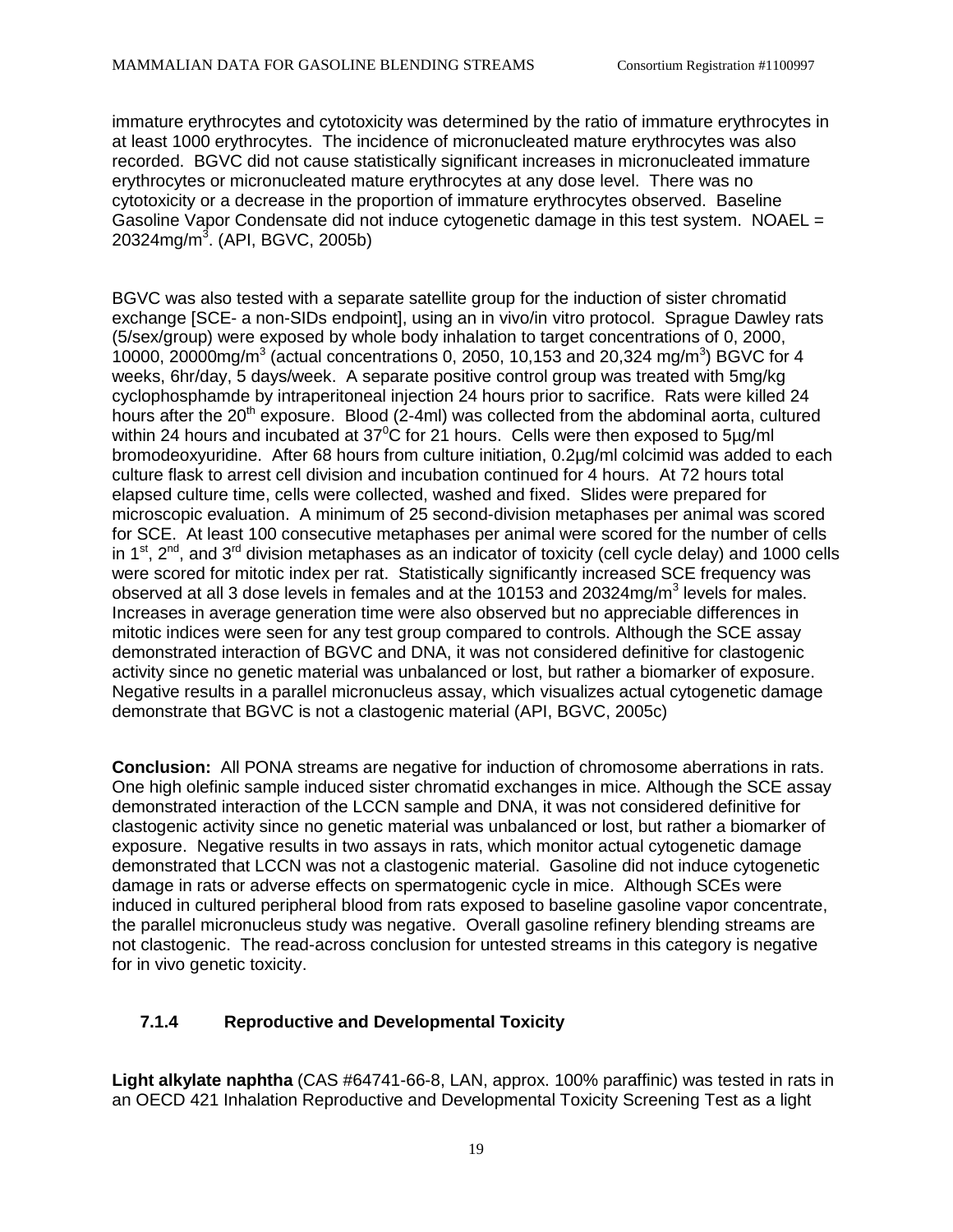end distillate. The test material (LAN-D) was prepared to be representative of the fraction of light alkylate naphtha to which humans would normally be exposed during normal handling and use. It was obtained by the distillation of LAN and collecting that fraction that boiled over the temperature range 78 to 145°F. Male and female Sprague Dawley rats (12/sex/group) were exposed to concentrations of 0, 137, 3425 and 6850ppm, 6 hours/day, 7 days/week for 2 weeks prior to mating. The maximum exposure level was 75% of the lower explosive limit for LAN distillate. Parental males were also exposed during mating, throughout the female gestation and post partum period and throughout the female necropsy period (8 consecutive weeks). During the mating period, females were exposed until evidence of mating was observed. If there was no evidence that mating had occurred the pairs were allowed to remain together up to a period of 2 weeks after which time the female was assumed to be pregnant. Presumed pregnant females were treated daily during gestation (GD days 0-19) until sacrificed on postnatal day 4. Parental females were killed on gestation day 25 if they had not delivered. Viability, clinical observations, body weights, feed consumption, and survival were evaluated in parental rats. At necropsy each parental animal was examined macroscopically for structural abnormalities and pathological changes with emphasis on reproductive organs. Lungs, trachea and larynx were removed in their entirety. The right middle lobe of the lung was weighed; the remaining lobes were fixed for subsequent histopathological examination. The testes and epididymides of the males were weighed and then fixed for histological examination, as were the ovaries of the females. Reproductive parameters (mating indices, pregnancy rates, male fertility indices, gestation length, number of implantation sites and corpora lutea, pre- and postimplantation loss, pups per litter, live born and stillborn pups, and incidence of dams with no viable pups) and developmental endpoints (pup physical examination, viability, weight, sex ratio, litter survival indices and mean pup survival indices) were evaluated.

No adverse reproductive or systemic effects were induced in treated male and female rats. All pregnant females had comparable delivery data and pups in all groups showed comparable birth weights, weight gain, and viability at postnatal day 4. No histopathological changes were seen at necropsy for adults or offspring, and reproductive organs of adult animals were normal histologically. NOAEL for all endpoints = 6850ppm [25000mg/m<sup>3</sup>], the highest dose tested (Bui et al., 1998).

**Light catalytic cracked naphtha** (CAS #64741-55-5, LCCN, approx. 42% olefinic) was tested in rats in an OECD 421 Inhalation Reproductive and Developmental Toxicity Screening Test as a light end distillate (approx. 60% olefinic). Male and female Sprague Dawley rats (10/sex/group) were exposed to concentrations of 0, 750, 2500 and 7500pppm (2700, 9000 and 27000mg/m<sup>3</sup>), 6 hours/day, 7 days/week for 2 weeks prior to mating. The maximum exposure level was 75% of the lower explosive limit for LCCN distillate. Parental males and females who failed to mate were exposed during mating, and 23 additional days following completion of the mating period. These animals were sacrificed shortly after the last litters were delivered reached post partum day 4. During the mating period, females were exposed until evidence of mating was observed. If there was no evidence that mating had occurred the pairs were allowed to remain together up to a period of 2 weeks. Pregnant females were treated daily during gestation (GD days 0-19) until sacrificed on post-natal day 4. Viability, clinical observations, body weights, feed consumption, and survival were evaluated in parental rats. At necropsy each parental animal was examined macroscopically for structural abnormalities and pathological changes with emphasis on reproductive organs. The following organs were weighed and organ/body weight ratios were calculated: adrenals, brain, heart, kidneys, liver, lung, spleen, epididymides, testes and thymus. Twenty-seven tissues were preserved from all adult animals in all dose groups. Ovaries, testes, epididymides, nose with nasal turbinates, and any grossly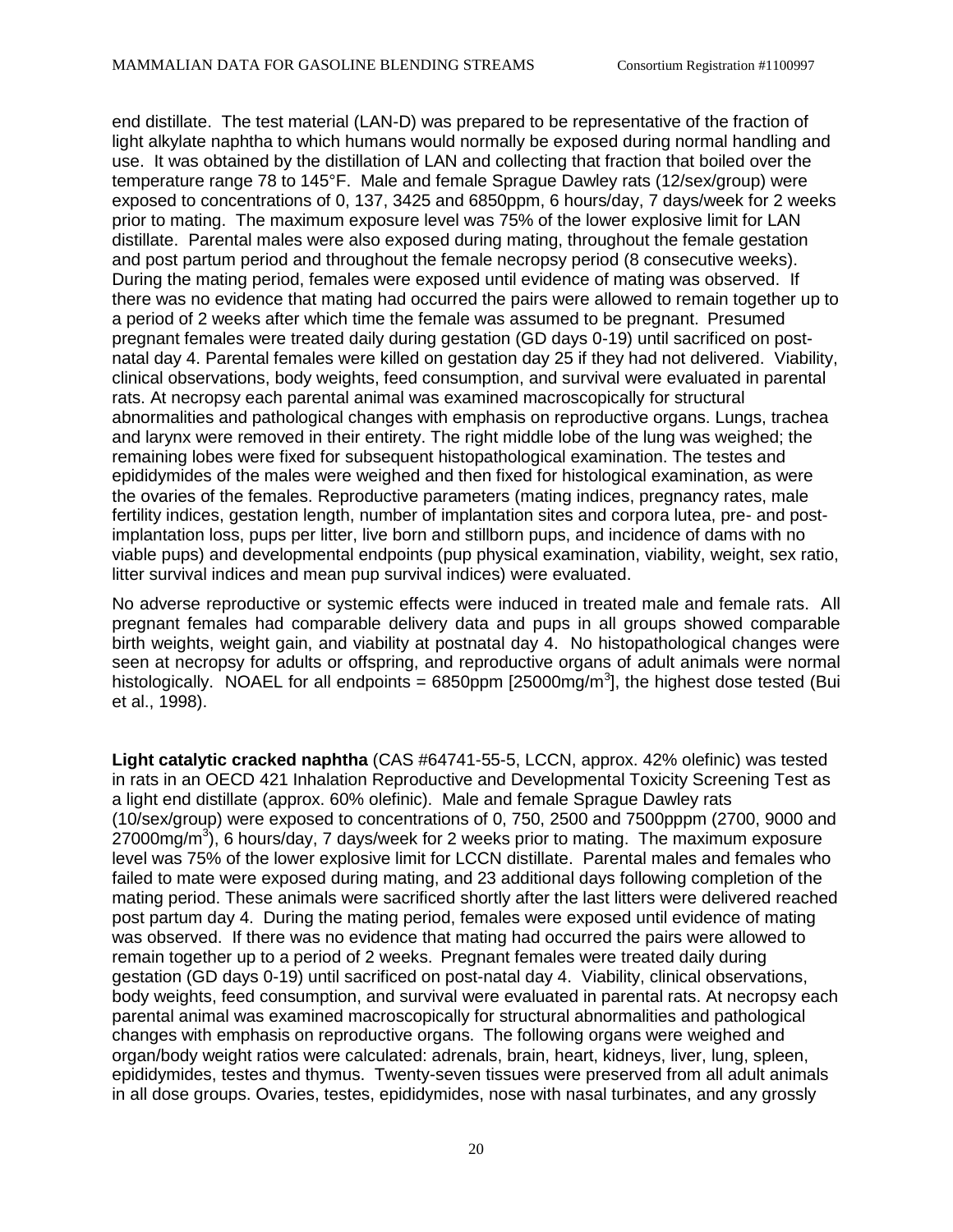observed abnormalities were processed and sections examined histologically for all males and female parental animals in the control and highest dose group. Reproductive parameters (mating indices, pregnancy rates, male fertility indices, gestation length, number of implantation sites and corpora lutea, pre- and post-implantation loss, pups per litter, live born and stillborn pups, and incidence of dams with no viable pups) and developmental endpoints (pup physical examination, viability, weight, sex ratio, litter survival indices and mean pup survival indices) were evaluated. Pups were sacrificed on day 4 of lactation and underwent a complete macroscopic examination and a determination of sex by internal examination. All pups were preserved with viscera intact. Pups found dead at birth and that died prior to day 4 of lactation also underwent a gross external and internal examination. Dead pups were not eviscerated, but were preserved intact.

All groups had a fertility index of >90% and a live birth index greater than or equal to 98%. Offspring showed comparable body weights, weight gain, and viability index at postnatal day 4. Parental male rats had increased kidney weights and relative liver weights at the highest dose, and high dose females had increased spleen weights. Reproductive organs and nasal turbinates from high dose and control animals were examined by a pathologist and no histological changes were observed in tissue from treated rats. LOAEL parental toxicity  $=$ 7500ppm [27000mg/m<sup>3</sup>] NOAEL parental toxicity = 2500ppm [9000mg/m<sup>3</sup>]; NOAEL reproductive performance/ developmental toxicity = 7500ppm [27000mg/m $3$ ] (Schreiner et al., 1999).

An Inhalation Developmental toxicity screening study in Sprague Dawley rats [10/sex/group] and CD-1 mice [15 presumed pregnant females/group] exposed to a 40% vapor of LCCN at concentrations of 0 [untreated controls], 0 [sham-treated controls], 597, 2128ppm [2150 & 7660 mg/m<sup>3</sup>], 6 hours/day, for gestation days 0-19. The vapor contained approximately 41% olefins. All animals were observed daily and body weights were recorded on days 0, 6, 13 and 20 of gestation. On day 20 each female was sacrificed and all organs were examined grossly. Serum samples were analyzed for a variety of parameters, including serum iron and lactic dehydrogenase. The number of corpora lutea per ovary and the gravid uterine weights were recorded. Uterine contents were examined and the numbers of implantation sites, early resorptions and live and dead fetuses recorded. Each fetus was identified for its sex, was weighed and the crown-rump distance was measured. Each fetus was examined for external anomalies. Half the fetuses were fixed in Bouin's solution and examined for visceral anomalies and the remaining fetuses were prepared for examination for skeletal anomalies.

There were no treatment related clinical abnormalities or differences in body weights among dams or adverse effects on reproductive parameters with the exception of a statistically significant increase in resorptions and percent resorptions at the 2128ppm dose [10.4% vs 4.6% in untreated controls and 3.9% in sham controls] and an increased incidence of high dose dams with resorptions compared to sham but not to untreated controls. The authors considered the biological significance of the increase in resorptions to be uncertain because the number of viable fetuses (i.e. litter size) in this group were comparable to litter size in other groups and the mean incidence of resorptions in the control groups from previous studies at this facility ranged from 3.0 to 11.2% compared to the 10.4% in the 2128ppm group. No visceral abnormalities were observed. There were an increased number of skeletal variations in animals housed in the exposure chambers (exposed and sham treated controls) when compared to the untreated controls. The authors concluded that these alterations were not related to LCCN since they occurred at a similar incidence in the sham treated controls as well. Despite the reservations of the authors, the developmental LOAEL is identified as 2128ppm (7660 mg/m<sup>3</sup>) based on increased resorptions and NOAEL = 597ppm (2150mg/m<sup>3</sup>) (Dalbey et al., 1996)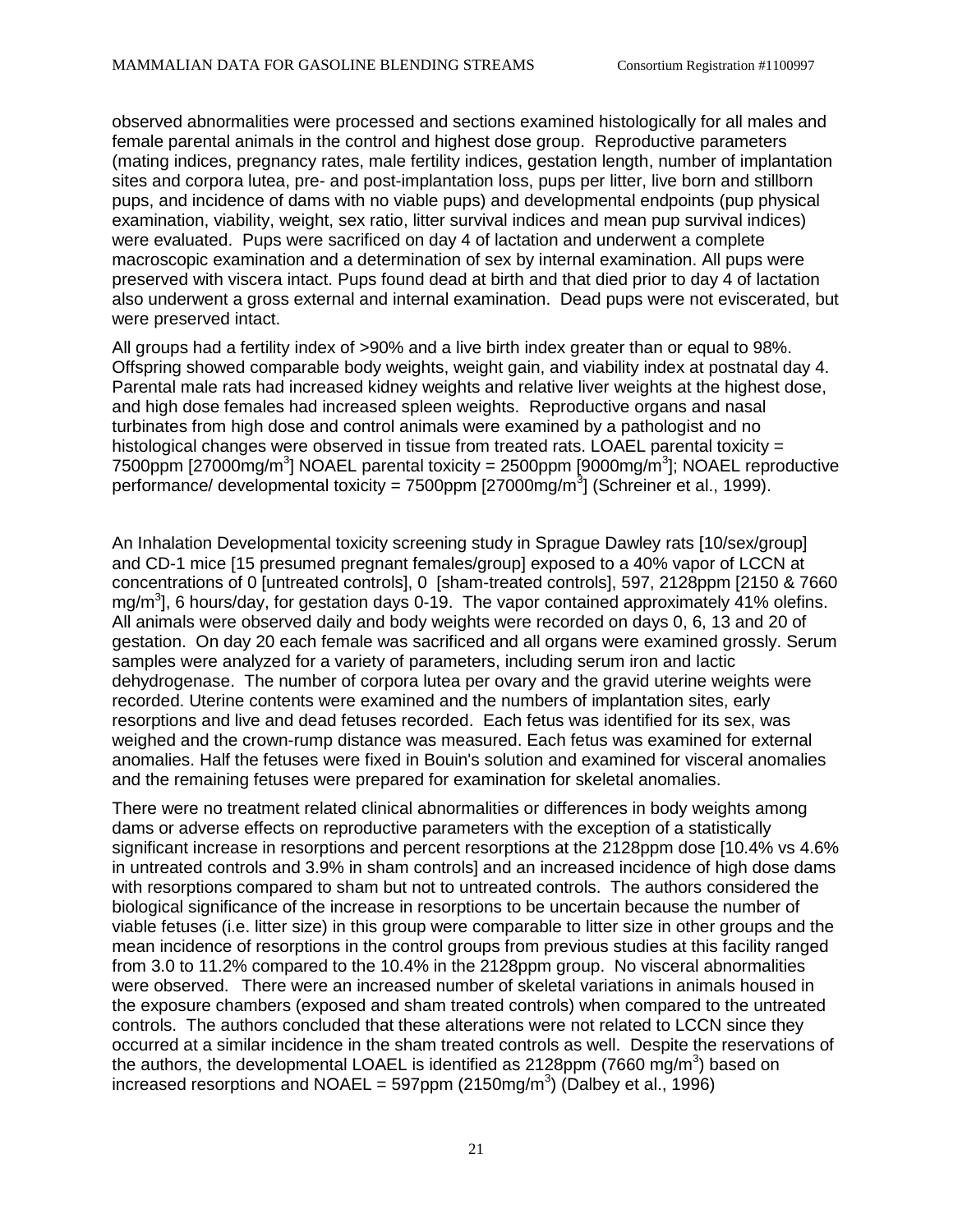Two additional studies on LCCN, a single dose oral developmental study and a dermal developmental study are described in the Supplemental studies section below.

**Heavy straight run naphtha** (HNN, CAS # 64741-41-9, approximately 30% naphthenic) was tested by inhalation in an OECD 422 Combined Repeated Dose Toxicity Study with the Reproductive/Developmental Toxicity Screening Test. This was the same study described in greater detail in the systemic repeated dose section (Section 7.1.2.3). Concentrations of HNN were generated by flash evaporation of the test material. Groups of male and female Sprague Dawley rats [12/sex/group] were exposed to 0, 100, 500 or 3000ppm [0, 459, 2296, or 13773mg/m<sup>3</sup>] for approximately 28 days. Satellite groups of 12 young, nulliparous, nonpregnant female rats were exposed to 0, 100, 500, or 3000 ppm during a premating period of approximately 2 weeks, a cohabitation period of approximately 2 weeks, and a gestation period of approximately 3 weeks. The animals were not exposed after gestation day 19, or during the approximately 4-day lactation period. Females without evidence of mating continued to be exposed for 19 days after the end of the cohabitation period. Measurements of body weight, food consumption, and clinical signs of toxicity in females were conducted throughout premating, cohabitation, gestation, and lactation. On postpartum day 4, blood samples were collected from lactating females for haematology and clinical chemistry parameters. In addition, the neurobehavioral evaluation was conducted on lactating females on postpartum day 4, and subsequently, lactating females and offspring were sacrificed, and organs [liver, kidney, lungs, ovaries with oviducts, and uterus with cervix) were weighed. Microscopic evaluation was performed on reproductive organs from females that failed to produce a litter. Offspring were evaluated for external abnormalities. Reproductive parameters (mating indices, pregnancy rates, gestation length, fertility index, pre-coital interval, number of implantation sites and corpora lutea, post-implantation loss, pups per litter, live born and stillborn pups, and incidence of dams with no viable pups) and developmental endpoints (pup physical examination, viability, weight, sex ratio, litter survival indices and mean pup survival indices) were evaluated.

Test substance related effects on body weight and weight gain were observed in 3000ppm females during the three-week gestation period. Body weight on GD21 was 7% lower than controls and the weight gain from GD0-21 was 14% lower than controls and was considered an adverse effect. The statistically significantly lower maternal body weight in 3000ppm dams at LD0 correlated with the lower weight trend in high dose females during gestation. The overall weight gain from LD0-4 was comparable to controls although the 3000ppm female body weight did not fully return to control values but was not statistically significantly lower. Only one mating pair in the 3000ppm group failed to produce a litter, resulting in a mating index of 92% in that group and 100% in all other groups. There were no test substance-related or statistically significant differences in mean number of pregnant animals, number of animals delivering, mating index, fertility index, precoital interval, gestation length, number of corpora lutea, number of implantation sites, or percent of post-implantation loss for any exposure concentration. There were no test substance-related or statistically significant differences in number of fetuses born or born alive, live born index, viability index, sex ratio, incidence of clinical observations, or mean fetal body weight on postnatal days 0 or 4. There were no HNN related effects on neurobehavioral, clinical chemistry or haematology parameters for lactating females.

The NOAEL for developmental and reproductive endpoints and neurobehavioral endpoints for LD4 dams = 3000ppm (13650mg/m<sup>3</sup>), the highest dose tested. Systemic toxicity values for all adult animals were LOAEL = 3000ppm (13650mg/m<sup>3</sup>) and NOAEL = 500ppm (2275mg/m<sup>3</sup>) (API, 2008a)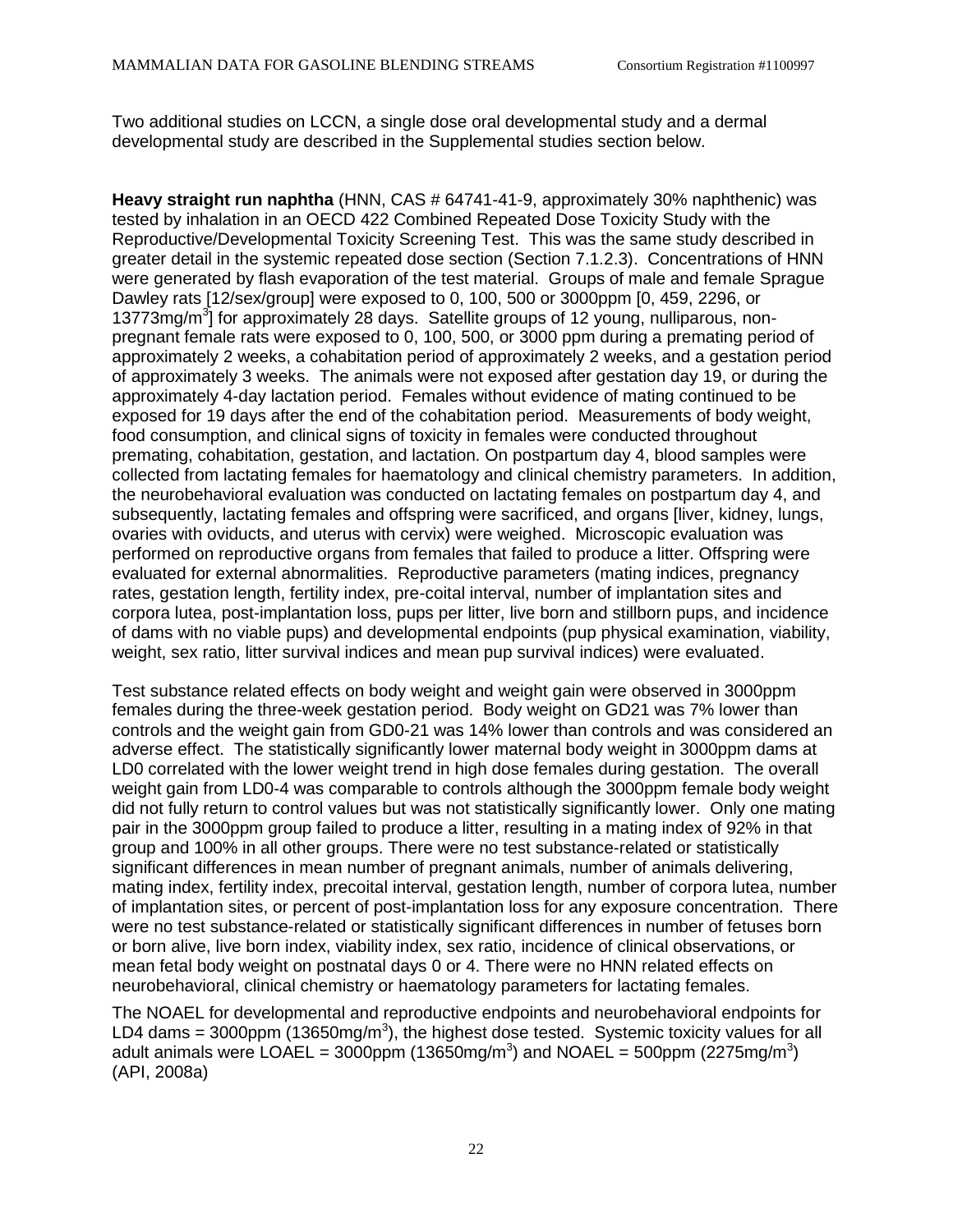**Light catalytic reformed naphtha** (CAS #64741-63-5, LCRN, 33% aromatic) was tested in rats in an OECD 421 Inhalation Reproductive and Developmental Toxicity Screening Test as a light end distillate. The test material (LCRN-D) was prepared to be representative of the fraction of light catalytic reformed naphtha to which man might be exposed during handling and blending. Male and female Sprague Dawley rats (10/sex/group) were exposed to concentrations of 0, 250, and 7500pppm (2775, 9250 and 27750mg/m<sup>3</sup>), 6 hours/day, 7 days/week for 2 weeks prior to mating. The maximum exposure level was 75% of the lower explosive limit for LAN distillate. Parental males and females that subsequently failed to mate were exposed during mating, and an additional 18 days following completion of the mating period. Males were killed shortly after the last litters reached day 4 of lactation. During the mating period, females were exposed until evidence of mating was observed. If there was no evidence that mating had occurred the pairs were allowed to remain together up to a period of 2 weeks. Presumed pregnant females were treated daily during gestation (GD days 0-19) until sacrificed on post-natal day 4. Viability, clinical observations, body weights, feed consumption, and survival were evaluated in parental rats. Unmated females or those who failed to produce a litter were killed 23 days after completion of the mating period. At necropsy each parental animal was examined macroscopically for structural abnormalities and pathological changes with emphasis on reproductive organs. Lungs, trachea and larynx were removed in their entirety. The right middle lobe of the lung was weighed; the remaining lobes were fixed for subsequent histopathological examination. The testes and epididymides of the males and the ovaries of the females were weighed and then fixed for histological examination. Reproductive parameters (mating indices, pregnancy rates, male fertility indices, gestation length, number of implantation sites and corpora lutea, pre- and post-implantation loss, pups per litter, live born and stillborn pups, and incidence of dams with no viable pups) and developmental endpoints (pup physical examination, viability, weight, sex ratio, litter survival indices and mean pup survival indices) were evaluated.

All parental animals survived to scheduled sacrifice and no treatment related clinical signs were observed. Except for a slight reduction in body weights in the high dose males there were no other effects on either body weight or food consumption. The only treatment related organ weight changes were an increase in relative kidney (15%) and relative liver (5%) weights in the high dose males. No other organ weight changes were recorded. There were no treatmentrelated microscopic changes in the testes, epididymides, ovaries or nasal turbinates in the animals in the high dose group.

All groups had a mating index and a fertility index of 100% and all animals in all groups had mated within 4 days of cohabitation. Delivery and litter data did not demonstrate any effects of treatment. External and internal examination of pups sacrificed on day 4 of lactation resulted in only one pup in a single litter of the control group with abnormalities.

Parental toxicity LOAEL = 7500ppm (27750 mg/m<sup>3</sup>) based on slightly decreased body weight and increased relative liver weight; NOAEL parental toxicity = 2500ppm (9250 mg/m<sup>3</sup>). NOAEL for reproductive performance/ developmental toxicity = 7500ppm (27750mg/m<sup>3</sup>) (Schreiner et al., 2000).

**Full range catalytic reformed naphtha** (CAS # 68955-35-1, FR-CRN, >60% aromatics) was tested as a 40% vapor in a developmental toxicity study in rats. Groups of 11 or 12 presumed pregnant female rats were exposed 6 hours each day from days 6-19 of gestation to 0, 508, and 1835ppm (0, 2160 and 7800mg/m<sup>3</sup>) partially vaporized FR-CRN. Two extra groups served as untreated and sham treated controls. All animals were observed daily and body weights were recorded on days 0, 6, 13 and 20 of gestation. On day 20 each female was sacrificed and blood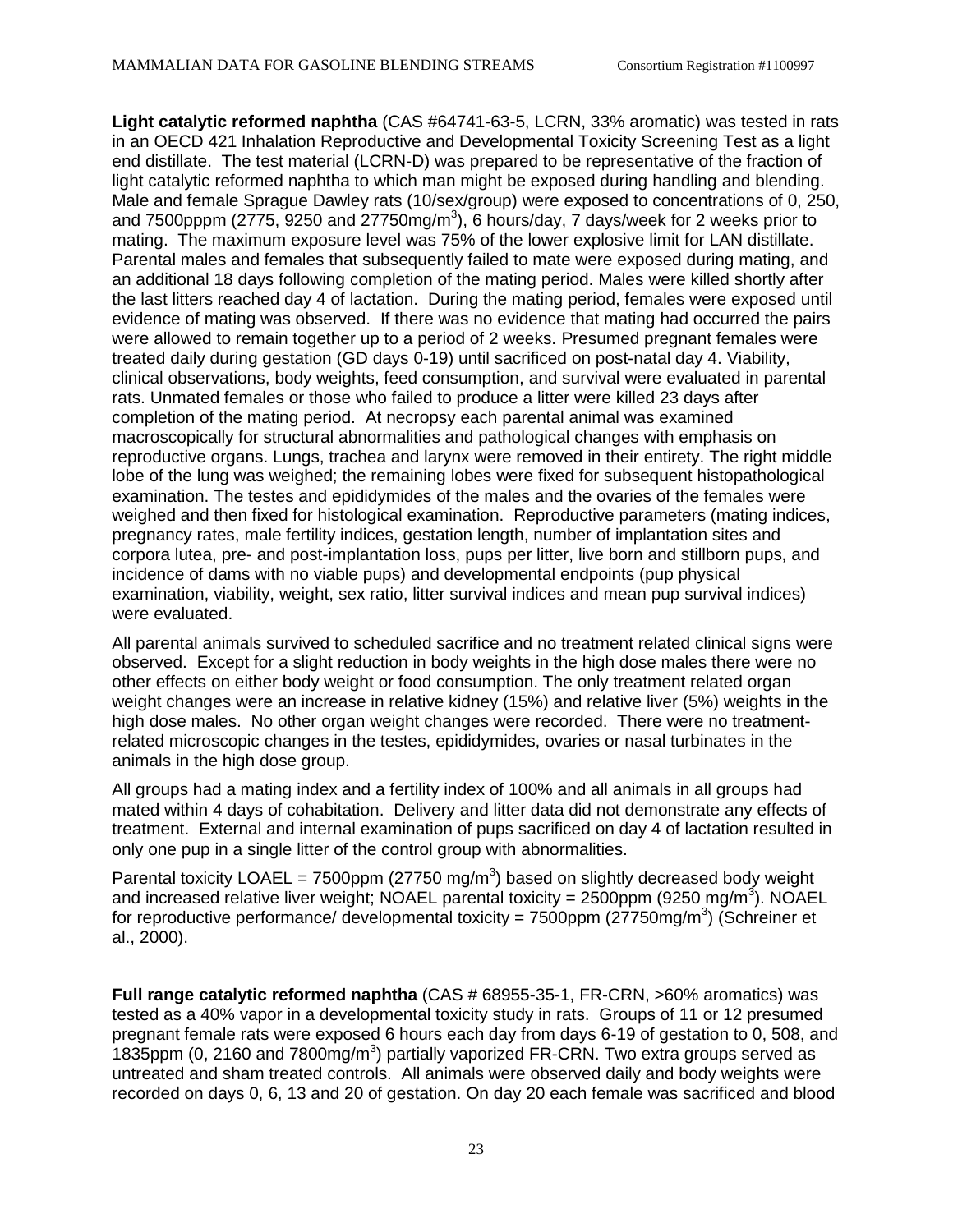samples removed for serum chemistry evaluations that included iron and lactic dehydrogenase. All maternal organs were examined grossly and liver and thymus weights were recorded. In addition, the number of corpora lutea per ovary and the gravid uterine weights were recorded. Uterine contents were examined and the numbers of implantation sites, early and late resorptions and live and dead fetuses were recorded. Each fetus was gendered, weighed and grossly examined for external abnormalities. Half the fetuses were fixed in Bouin's fluid and examined subsequently for soft tissue abnormalities. Remaining fetuses were stained with Alizarin red and examined for skeletal anomalies.

There were no adverse effects on maternal body weight gain, liver weight or thymus weight. In the high dose group, maternal serum glucose levels were slightly decreased (1.5%) and potassium levels slightly increased (1%) relative to the untreated controls. Reproductive performance during gestation and in-utero survival and development of concepti were unaffected by treatment. There were no treatment-related increases in gross abnormalities or anomalies of soft or skeletal tissues.

The NOAEL for maternal and developmental endpoints = 1835ppm (7800mg/m<sup>3</sup>) (Dalbey and Feuston, 1996)

Results for both distillate and vapor studies were similar. No treatment related reproductive or developmental effects were reported for these aromatic samples. A dermal developmental toxicity study with a full range coker naptha is described in the Supplemental studies section.

### **Supplemental studies**

**Light catalytic cracked naphtha** (LCCN, CAS # 64741-55-5) was tested in a dermal developmental toxicity study. LCCN was applied to the clipped backs of pregnant Sprague Dawley rats (10/group) at concentrations of 0, 30, 125, or 500mg/kg/day from GD0-19. An additional group contained pregnant animals treated with 500mg/kg/day LCCN from GD0-18, following which a one-day dermal dose of LCCN+ $14$ C-octane and  $3$ H-benzo(a)pyrene was administered on GD19 to monitor bioavailability. Placental and fetal samples and maternal blood were combusted and radiolabel content in the residue was measured by liquid scintillation counting.

Slight to moderate skin irritation was observed at the application site at all dose levels. Maternal parameters [body weight and weight gain and food consumption] and serum chemistry parameters were comparable to controls. No treatment related effects were seen on reproductive endpoints [number of corpora lutea, implantation sites, resorptions, live and dead fetuses], fetal viability, fetal body weights or crown-rump length. No teratogenic findings were seen in soft tissue or skeletal evaluations. Up to 0.12% <sup>14</sup>C radioactivity and 1.3% <sup>3</sup>H radioactivity were identified in maternal blood, placenta and fetal tissue at study termination, demonstrating that LCCN passed the maternal barrier into the fetal system but did not induce adverse effects. The developmental NOEL was greater than 500mg/kg, the highest dose tested. (Mobil, 1988b)

In another study, a 2000mg/kg single oral dose of LCCN was administered to pregnant Sprague Dawley rats on Day 13 of gestation. This material was tested with a series of other refinery streams to identify and compare any potential direct teratogenic effects that might be obscured by maternal or fetal toxicity resulting from repetitive exposure. Clinical signs of moderate to severe toxicity were seen in the first rats treated with LCCN to the extent that, although no females died, fetal viability may have been compromised; the test group was thus limited to 5 animals. Caesarean sections were performed on GD20. Body weight and weight gain were significantly reduced following exposure but effects were transient and normal weight gain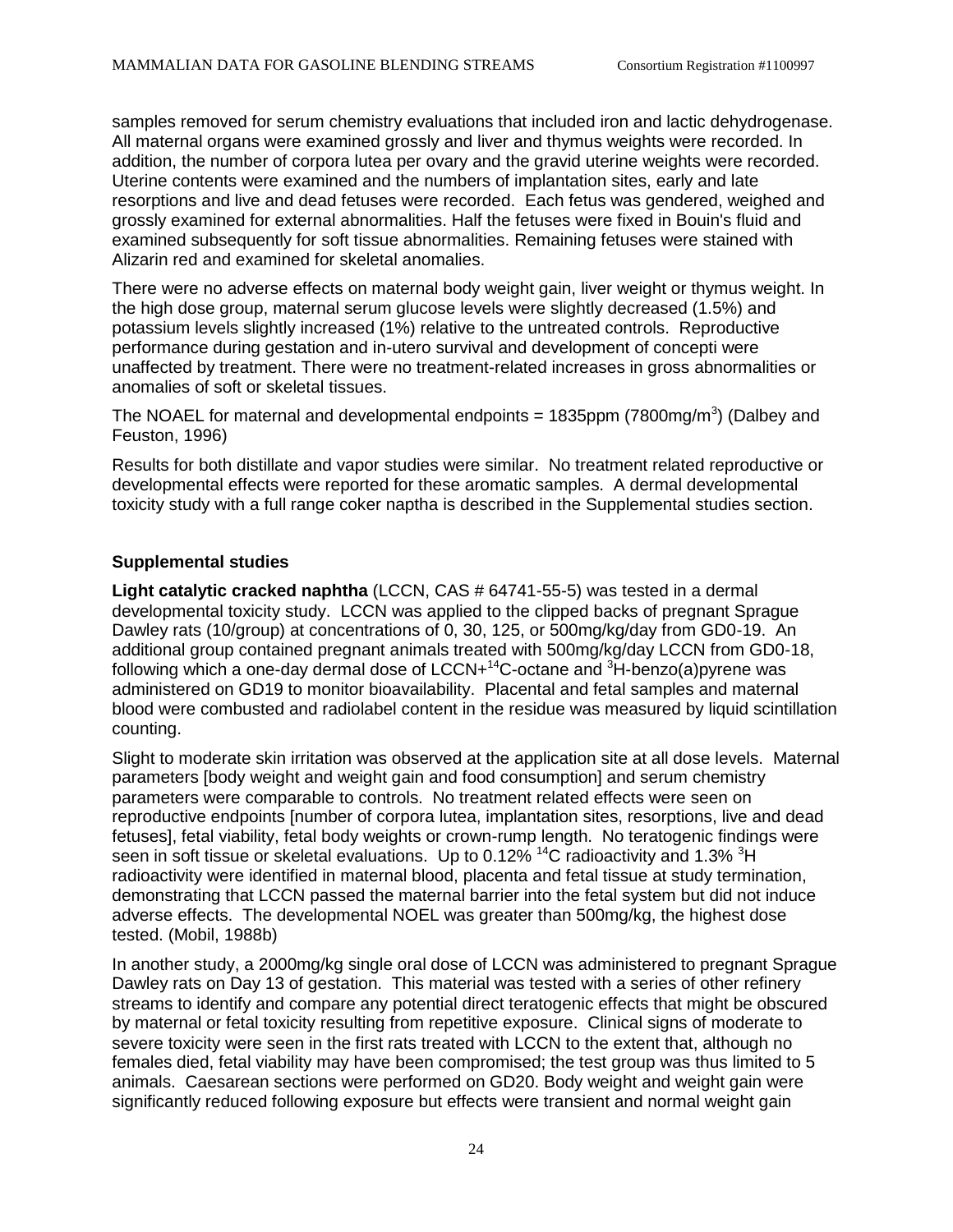resumed for the remainder of the study. No adverse effects on reproductive parameters [number of corpora lutea, implantation sites, resorptions, live and dead fetuses] were observed and no teratogenic events in soft tissue or skeletal specimens were seen. LCCN was not a developmental toxicant in this system. (Stonybrook Laboratories, 1995i)

**Full range coker naptha** (CAS # 68513-02-0; ARCO F-250 Merox Feed) was tested in a dermal developmental toxicity study with pregnant Sprague Dawley rats. The undiluted test material was applied daily to the shaved backs to 12 rats/ treated group at concentrations 0 (15 control rats), 100, 500 and 1000mg/kg from GD0-20. Test sites were not occluded. Animals were allowed to deliver litters and nurse pups through lactation day 4. Irritation at the test application site was observed in maternal animals at all dose levels. There were no statistically significant differences in reproductive parameters [number of females delivering live litters, gestation length, number of implantation sites, number of litters with live pups] or offspring survival at lactation days 0 or 4, pup sex ratio or pup body weight. The NOEL for developmental toxicity was 1000mg/kg, the highest dose tested. (ARCO, 1994)

### **Gasoline**

Unleaded gasoline and gasoline vapor have been tested for developmental and reproductive effects. Pregnant Sprague Dawley rats were exposed by inhalation to unleaded gasoline vapor at concentrations of 0, 400 and 1600ppm (0, 1493, and 5970mg/m<sup>3</sup>) from day 6-15 of gestation; caesarean sections were performed on day 20 Mated females were weighed on days 0, 6, 15 and 20 of gestation. Food consumption was recorded daily during the periods 0-6, 6-15 and 15- 20 days of gestation. Observations were made daily for clinical signs. On day 20 of gestation the female rats were anesthetized and their visceral and thoracic organs were examined. The uterus was removed and opened and the number of implantation sites, their placement in the uterine horns, live and dead fetuses and resorption sites recorded. The fetuses were removed, examined externally for abnormalities and weighed. One third of the fetuses from each litter were fixed in Bouin's solution and examined later for changes in the soft tissues of the head, thoracic and visceral organs. The remaining fetuses in each litter were stained with Alizarin Red S and examined for skeletal abnormalities.

There were no treatment-related effects on body weight or food consumption. There were no treatment related effects on any reproductive parameter (pregnancy ratio, live litters, implantation sites, litters with resorptions, dead fetuses, litter size, fetal weights), or fetal soft tissue or skeletal examination. NOEL for maternal and developmental toxicity = 1600ppm (5970mg/m<sup>3</sup>). (API, 1978)

An unleaded gasoline vapor condensate (10.4% by volume of starting gasoline) was also evaluated for developmental toxicity in pregnant Sprague Dawley rats by inhalation at target concentrations of 0, 1000, 3000, and 9000ppm (0, 2653, 7960, and 23900mg/m<sup>3</sup>) [actual concentrations 0, 1015, 2984, 8993ppm; 0, 2693, 7918, 23881mg/m<sup>3</sup>] from day 6-19 of gestation according to US EPA TSCA test guideline 798-4350. No maternal toxicity was observed. At caesarean section on day 20 of gestation, no treatment related effects were identified for any reproductive parameter (pregnancy ratio, live litters, implantation sites, litters with resorptions, dead fetuses, litter size, fetal weights) or fetal malformations or variations. The NOAEL for maternal and developmental toxicity =  $8993$ ppm; [23881mg/m<sup>3</sup>]. (Roberts et al, 2001)

A developmental toxicity study in rats of Baseline Gasoline Vapor Condensate (BGVC), a 20% light fraction of whole unleaded gasoline was performed according to OPPTS 870.3600,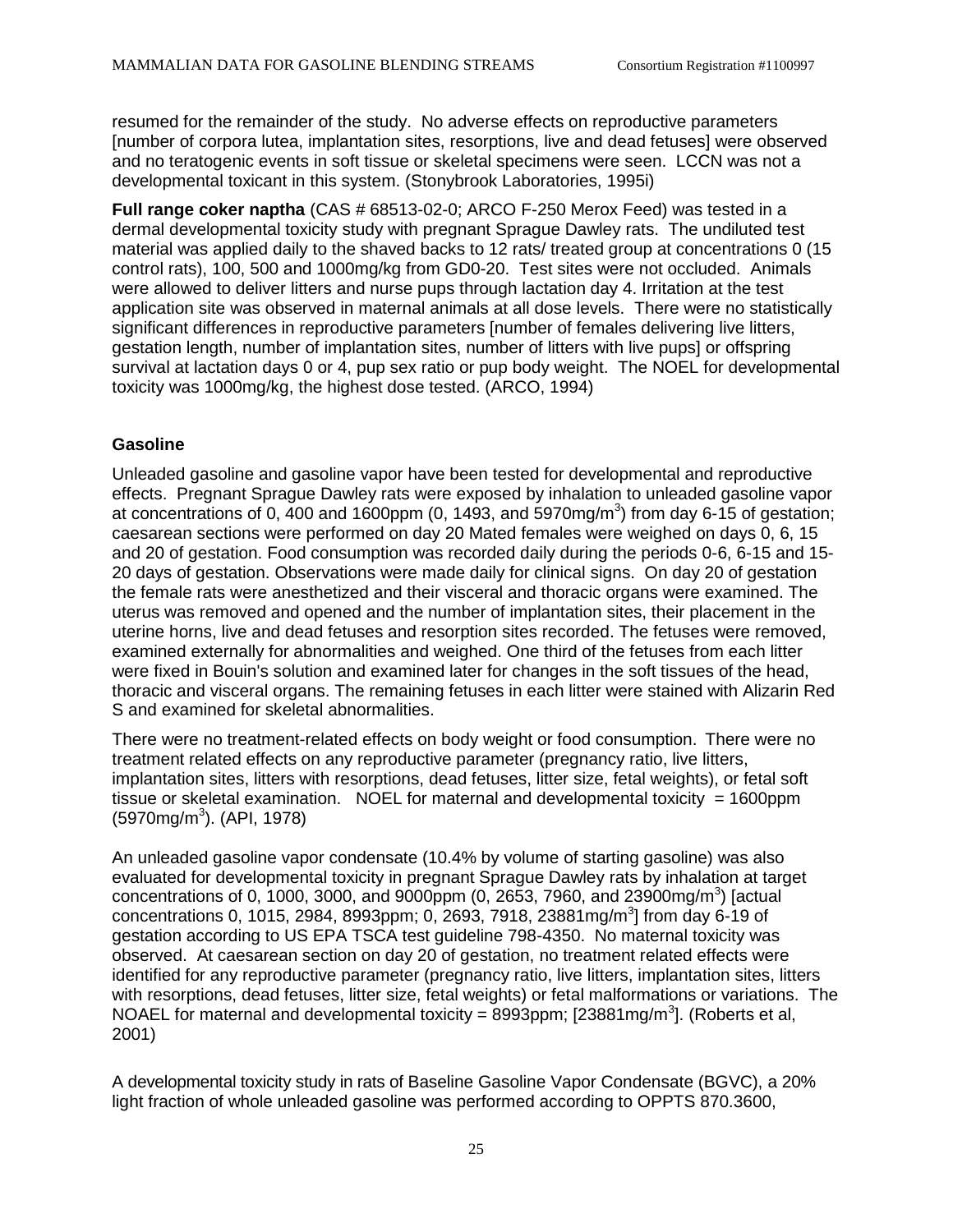870.3700 and OECD 414 guidelines. This test material was a representative evaporative emission tested under the US EPA 211(b) Fuels and Fuel Additives Health Effects Testing Program (1994b). BVCG was administered to confirmed pregnant Sprague Dawley rats (25/group) at target concentrations of 0, 2000, 10000, and 20000mg/m<sup>3</sup> (analytical concentrations 0, 1979, 10,676 and 20,638mg/ $m<sup>3</sup>$ ) 6hr/day, from Gestation Day 5 through Gestation Day 20 the period of major organogenesis and fetal growth. There was no evidence of maternal toxicity. At caesarean section on day 21 of gestation, there were no statistically or biologically significant differences for uterine implantation data, and external, visceral, and skeletal observations in the fetuses. Statistically significant reduced mean fetal body weights were noted for all treatment groups. There was no dose response pattern in these decreased weights. However, the fetal body weights of the treated groups were within the historical control range of the laboratory while the mean fetal body weights of both sexes of the control group were greater than the historical range. Additionally, the litter weights and the weights of the male and female components of the litter weights did not correlate with this decrease. Therefore, the decreased fetal body weights while statistically significant were not considered biologically significant. The NOAEL for maternal and developmental toxicity =  $20,638$  mg/m<sup>3</sup>. (API, BGVC, 2008b)

Reproductive toxicity was evaluated in a 2-generation inhalation study with Baseline Gasoline Vapor Condensate (BGVC), a 20% light fraction of whole unleaded gasoline according to OPPTS 870.3800. This test material was a representative evaporative emission tested under the US EPA 211(b) Fuels and Fuel Additives Health Effects Testing Program (1994b). BVCG was administered to Sprague Dawley rats (26/sex/group) at target concentrations of 0, 2000, 10000, and 20000mg/m<sup>3</sup> (actual concentrations 0, 2014, 10,319 and 20,004 mg/m<sup>3</sup>) 6hr/day, 7 days/week for 10 weeks before mating and 2 weeks of mating. Exposure of parental females [P0] with confirmed matings was continued until Gestation Day [GD] 19 and suspended until postpartum day 5 to avoid inducing undue stress to the dams during birth and early lactation. P0 dams continued to be exposed to BGVC until sacrifice at weaning. At weaning of the F1 generation on postpartum day 28, one pup/sex/litter was chosen randomly to continue exposure as the F1 parental generation; littermates were never paired together. Exposure of the F1 parental generation to BGVC began at weaning with 10 weeks of premating exposure and continued on the same schedule as the P0 parental generation through mating gestation and lactation. Physical observations, body weights and food consumption were monitored at least weekly during the study. After approximately 16 weeks of exposure, all parental males [P0 and F1] were sacrificed and all parental females [P0 and F1] were sacrificed on their respective postpartum days 28. Females that failed to mate were sacrificed 25 days after the end of the mating period. Fourteen organs were weighed from all rats and tissues from these organs were examined microscopically from 10 rats from the control and 20000mg/m3 groups. Reproductive organs from all males and bred females in the control and high dose groups were examined. Sperm evaluations included motility, counts of testicular homogenization-resistant sperm and cauda epididymal sperm, and sperm morphology in the cauda epididymis. Ovary histopathology included evaluation of primordial follicle population, number of growing follicles and corpora lutea. Pups (F1 and F2 generations) were observed as soon as possible after delivery for sex, number of live and dead pups and pup abnormalities. Pups dead at delivery were identified as stillborn or liveborn/found dead based on lung floatation evaluation. Thereafter litters were observed twice daily. On LD 4, F1 litters with more than 10 pups were randomly culled to 10 pups with sex distribution equalized if possible. Pups were examined and weighed on LD1 (delivery day), 4 (preculled), 7, 14, 21 and 28. At weaning one pup/sex/group was selected for mating to produce the F2 generation. F1 pups [5/sex/group/assessment] not selected for F1 mating were evaluated for standard Tier 2 neuropathology [40 CFR79.66] or for glial fibrillary acidic protein (GFAP) assessments [40 CFR79.67] on postpartum day 28 [Results of the GFAP study are reported in a separate Neurotoxicity robust summary but the GFAP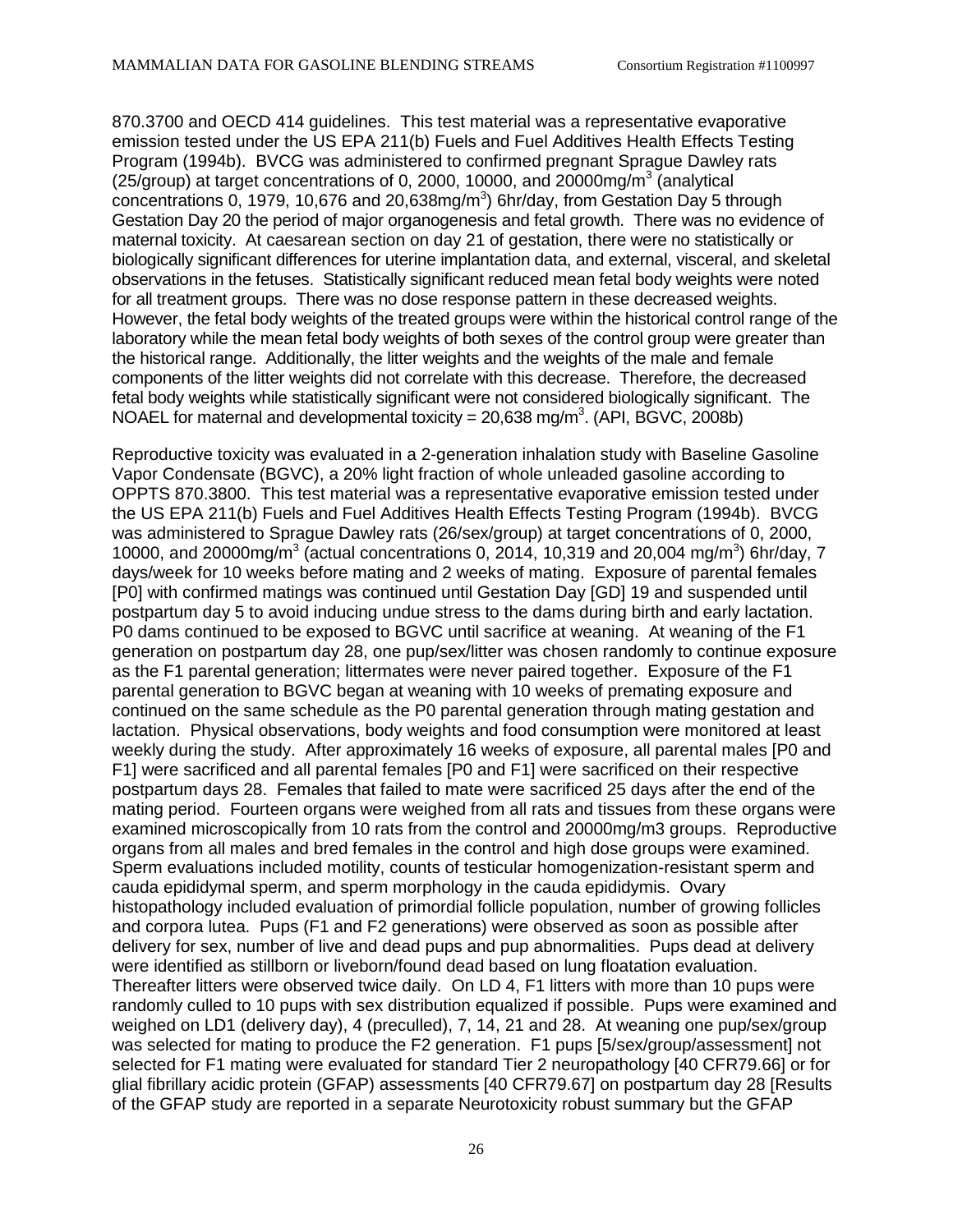assay is considered beyond the scope of this document]. The remaining pups were sacrificed. Three pups/sex/litter in each group were selected for macroscopic examination and selected organs [brain, spleen, thymus] were weighed from one pup/sex/litter.

Exposure of rats to 2014, 10,319 and 20,004 mg/m<sup>3</sup> of vapor of test substance resulted in decreased body weight gains in the P0 females and F1 males prior to mating in the 20004 mg/m<sup>3</sup> exposed group. Increases in kidney weights in parental male animals exposed to the two higher exposure levels of vapor were consistent with alpha 2-microglobulin mediated nephropathy seen in these animals, a finding has been generally accepted not to be relevant to human risk assessment (US EPA, 1991). There was no effect at any of the exposure levels on reproductive performance in the study, including mating, fertility, parturition, lactation, offspring survival and development or maturation, in either the P0 or F1 generations. Pregnancy rates for control, 2014, 10,319 and 20,004 mg/m<sup>3</sup> groups were 96.0%, 96.2%, 92.3% and 100% respectively for P0 animals and 100%, 100%, 91.7% and 100%, respectively for F1 animals. There was no evidence of any neuropathology in F1 pups as a result of the exposures. The NOAEL for systemic toxicity [excluding kidney effects in male rats] is 10319mg/m<sup>3</sup>. The NOAEL for neurotoxicity in F1 animals is  $>20,004$ mg/m<sup>3</sup>. The Reproductive NOAEL is  $>20,004$ mg/m<sup>3</sup>. These results are comparable to those seen in other gasoline studies and with the refinery streams representative of the 4 chemical classes. (API, BGVC, 2008c)

Reproductive toxicity was also evaluated in a 2-generation study with Vapor recovery gasoline Sprague Dawley rats (30/sex/group) at concentrations of 0, 1850, 3700 0r 7400ppm (0, 5000, 10000, and 20000mg/m<sup>3</sup>) in accordance with OECD protocol 416 and US EPA OPPTS 870.3800 draft guideline for reproduction and fertility effects (1994). The test material was a condensate of gasoline vapor that had been collected from a vapor recovery unit during normal operations. This test material was selected since it was representative of the exposures that normally occur for the general public during self-service refueling. Analytical studies were conducted on the condensate and the results compared with exposure studies that had been carried out during refueling operations. The results confirmed that the vapor recovery condensate was similar in composition to the vapors to which the public is exposed during refueling.

Singly housed animals were exposed for 10 weeks prior to mating followed by a 3 week mating period. Mating was confirmed by either presence of sperm in a vaginal rinse or by the presence of a vaginal plug. Exposure of females was continued until gestation day 20 and was then suspended until post partum day 5 to avoid unduly stressing the dams during birth. Exposure was re-commenced and continued until sacrifice of parental females after weaning. The pups were culled on a random basis to approximately 5/sex/litter. At weaning on postnatal day 28, the F1 pups were selected for the second generation. Among the pups not selected, 3/sex/litter were sacrificed and examined for internal abnormalities. The remainder were examined for external abnormalities, sacrificed and discarded. Pups selected for F1 were exposed for a 13 week premating period and for a 3 week mating period as described above. The males were sacrificed at this time and the females continued to be exposed until gestation day 20. Exposures were resumed on post partum day 5 and were continued until weaning, when all remaining animals were sacrificed. Other than during the period from gestation day 20 until post partum day 5, all F1 offspring were exposed from conception to sacrifice. All animals were examined regularly for viability and clinical observations. Body weights and food intakes were also recorded regularly throughout the study. All pups were counted and examined externally on a daily basis and weighed at regular intervals until post-natal day 21. F1 pups were examined regularly between postnatal days 21 to 28 and were weighed on days 28 and 35. All surviving F1 and F2 pups were examined for developmental landmarks, including pinna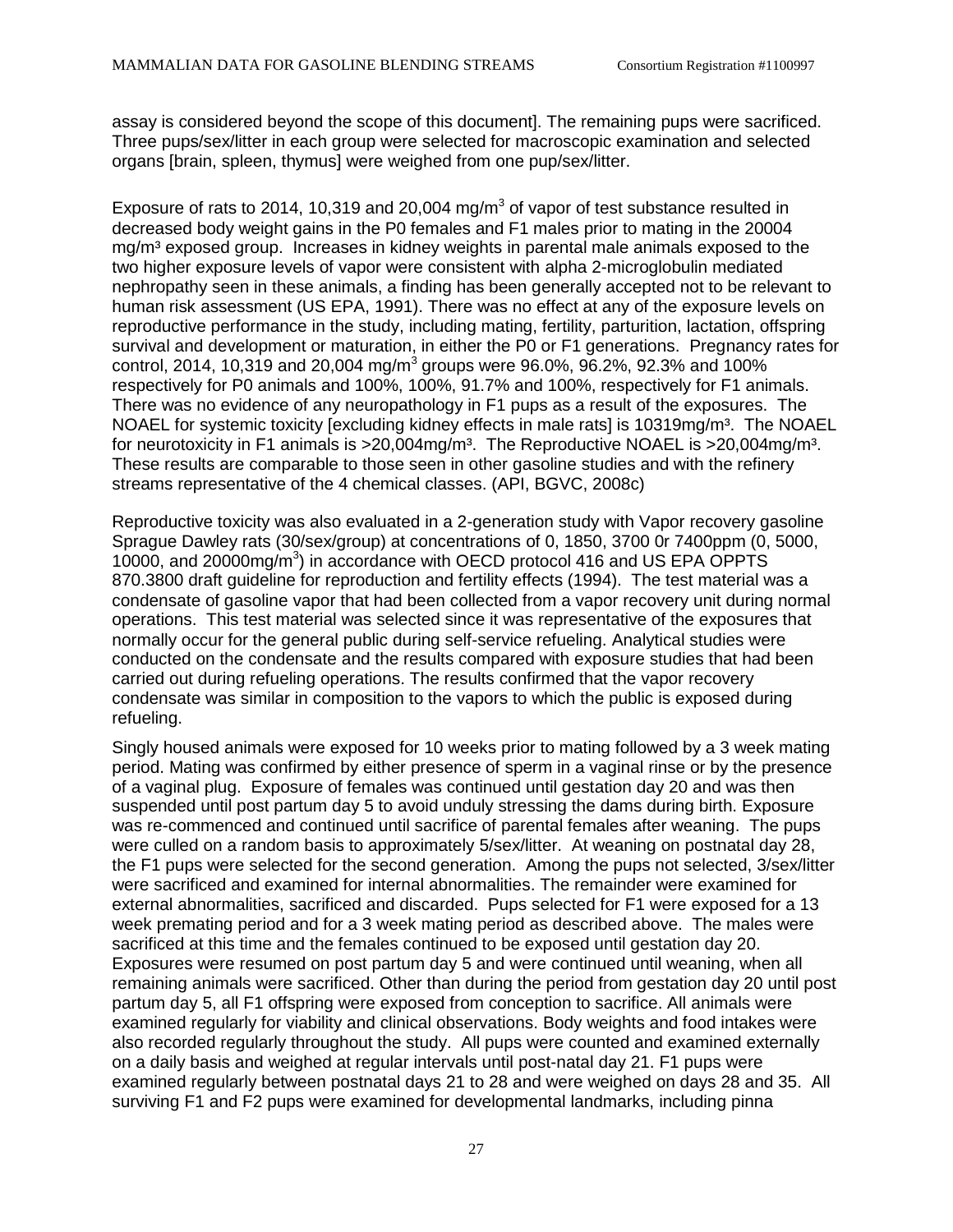detachment, hair growth, incisor eruption, eye opening and the development of the surfacerighting reflex. Surviving F1 female offspring were monitored for vaginal opening and males were examined for preputial separation. Reproductive parameters evaluated included: male and female fertility indices, male mating index, female fecundity and gestational indices, mean litter size, mean days of gestation, female estrous cycle length and number of females cycling normally. Live birth index, survival index, survival indices (post partum days 1, 4, 7, 14 and 21), viability index at weaning, mean live and dead offspring on day 0, sex ratio at day 0, offspring inlife observations, offspring body weight and offspring gross postmortem findings were also assessed. Randomly selected culled pups were necropsied and the following organs weighed: ovaries, liver, adrenals, testes, kidneys, spleen and brain. Additionally a wide range of tissues was taken for histology. Similar evaluations were also carried out on all adults surviving to scheduled sacrifice. Tissues taken from the high dose group and controls were evaluated histologically. Samples of sperm from the left distal cauda epididymis were collected from all males at terminal sacrifice for evaluation of sperm parameters. These included assessments of total caudal epididymal sperm numbers, % progressively motile sperm and homogenization resistant spermatid count, % morphologically normal sperm and % sperm with an identified abnormality. An ovarian examination was carried out in the females that included confirmation of growing follicles and corpora lutea and quantification of primordial oocytes in the high dose and control groups. Since there were no abnormal findings in the high dose group, other groups were not evaluated.

There were no treatment related systemic effects in parental females and only the species and sex specific increased hyaline droplet formation consistent with alpha 2-microglobulin mediated nephropathy was observed in kidneys of male rats of both generations. These kidney lesions have been determined not relevant to humans (EPA, 1991) and were excluded in parental NOAEL determination. No reproductive parameters were affected and there were no deleterious effects on offspring survival and growth in either generation. Sperm count and quality in both P1 and P2 (F1) males were comparable in all dose groups. NOAEL for parental and reproductive toxicity = 7400ppm (20000mg/m<sup>3</sup>) (McKee et al, 2000).

**Conclusions:** Developmental or reproductive toxicity was not observed in dermal studies, or by inhalation in rats for distillate or vapor samples in any PONA class with the exception of one 40% olefinic sample [chamber vapor content 41% olefins] developmental study in which increased resorptions were reported at the highest dose [2128ppm; (7660mg/m<sup>3</sup>)]. Of note is that the authors were not sure of the biological significance of this occurrence. The distillate sample of the same CAS number with higher olefin content [chamber vapor content 61% olefins] run at higher exposure concentrations did not show any reproductive toxicity. In addition, no developmental effects were seen with wholly vaporized gasoline  $[NOAEL =$ 1600ppm (5970mg/m<sup>3</sup>], a 10% distillate sample of unleaded gasoline [NOAEL = 8993ppm (23881mg/m<sup>3</sup>)], or a baseline gasoline vapor condensate [NOAEL = 20,638 mg/m<sup>3</sup>] nor in two 2 generation study reproduction studies with vapor recovery gasoline or baseline gasoline vapor condensate [NOAEL  $\geq 20,000$ mg/m<sup>3</sup>in both studies]. No increases in resorptions were reported in any of these studies. Based on the absence of increased resorptions with naphthas and gasoline in other study results and the opinion of the authors themselves, it was concluded that the increase in resorptions seen in the 40% vapor sample may have been unique to that test sample and is not considered representative of refinery streams in general. This study has not been used to establish the lower limit of the read-across range. As there were no other appreciable differences between paraffinic, olefinic, naphthenic and aromatic streams, a range of values derived from all developmental and reproductive toxicity studies have been used to read-across to untested category members. NOAEL values for developmental and reproductive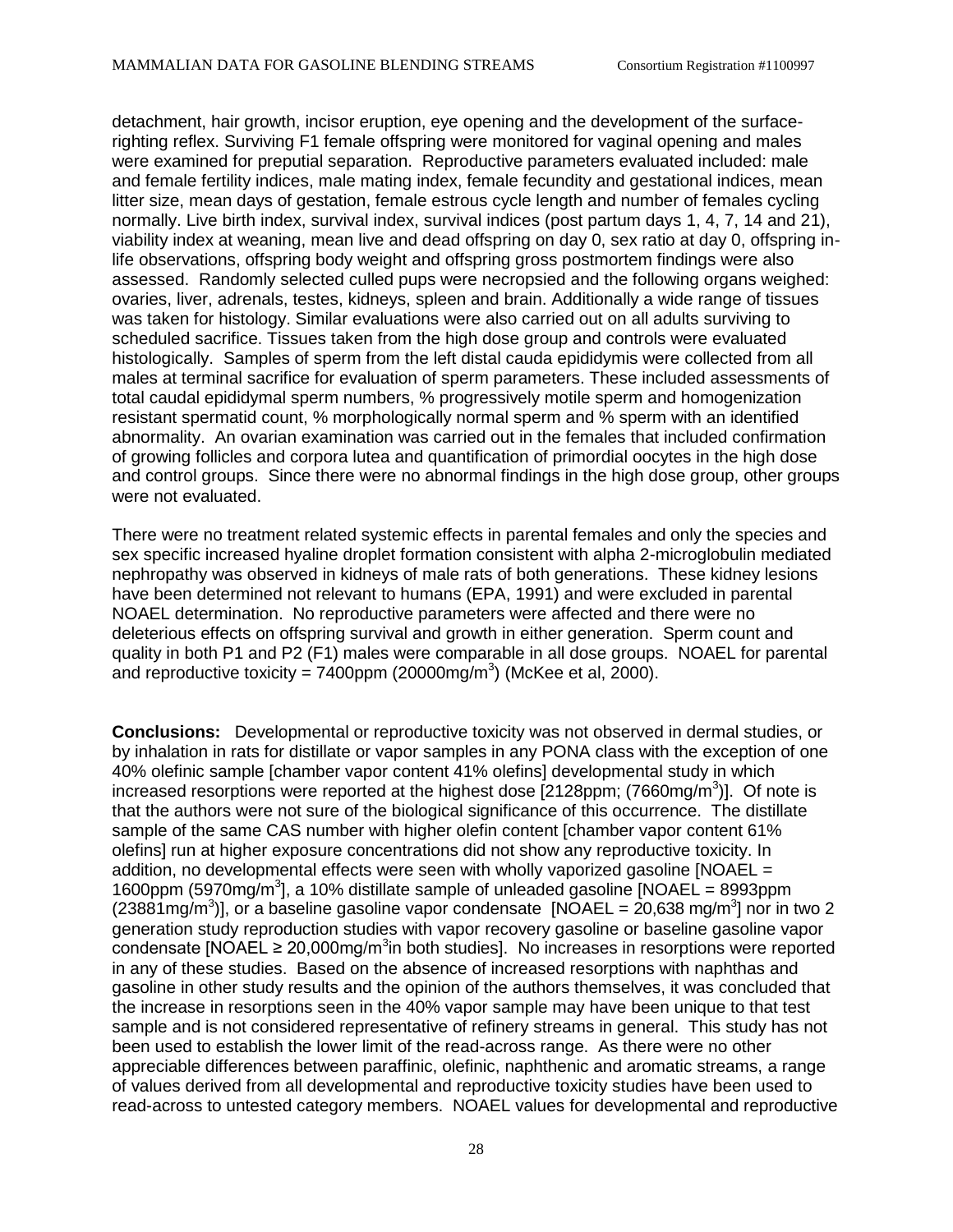effects reflect the maximum doses tested. Parental systemic LOAEL and NOAEL values over all studies reflect primarily decreases in body weights at maximum doses. The read-across ranges are:

Developmental NOAEL = 5970mg/m<sup>3</sup> to 27750mg/m<sup>3</sup>, Reproductive NOAEL = 13650 mg/m<sup>3</sup> to 27750 mg/m<sup>3</sup> Parental systemic toxicity LOAEL = 13650 mg/m<sup>3</sup> to 27750 mg/m<sup>3</sup>: NOAEL = 2275 mg/m<sup>3</sup> to 25000 mg/m<sup>3</sup>

[Parental toxicity values were determined exclusive of male kidney effects indicative of alpha 2 microglobulin mediated nephropathy, also identified as light hydrocarbon induced nephropathy, a species and sex specific syndrome that does not occur in female rats or other species, including humans and is not relevant to humans (US EPA, 1991)]

# **7.2 Human Health Effects Other**

## **7.2.1 Carcinogenicity**

## **7.2.1.1 Inhalation Carcinogenesis**

### **Gasoline**

A two year inhalation carcinogenesis bioassay was performed with wholly vaporized unleaded gasoline at actual concentrations of 0, 67, 292 and 2056ppm (250, 1089, 7672mg/m<sup>3</sup>) administered to rats and mice [100/species/sex/group]. Exposures were for 6 hours a day, 5 days each week for up to 113 weeks. All animals were individually housed and were allowed free access to food and water except during the exposure periods. All animals were observed twice daily, once before and once after the exposure period. Animals found moribund were removed from the study and sacrificed. All animals were examined once per month for clinical signs and palpable tissue masses. Body weights were recorded monthly for the first 17 months and bi-weekly thereafter. After approximately 18 and 24 months exposure blood was collected from 7 male and 7 female rats from each dose group for hematological and clinical chemistry evaluations. After 3, 6, 12 and 18 months exposure 10 rats and 10 mice of each sex from each dose group were sacrificed and underwent complete post mortem examinations. At study termination all surviving animals were sacrificed. Body weights were recorded and after gross examination a wide range of organs/tissues were removed, weighed and fixed for subsequent histopathological examination.

Mortality rates were unaffected in either species. Rats and mice in the highest dose group had lower body weights throughout the study. Hematology and clinical chemistry parameters were comparable to control for each species. Kidney weights of male rats were elevated accompanied by alpha 2 microglobulin mediated nephropathy also identified as light hydrocarbon nephropathy at interim sacrifices and dose related incidences of kidney tumor at terminal sacrifice. These kidney lesions have been determined to be species and sex specific and not relevant to humans (EPA, 1991). Rat LOAEL, excluding kidney lesions = 2056ppm (7672mg/m<sup>3</sup>) based on decreased body weight; NOAEL = 292ppm (1089mg/m<sup>3</sup>)

In mice, hepatocellular tumors were present in high dose females, although organ weights were unaffected. No nephropathy was present in male kidneys. Mouse LOAEL = 2056ppm (7672mg/m<sup>3</sup>) based on decreased body weight and liver tumors in females; NOAEL = 292ppm  $(1089mg/m<sup>3</sup>)$ . (McFarland et al, 1984).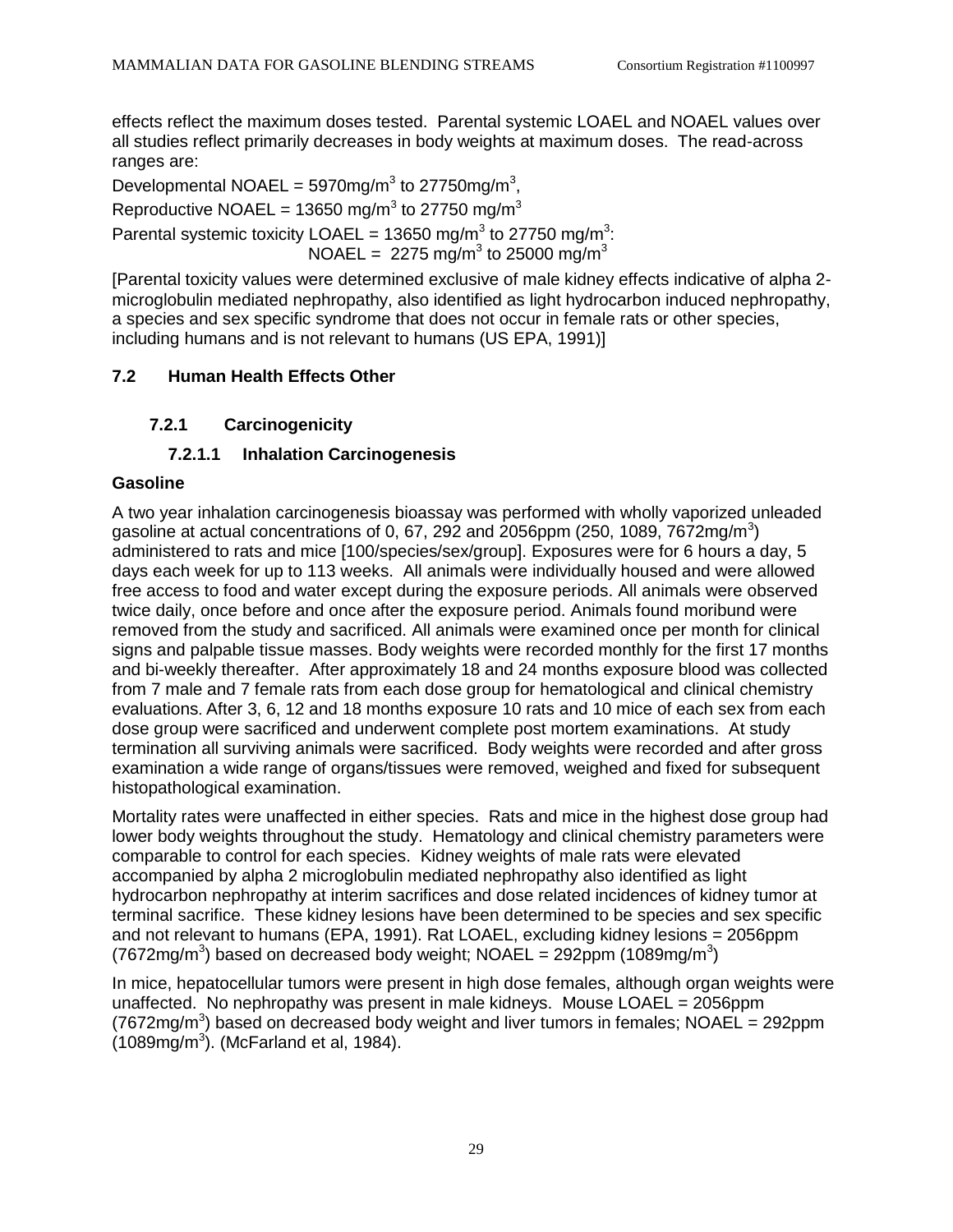**Conclusions**: Excluding kidney effects in the male rat, wholly vaporized unleaded gasoline was not carcinogenic in rats or male mice. Wholly vaporized unleaded gasoline induced hepatocellular adenoma and carcinoma in female mice.

## **7.2.1.2 Dermal Carcinogenesis:**

Mouse skin painting studies have been performed for over 50 years in the petroleum industry to identify potential hazard of skin cancer to workers and to establish safety procedures and guidelines for protective clothing. The standard skin painting study protocol involves applying the test material to the shaved backs of male mice (50 /group) at a concentration of 50µl twice weekly for approximately 2 years. The test material is usually applied undiluted or, if extremely viscous or irritating diluted in solvent (e.g. toluene). A positive control compound such as benzo(a)pyrene diluted in toluene may be included. Physical examinations for dermal irritation and tumors are performed weekly. In some studies body weights may be recorded weekly. All mice are examined at death or scheduled sacrifice and selected organs may be weighed. Application sites are fixed, stained and examined histopathologically. Tumors confirmed by histological examination are used in calculating tumor incidence. The average latency period, the average time to appearance of the first tumor in each animal affected, is calculated. The tumor data is compared statistically (e.g. Chi square test) with the data from the untreated and solvent controls. Table 7 summarizes the skin painting results for samples of Gasoline Blending Streams

| Stream                           | <b>API ID</b> | No. of mice<br>with tumors | Latency<br>(wks) | Comments                                                                                                                           | Results<br>Reference                              |
|----------------------------------|---------------|----------------------------|------------------|------------------------------------------------------------------------------------------------------------------------------------|---------------------------------------------------|
| Gasoline,<br>unleaded            | $81 - 24$     | 2                          | 123              | Local skin toxicity, no<br>systemic toxicity at<br>12 month. Toluene<br>control 4 mice with<br>tumors.                             | Not a carcinogen<br>API, 1989a                    |
| Lt Alkylate<br>naphtha           | 83-19         | 1<br>[OB; 1M]              | 103              | Local skin toxicity, no<br>systemic toxicity at<br>12 month.                                                                       | Not a carcinogen<br>API, 1989b                    |
| Sweetened<br>naphtha             | 81-08         | 3<br>[2B; 1M]              | 113              | Local skin toxicity No<br>systemic toxicity at<br>12 months. Toluene<br>control 4 mice with<br>tumor. Not initiator or<br>promoter | Not a carcinogen<br>API, 1989a,c                  |
| Heavy Cat<br>reformed<br>naphtha | 83-06         | $\Omega$                   | $-0-$            | Local skin toxicity, no<br>systemic toxicity at<br>12 month.                                                                       | Not a carcinogen<br>1989b                         |
| Lt. Cat. cracked<br>naphtha      | 81-03         | $\overline{7}$<br>[2B; 5M] | 118              | Local skin toxicity, no<br>systemic toxicity at<br>12 month. Toluene<br>control 4 mice with<br>tumor.                              | Positive, weak<br>dermal carcinogen<br>API, 1989a |
| Heavy Cat.<br>cracked naphtha    | 83-18         | 6<br>[1B; 5M]              | 72               | Local skin toxicity, no<br>systemic toxicity at<br>12 month.                                                                       | Positive, weak<br>dermal carcinogen<br>API, 1989b |

Table 7. Mouse Skin Painting Results for Naphtha Streams and Gasoline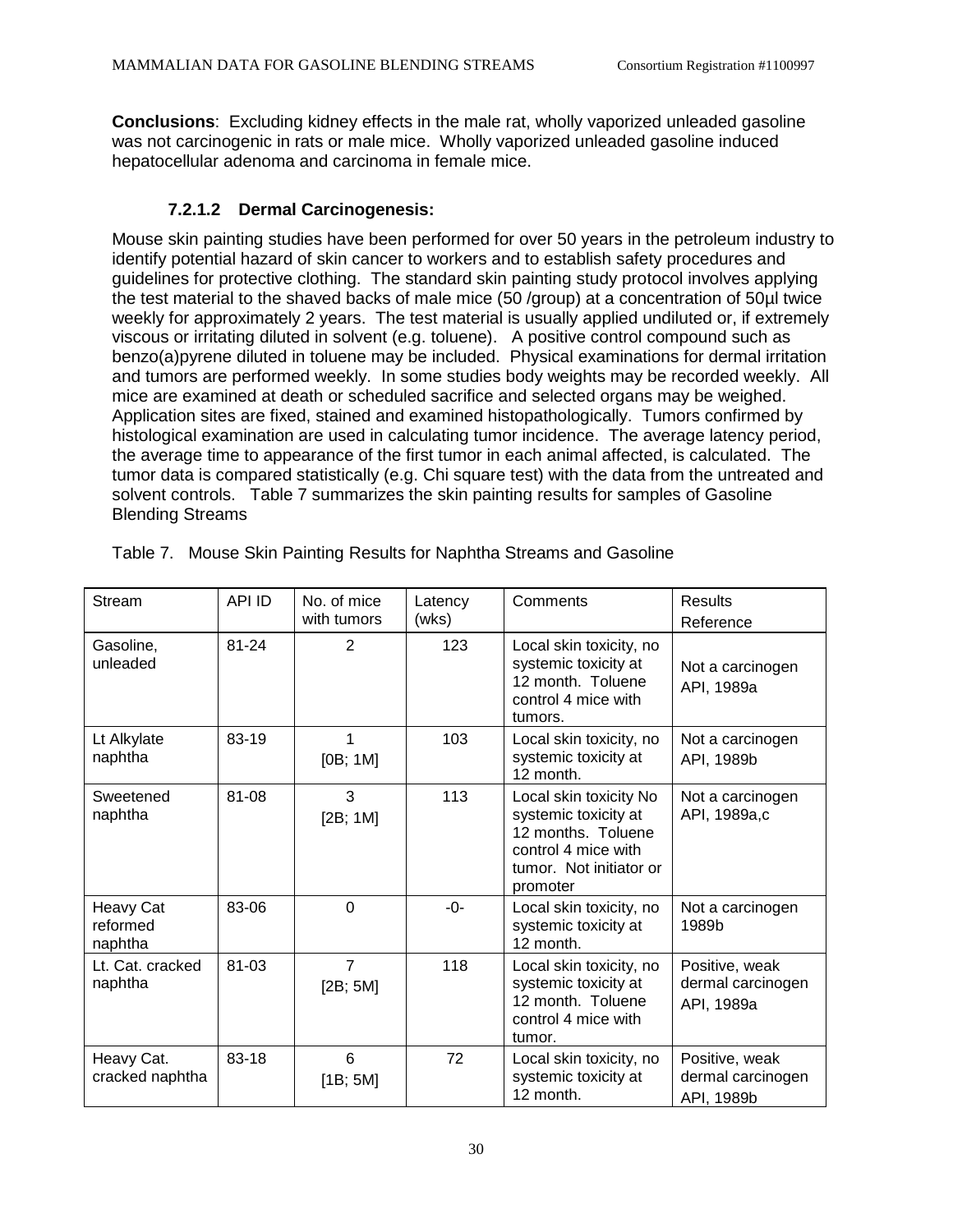| Heavy Thermally   84-02 |          | 88 | Local skin toxicity, no | Positive, weak    |
|-------------------------|----------|----|-------------------------|-------------------|
| cracked naphtha         | [3B; 3M] |    | systemic toxicity at    | dermal carcinogen |
|                         |          |    | 12 month.               | API. 1989b        |

 $B =$  benign tumor;  $M =$  malignant tumor

**Conclusions:** Dermal carcinogenesis occurred primarily in gasoline blending streams derived from cracked stocks. All streams produced skin irritation at the site of application. The paraffinic light alkylate naphtha and the aromatic heavy catalytic reformed naphtha samples were not dermal carcinogens. Sweetened naphtha did not induce a significant incidence of skin tumors in the lifetime skin painting study (API, 1989a) and was demonstrated not to have initiating or promoting properties (API, 1989c). No systemic toxicity other than skin irritation was reported after 12 months of exposure for any of these materials.

## **7.3 Assessment Summary for Health Effects**

A substantial body of data has been compiled on representative blending streams and on formulated gasoline. These naphthas demonstrate consistently low acute toxicity by oral, dermal and inhalation exposure, are only mildly irritating to the eye, are mild to moderate skin irritants and are not skin sensitizers. Results of repeat dose mammalian studies for naphtha streams have demonstrated fairly similar profiles of toxicity across the 4 chemical classes. When applied dermally, representatives of gasoline blending streams induced skin irritation with the only systemic effects related to skin damage and accompanying stress. In inhalation studies, exposure was to distillate fractions typical of the most likely human exposure, or to vapor generated directly from the liquid blending stream. Due to the restrictions imposed by explosive limits, distillate studies could be performed at much higher concentrations than vapor studies. In most studies, minimal toxic effects were observed with the exception of alpha 2 microglobulin mediated nephropathy, also identified as light hydrocarbon nephropathy in male rats, a species and sex specific syndrome not relevant to human health (US EPA, 1991). Other general systemic effects included increased liver weight, some decreases in body weight or small changes in clinical pathology parameters and a decrease in sperm/grams of epididymis in one olefinic sample, an effect not supported by other male parameters in that study or in other studies. Gasoline blending streams have a low inhalation repeat dose hazard potential. The inhalation NOAELs and LOAELs were similar between the different hydrocarbon classes of streams (PONA) and the formulated product, gasoline in rats. Since there were no appreciable differences between paraffinic, olefinic, naphthenic, and aromatic streams, a range of values derived from all of the repeated dose inhalation studies will be used to read across to all untested category members. These read-across values are:

| LOAEL: | 6572 mg/m <sup>3</sup> – 27,800mg/m <sup>3</sup> (1864 – 7885ppm <sup>a</sup> ) |  |
|--------|---------------------------------------------------------------------------------|--|
| NOAEL: | $1507mg/m3 - 10,153mg/m3$ (427 – 2880ppm <sup>a</sup> )                         |  |

*[ a - upper range of NOAEL based on 211(b) BGVC; Total hydrocarbon determined as parts-permillion (ppm) hexane equivalents.]*

Gasoline blending streams are overall not genotoxic. Testing of PONA streams in mammalian cells gave generally negative results across chemical classes except for a few equivocal and one positive finding for samples with higher aromatic content. The read-across conclusions for all streams in this category are negative with and without metabolic activation with the exception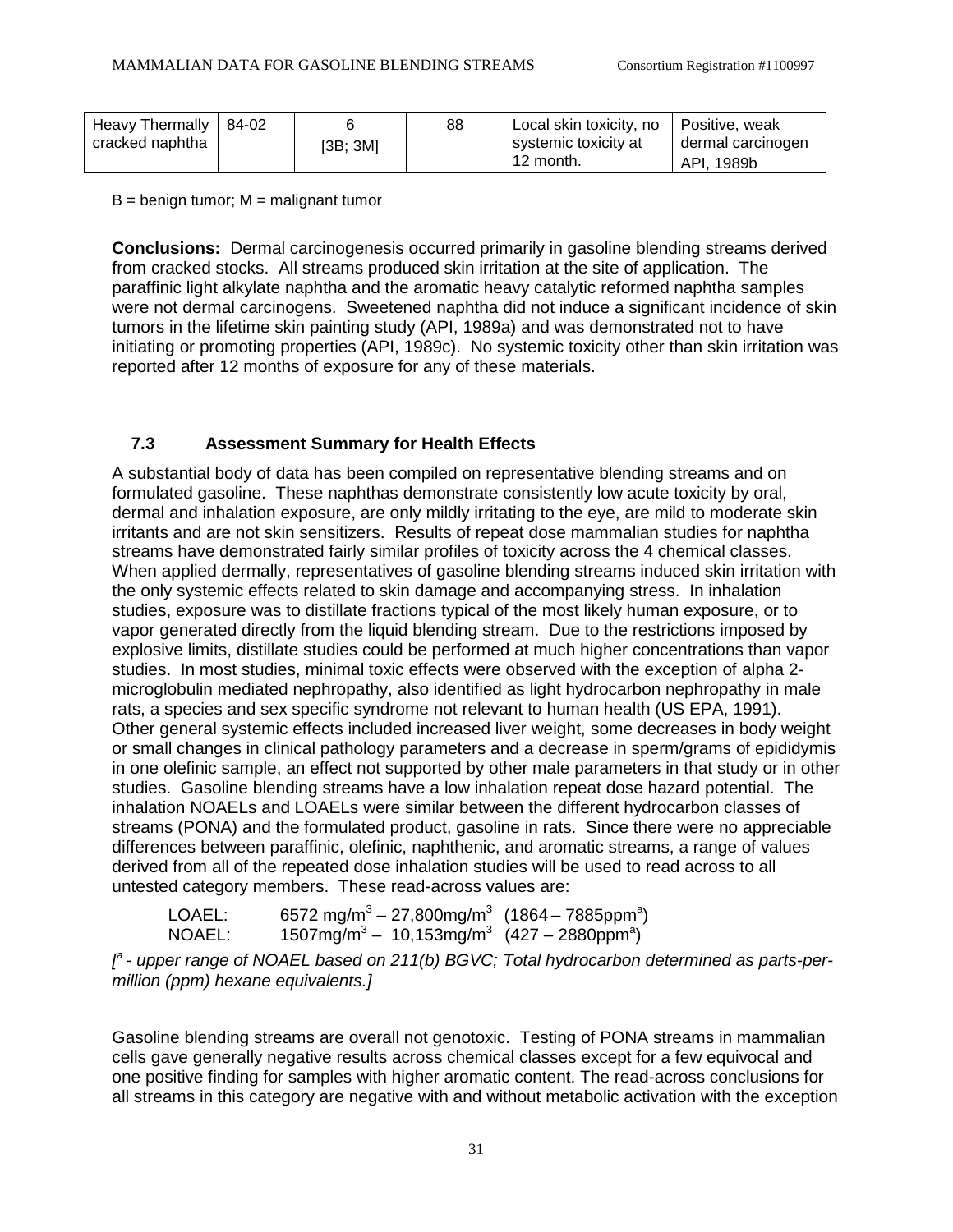of streams with a known aromatic content greater than 60% that can be classified as negative/equivocal without metabolic activation and equivocal/positive with metabolic activation.

*In vivo* cytogenetic studies by the intraperitoneal or inhalation routes did not result in chromosomal damage or cell cycle toxicity. Equivocal results for sister chromatid exchanges *in vitro* and a positive result *in vivo* were seen with two separate olefinic samples, indicative of interaction with DNA but not definitive for genetic toxicity since no genetic material was unbalanced or lost. SCE can be considered a biomarker of exposure rather than a direct indicator of mutagenic effect. The read-across conclusion for untested streams in this category is negative for in vivo genetic toxicity

Reproductive or developmental toxicity was not observed by dermal exposure or by inhalation of distillate or vapor samples in any PONA class with the exception of a 40% olefinic vapor sample developmental study in which increased resorptions were reported at the highest dose. Increased resorptions were not seen in a similar olefinic naphtha sample containing 60% olefins in the vapor nor in other naphthas tested. Thus this study was excluded from determining a read-across range because these results appeared specific to this sample and not representative of refinery streams in general. The NOAEL values for developmental and reproductive effects reflect the maximum doses tested. Parental systemic LOAEL and NOAEL values over all developmental and reproductive studies reflect primarily decreases in body weights at maximum doses. The read-across ranges for untested streams in this category are:

Developmental NOAEL = 5970mg/m<sup>3</sup> to 27750mg/m<sup>3</sup>,

Reproductive NOAEL = 13650 mg/m<sup>3</sup> to 27750 mg/m<sup>3</sup>

Parental systemic toxicity LOAEL = 13650 mg/m<sup>3</sup> to 27750 mg/m<sup>3</sup>: NOAEL = 2275 mg/m<sup>3</sup> to 25000 mg/m<sup>3</sup>

Results from toxicity studies in gasoline for repeat dose, genetic toxicity and reproductive/ developmental endpoints are consistent with results from tests on these refinery blending streams. The formulated gasoline study results confirm the category hypothesis that there are not significant differences in toxicity between the PONA streams, and separation of streams for hazard characterization is not necessary. Additionally, these results justify the strategy of using all studies to establish endpoint ranges to read across to untested category members.

Long term inhalation exposure to gasoline produced tumors in male rat kidneys, the result of alpha 2-microglobulin mediated nephropathy, a species and sex specific syndrome not relevant to human health (US EPA, 1991). In female mice there was an increase in hepatocellular adenomas and carcinomas.

Skin tumors were induced after 2 years dermal exposure primarily by naphtha streams derived from cracked stocks. No systemic toxicity was reported after 12 months exposure. Other gasoline blending streams and gasoline produced skin irritation but did not induce any or any significant incidence of skin tumors.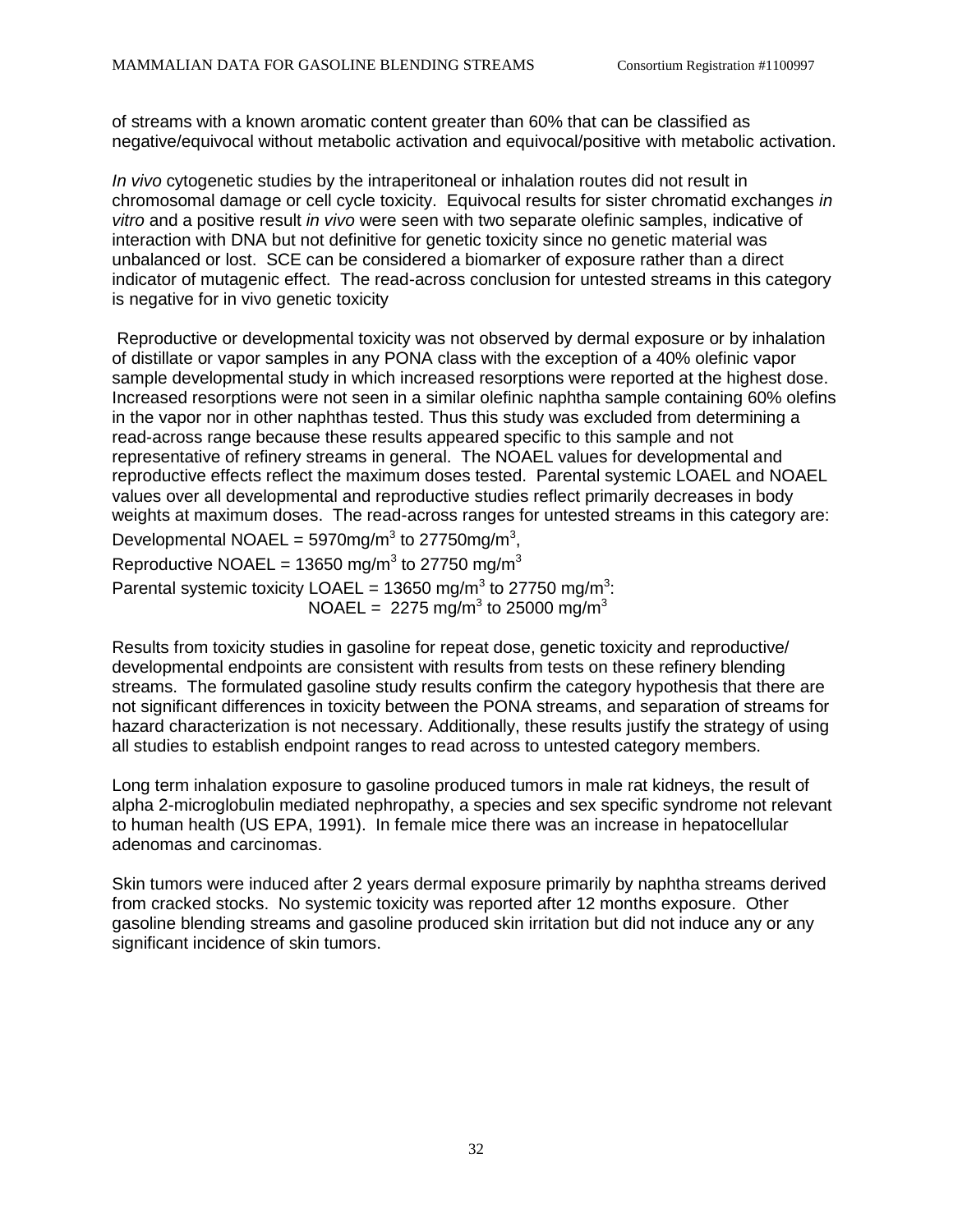#### **2. REFERENCES**

- Alden, C.L., Kenewa, R.L., Redder, G., and Stone, L.C. 1984. The pathogenesis of the nephrotoxicity of volatile hydrocarbons in male rats. Chapter VIII in Renal Effects of Petroleum Hydrocarbons, Mehlman et al., Eds. Princeton Scientific Publishers, Princeton, NJ. pp. 107-120.
- API (American Petroleum Institute) 1977a. Mutagenicity evaluation of unleaded gasoline (L5178Y Mouse lymphoma assay and Ames test) API Rpt #28-30173 Washington, DC. [report includes single ip dose *in vivo* cytogenetic assay]
- API (American Petroleum Institute) 1977b. Rat bone marrow cytogenetics analysis, unleaded gasoline [5 daily intraperitoneal doses]. API Rpt #26-60099. Washington, DC. Single dose study included in API rpt #28-30173 cited in *in vitro* reference.
- API (American Petroleum Institute) 1978. Teratology study in rats, unleaded gasoline. API Rpt 26- 60014. Washington, DC.
- API (American Petroleum Institute) 1980a. Acute toxicity tests. API PS-6 unleaded motor gasoline. API Rpt #27-32130, Washington, DC
- API (American Petroleum Institute) 1980b. Mutagenicity evaluation of gasoline, API PS-6 fuel in the mouse dominant lethal assay. API Rpt #28-31344. Washington, DC.
- API (American Petroleum Institute) 1984. Acute inhalation toxicity evaluation of a petroleum derived hydrocarbon in rats. API 83-05 Full range catalytic reformed naphtha. API Rpt. #31-30681. Washington, DC
- API (American Petroleum Institute) 1985a. Acute oral toxicity study in rats, acute dermal toxicity study in rabbits, primary dermal irritation study in rabbits, primary eye irritation study in rabbits, API 83-05 Full range catalytic reformed naphtha (CAS #68955-35-1). API Rpt #32-31474, Washington, DC.
- API (American Petroleum Institute) 1985b. L5178Y +/- Mouse lymphoma assay, API 83-19 Light alkylate naphtha. API Rpt. #32-32746. Washington, DC.
- API (American Petroleum Institute) 1985c. Mutagenic evaluation studies in the rat bone marrow cytogenetics assay [inhalation] and in the mouse lymphoma forward mutation assay, Light catalytic cracked naphtha 81-03. API Rpt #32-31300. Washington DC.
- API (American Petroleum Institute) 1985d. L5178Y +/- Mouse lymphoma assay, API 81-08 Sweetened naphtha. API Rpt. #32-31233. Washington, DC.
- API (American Petroleum Institute) 1985e. L5178Y +/- Mouse lymphoma assay, API 83-05 Full range catalytic reformed naphtha. API Rpt. #32-32459. Washington, DC.
- API (American Petroleum Institute) 1985f. L5178Y +/- Mouse lymphoma assay, API 83-04 Light catalytic cracked naphtha. API Rpt. #32-32168. Washington, DC.
- API (American Petroleum Institute) 1985g. L5178Y +/- Mouse lymphoma assay, API 83-16 Heavy catalytic reformed naphtha. API Rpt. #32-32460. Washington, DC.
- API (American Petroleum Institute) 1985h. Acute in vivo cytogenetics assay in male and female rats of API sample 83-19, Light alkylate naphtha. API Rpt #32-32409. Washington, DC.
- API (American Petroleum Institute) 1985i. Activity of API 81-04, Light catalytic cracked naphtha, in the acute [IP] in vivo cytogenetics assay in male and female rats. API Rpt #32-32288. Washington, DC.
- API (American Petroleum Institute) 1985j. Mutagenicity evaluation of 83-05 (Full range catalytic reformed naphtha) in the rat bone marrow cytogenetics assay [IP]. API Rpt #32-32289. Washington, DC.
- API (American Petroleum Institute) 1985k. Mutagenicity evaluation of 83-04 (Light catalytic reformed naphtha) in the rat bone marrow cytogenetics assay [IP]. API Rpt #33-31092. Washington, DC.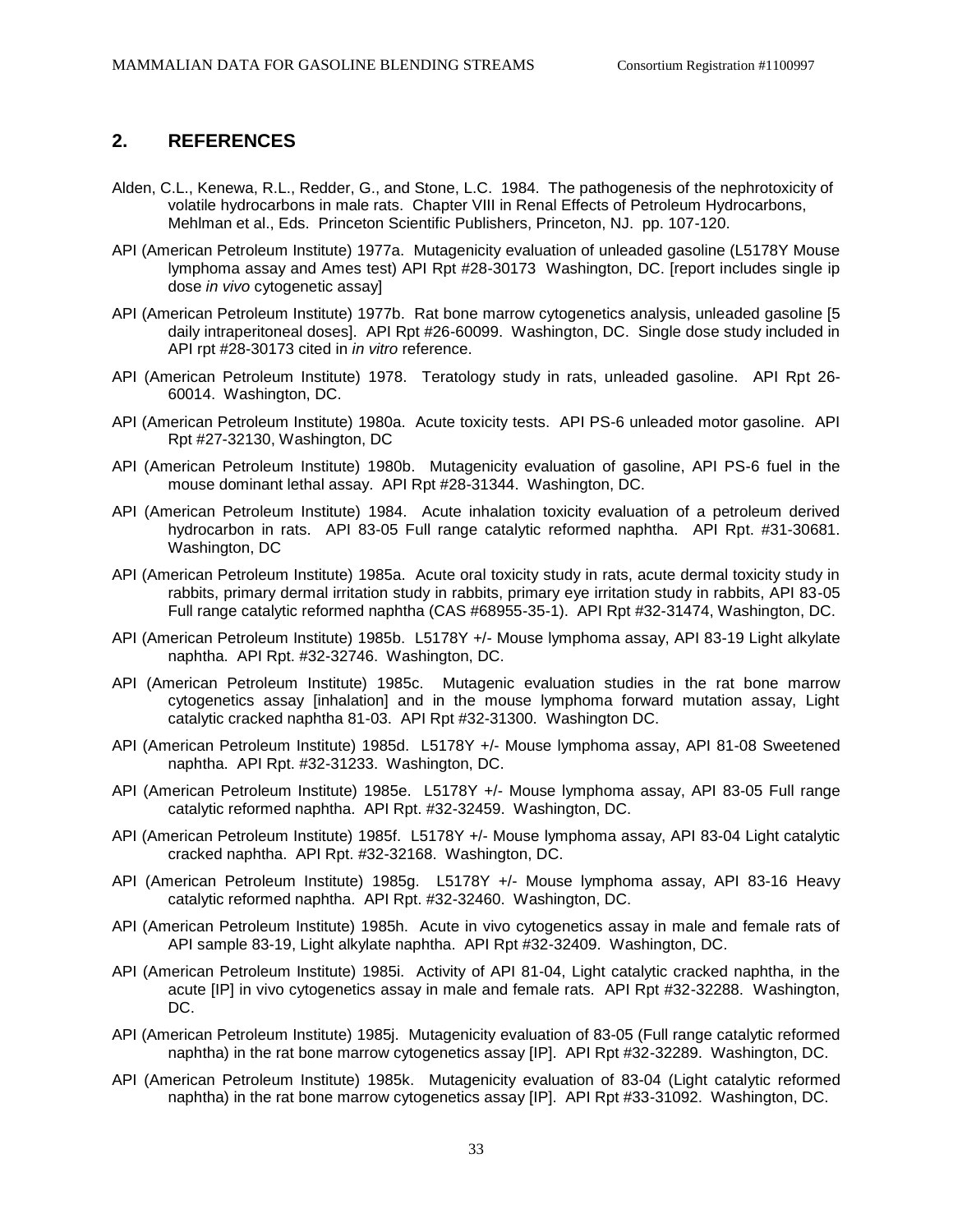- API (American Petroleum Institute) 1985l. Mutagenicity evaluation of 83-06 (Heavy catalytic reformed naphtha) in the rat bone marrow cytogenetics assay [IP]. API Rpt #32-30494. Washington, DC.
- API (American Petroleum Institute) 1986a. Acute oral toxicity study in rats, acute dermal toxicity study in rabbits, primary dermal irritation study in rabbits, primary eye irritation study in rabbits, dermal sensitization study in guinea pigs on API 83-19, Light alkylate naphtha (CAS #64741-66-8). API Rpt #33-30594, Washington, DC.
- API (American Petroleum Institute) 1986b. Acute oral toxicity study in rats, acute dermal toxicity study in rabbits, primary dermal irritation study in rabbits, primary eye irritation study in rabbits, dermal sensitization study in guinea pigs on API 83-20, Light catalytic cracked naphtha (CAS #64741-55- 5). API Rpt #33-32722, Washington, DC.
- API (American Petroleum Institute) 1986c. Acute oral toxicity study in rats, acute dermal toxicity study in rabbits, primary dermal irritation study in rabbits, primary eye irritation study in rabbits, dermal sensitization study in guinea pigs on API 8-80, Sweetened Naphtha (CAS #64741-87-3). API Rpt #30-31990, Washington, DC.
- API (American Petroleum Institute) 1986d. Dermal sensitization study in guinea pigs with full range catalytic reformed naphtha [API 83-05]. API Rpt #33-30497. Washington, DC
- API (American Petroleum Institute) 1986e. 28-day dermal toxicity study in rabbits. API 83-19 Light alkylate naphtha. API Rpt. #33-30498. Washington, DC
- API (American Petroleum Institute) 1986f. 28-day dermal toxicity study in rabbits. API 83-05 Full range catalytic reformed naphtha. API Rpt. #33-30598. Washington, DC
- API (American Petroleum Institute) 1986g. L5178Y +/- Mouse lymphoma assay, API 81-04 Light catalytic cracked naphtha. API Rpt. #32-30498. Washington, DC.
- API (American Petroleum Institute) 1986h. Mutagenicity evaluation in the rat bone marrow cytogenetics assay with API 81-08 [IP]. API Rpt #33-31093. Washington, DC.
- API (American Petroleum Institute). 1987. Comprehensive Analytical Analysis of API Generic Refinery Streams. American Petroleum Institute, Washington, DC.
- API (American Petroleum Institute) 1987a. Acute inhalation toxicity evaluation of a petroleum derived hydrocarbon in rats. API 83-19 Light alkylate naphtha. API Rpt. #34-30636. Washington, DC
- API (American Petroleum Institute) 1987b. Acute inhalation toxicity evaluation of a petroleum derived hydrocarbon in rats. API 83-20 Light catalytic cracked naphtha. API Rpt. #34-32777. Washington, DC
- API (American Petroleum Institute) 1987c. Acute inhalation toxicity evaluation of a petroleum derived hydrocarbon in rats. API 81-08 Sweetened naphtha. API Rpt #33-31827. Washington, DC
- API (American Petroleum Institute) 1987d. 13 week subchronic inhalation study of Light catalytic cracked naphtha [81-03] in rats. API Rpt #34-33173. Washington DC.
- API (American Petroleum Institute) 1987e. L5178Y +/- Mouse lymphoma assay, API 83-20 Light catalytic cracked naphtha. API Rpt. #34-30633. Washington, DC.
- API (American Petroleum Institute) 1988a. Sister chromatid exchange assay in Chinese hamster ovary (CHO) cells with API 81-03 (light catalytic cracked naphtha). API Rpt #36-30045. Washington, DC.
- API (American Petroleum Institute) 1988b. *In vitro* Unscheduled DNA synthesis in rat hepatocytes Gasoline. API Rpt #35-32431. Washington, DC.
- API (American Petroleum Institute) 1988c. In Vivo Sister Chromatid Exchange assay in B6C3F1 mice, with API 81-03 (light catalytic cracked naphtha). API Rpt #36-30044. Washington, DC
- API (American Petroleum Institute) 1989a. Lifetime dermal carcinogenesis bioassay of refinery streams in C3H/HEJ mice [(A)-135R]. Sweetened Naphtha, API 81-08; Light Catalytic Cracked Naphtha; API 81-02, unleaded gasoline; 81-24. API Rpt #36-31364. Washington, DC.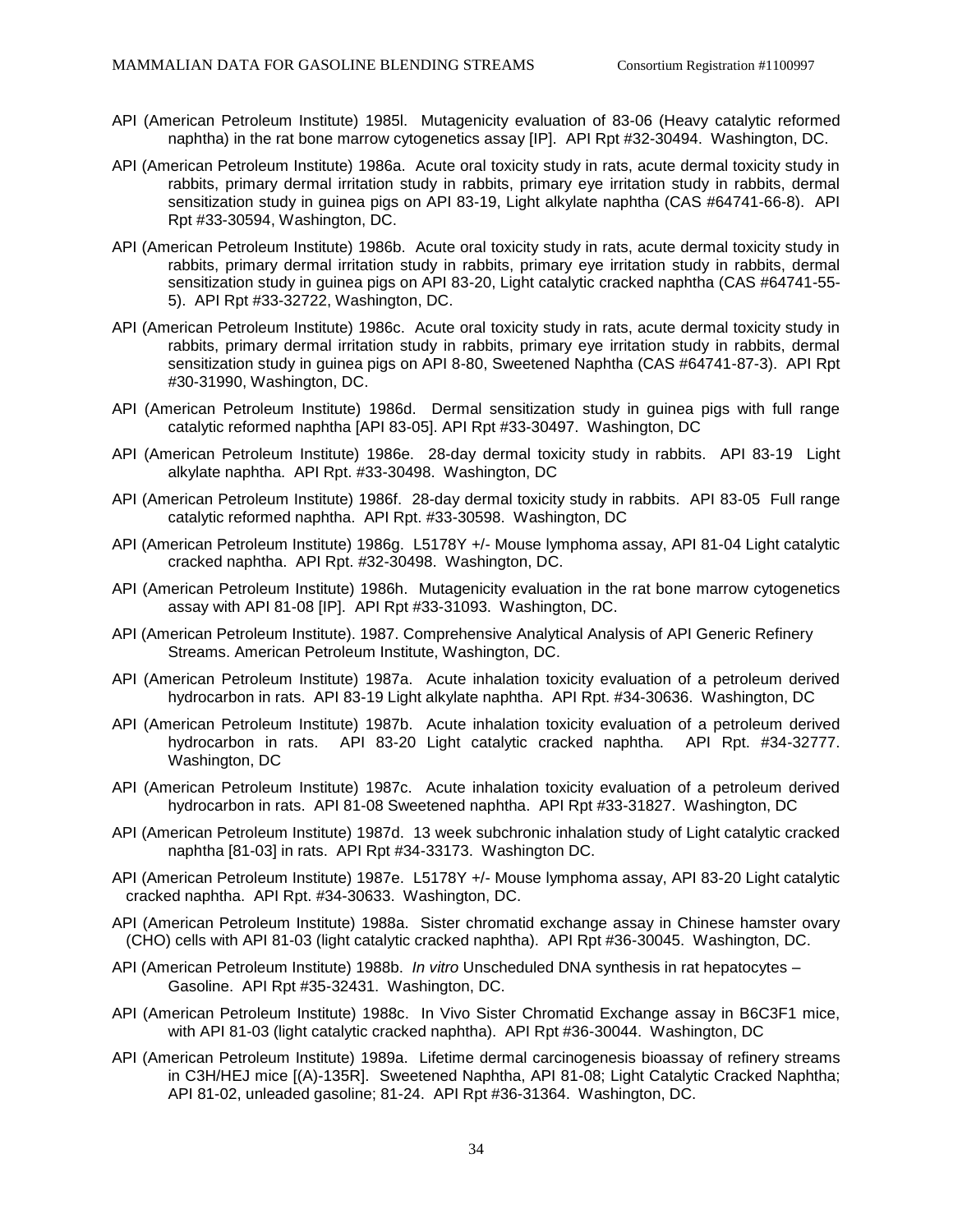- API (American Petroleum Institute) 1989b. 104 week Dermal carcinogenesis bioassay of refinery streams in C3H/HEJ mice [(A)-135R]. Light Alkylate Naphtha, API 83-19; Heavy Catalytic Reformed Naphtha, API 83-06; Heavy Catalytic Cracked Naphtha, API 83-18; Heavy Thermally Cracked Naphtha, API 84-02. API Rpt # 36-33220. Washington, DC.
- API (American Petroleum Institute) 1989c. Initiation and Promotion bioassay in C3H/HEJ mice [(A)- 135R]. Sweetened Naphtha, API 81-08. API Rpt 36-32643.
- API (American Petroleum Institute) 2005a. Baseline Gasoline Vapor Condensate A 13 week Whole Body Inhalation Toxicity Study in Rats with Neurotoxicity Assessments and 4-week In Vivo Genotoxicty and Immunotoxicity Assessments. HLS Study No. 00-6125. Huntingdon Life Sciences Laboratories, East Millstone, NJ
- API (American Petroleum Institute) 2005b. Baseline Gasoline Vapor Condensate. Micronucleus Assay in a 13 week Whole Body Inhalation Toxicity Study in Rats with Neurotoxicity Assessments and 4 week In Vivo Genotoxicity and Immunotoxicity Assessments. HLS Study No. 00-6125, Vol IV, Appendix X. Huntingdon Life Sciences Laboratories, East Millstone, NJ and Huntingdon Eye Research Center, Suffolk, UK
- API (American Petroleum Institute) 2005c. Baseline Gasoline Vapor Condensate. Sister Chromatid Exchange Assay in a 13 week Whole Body Inhalation Toxicity Study in Rats with Neurotoxicity Assessments and 4-week In Vivo Genotoxicity and Immunotoxicity Assessments. HLS Study No. 00-6125, Vo. IV, Appendix Y. Huntingdon Life Sciences Laboratories, East Millstone, NJ and BioReliance Laboratories, Rockville, MD
- API (American Petroleum Institute) 2008a. OECD 422 inhalation combined repeated dose toxicity study with the reproductive/developmental toxicity screening test of Heavy straight run naphtha [CAS # 64741-41-9]. Haskell Laboratories, Project ID: DuPont –18331. Wilmington, DE
- API (American Petroleum Institute) 2008b Baseline Gasoline Vapor Condensate. Whole-Body Inhalation Developmental Toxicity Study in Rats with Baseline Gasoline Vapor Condensate. . EMBSL #MRD-00-695:169534. ExxonMobil Biomedical Sciences Inc., Annandale, NJ
- API (American Petroleum Institute) 2008c Baseline Gasoline Vapor Condensate, A 2-Generation Whole Body Inhalation Reproductive Study in Rats. HLS Study No. 00-4207. Huntingdon Life Sciences Laboratories, East Millstone, NJ
- ARCO, 1994. Developmental Toxicity Screen in Rats Administered Test Article F-250. ARCO study number ATX-93-0024 (Merox Feed). UBTL study number 66869.
- Bui, Q.Q., Burnett, D.M., Breglia, R.J., Koschier, F.J., Lapadula, E.S., Podhasky, P.I., Schreiner, C.A., White, R.D., Dalbey, W.E., and Feuston, M.H. 1998. Toxicity evaluation of petroleum blending streams: Reproductive and developmental effects of a distillate from light alkylate naphtha. *J. Toxicol. Environ. Health* 53: 121-133.
- Dalbey, W., and Feuston, M. 1996. Partially vaporized full range catalytic reformed naphtha: Subchronic and developmental toxicity studies in rats*. Inhalation Toxicol*. 8: 271-284.
- Dalbey, W.E., Feuston, M.H., Yang, J.J., Kommineni, C.V., and Roy, T.A. 1996. Light catalytically cracked naphtha: Subchronic and developmental toxicity screen in rats. J. *Toxicol. Environ. Health* 47: 77-91.
- Halder, C.A., Warne, T.M., and Hatoum, N.S. 1984. Renal toxicity of gasoline and related petroleum naphthas in male rats. Chapter VI in Renal Effects of Petroleum Hydrocarbons, Mehlman et al., Eds. Princeton Scientific Publishers, Princeton, NJ pp. 73-88.
- King, R.W. et al. 1984. Skin carcinogenicity potential of petroleum hydrocarbons. 1 Separation and characterization of fractions for bioassay. In: Applied Toxicology of Petroleum Hydrocarbons, pp. 123-138, American Petroleum Institute Publication, API, Washington DC, 1984.
- Kuna, R.A., and Ulrich, C.E. 1984. Subchronic inhalation toxicity of two motor fuels. *J. Am. Coll. Toxicol*. 3: 217-230.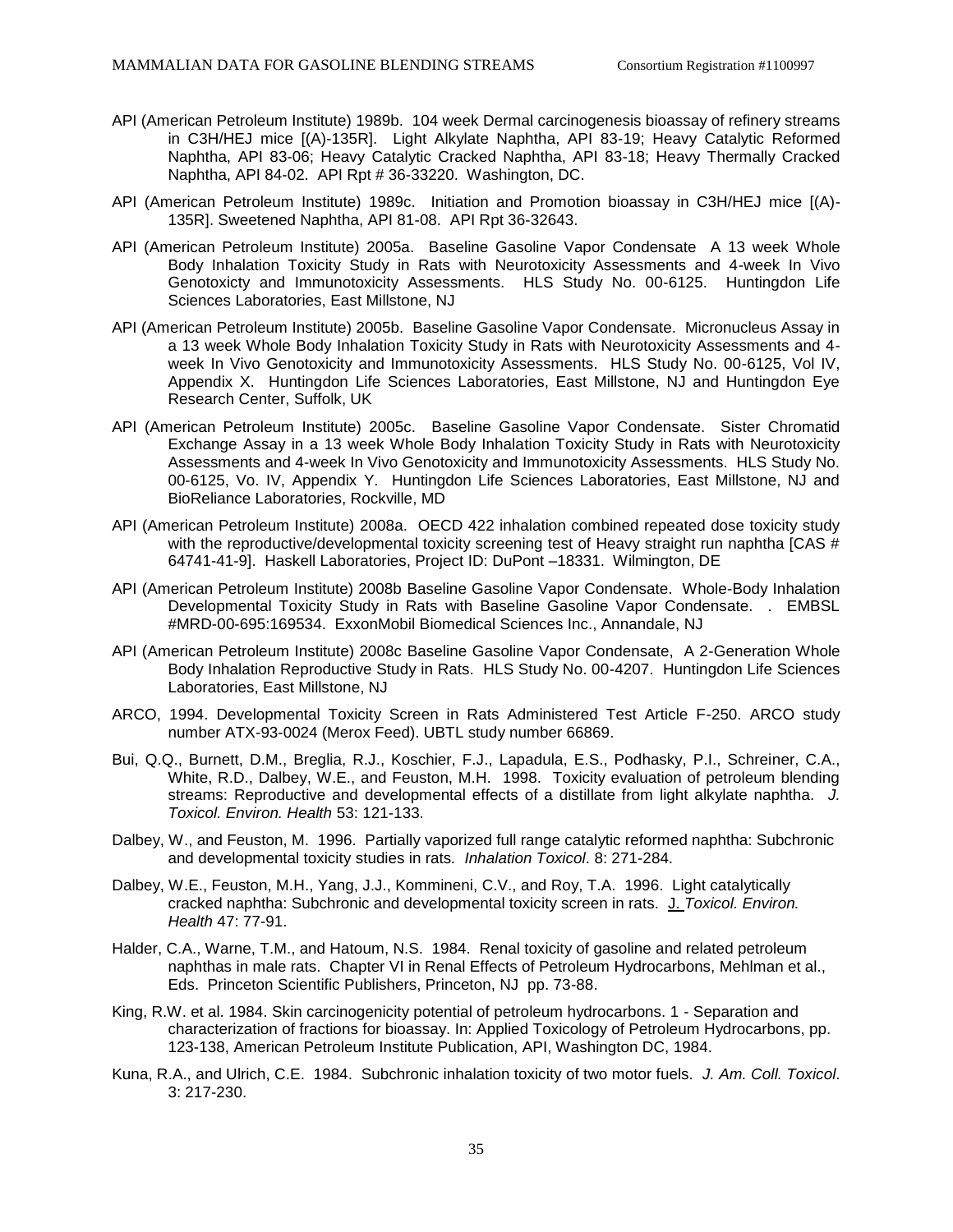- Lapin, C., Bui, Q., Breglia, R., Burnett, D., Koschier, F., Podhasky, P., Lapadula, E., Roth, R., Schreiner, C., White, R., Mandella, R., and Hoffman. 2001. Toxicity Evaluation of Petroleum Blending Streams: Inhalation Subchronic Toxicity/Neurotoxicity Study of Light Catalytic Cracked Naphtha Distillate in Rats. *Internat'l J. of Toxicology* 20: 307-319
- MacFarland, H.N., Ulrich, C.E., Holdsworth, C.E., Kitchen, D.N., Halliwell, W.H., and Blum, S.C. 1984. A chronic inhalation study with unleaded gasoline vapor. *J. Am*. *Coll. Toxicol*. 3: 231-248.
- McKee, R.H., Trimmer, G.W., Whitman, F.T., Nessel, C.S., Mackerer, C.R., Hagemann, R., Priston, R.A., Riley, A.J., Cruzan, G., Simpson, B.J., and Urbanus, J.H. 2000. Assessment in rats of the reproductive toxicity of gasoline from a gasoline vapor recovery unit. *Reproductive Toxicol.* 14: 337-353.
- Mobil Environmental and Health Science Laboratory. 1988a. Thirteen week dermal administration of light catalytically cracked naphtha (LCCN) to rats; Study No. 50381. Princeton, NJ.
- Mobil Environmental and Health Science Laboratory, 1988b. Developmental Toxicity screen in rats exposed dermally to light catalytically cracked naphtha (LCCN), Study No, 50341. Princeton, NJ.
- OECD (Organization for Economic Cooperation and Development). 1995. OECD Guideline 421: Reproductive/Developmental Toxicity Screening Test*.* Paris.
- Roberts, L., White, R., Bui, Q., Daughtrey, W., Koschier, F., Rodney, S., Schreiner, C., Steup, D., Breglia, R., Rhoden, R., Schroeder, R., and Newton, P. 2001. Developmental toxicity evaluation of unleaded gasoline vapor in the rat. *Reproductive Toxicol.* 15: 487-494
- Schreiner, C., Lapadula, E., Breglia, R., Bui, Q., Burnett, D., Koschier, F., Podhasky, P., White, R., Mandella, R., and Hoffman, G.: 1998. Toxicity Evaluations of Petroleum Blending Streams: Inhalation Subchronic Toxicity/ Neurotoxicity Study of a Light Alkylate Naphtha Distillate in Rats. *J. Toxicol & Environ. Health* 55: 277-296.
- Schreiner, C., Bui, Q., Breglia, R., Burnett, D., Koschier, F., Lapadula, E., Podhasky, P., White, R., and Schroeder, R.E.: 1999. Toxicity Evaluation of Petroleum Blending Streams: Reproductive and Developmental Effects of Light Catalytic Cracked Naphtha Distillate in Rats. *J. Toxicol & Environ. Health* 58:101 –118
- Schreiner, C., Bui, Q., Breglia, R., Burnett, D., Koschier, F., Podhasky, P., White, R., Hoffman. G., and Schroeder, R.E.: 2000. Toxicity Evaluation of Petroleum Blending Streams: Reproductive and Developmental Effects of Light Catalytic Reformed Naphtha Distillate in Rats. *J. Toxicol & Environ. Health* 60:101 – 116.
- Schreiner, C., Breglia, R., Bui, Q., Burnett, D., Koschier, F., Lapadula, E., Podhasky, P., White, R., Hoffman, G., and Mandella, R. 2000. Toxicity Evaluations of Petroleum Blending Streams: Inhalation Subchronic Toxicity/Neurotoxicity Study of a Light Catalytic Reformed Naphtha Distillate in Rats. *J. Toxicol & Environ. Health* 60: 489 – 513
- Stonybrook Laboratories, Inc., 1995i. Teratogenicity study in rats exposed orally to a single dose of a refinery stream; Study No. 65371. Princeton, NJ.
- U.S. Environmental Protection Agency. Alpha 2 microglobulin: association with chemically induced renal toxicity and neoplasia in the male rat. 1991. In Risk Assessment Forum. US Government Printing Office, Washington, DC: EPA: 85.
- U.S. Environmental Protection Agency. 1994a. Methods for Derivation of Reference Concentrations and Application of Inhalation Dosimetry. EPA/600/8-90/066F.
- U.S. Environmental Protection Agency 1994b. Fuels and Fuels Additives Registration Regulations; Final Rule pursuant to the Clean Air Act 211(b), 211(e). 40 CFR Part 79, FR59, No. 122: 33042-33142 (27 June 1994). Washington, DC: EPA. 1994
- US EPA (U.S. Environmental Protection Agency). 1996. Series 870- Health Effects Test Guidelines, OPPTS Number 870.3550: Reproduction/Developmental Toxicity Screening Test.